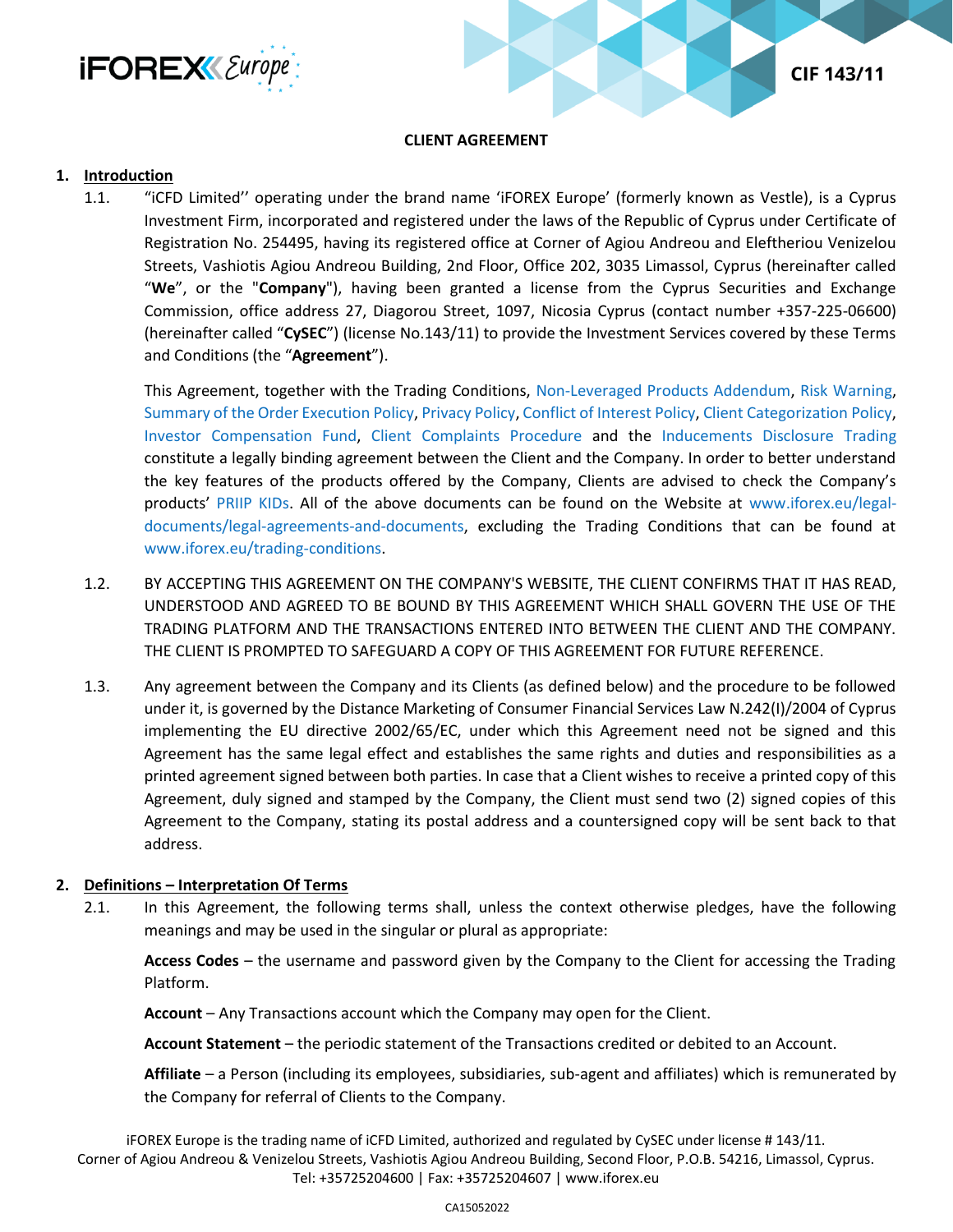

**Authorized Person** – a Person authorized by the Client in accordance with this Agreement to give instructions to the Company on behalf of the Client.

**CIF 143/11** 

**Available Margin** – funds not used as the guarantee for Positions at a given time, calculated as follows: Available Margin = Equity – Used Margin.

**Balance** – the sum held on behalf of the Client in its Account at a specific point in time.

**Bank Account** – an account with a bank or other financial institution in which the Company shall hold funds in the name of the Client or in the name of the Company on behalf of the Client, segregated from the Company's own funds.

**CFD** - a contract that between the Client and the Company, for the difference between the value of an Underlying Asset at the time of opening the Transaction and the value of such Underlying Asset at the time of closing the Transaction, including any interest adjustments (including spread) or Overnight Financing, if applicable.

**Client** - the natural person, legal entity or firm who has (have) accepted this Agreement, including any registered used of the Trading Platform.

**Corporate Action** - an event, action or equity change which has a diluting/concentrating effect or any other material effect on the market value of the underlying shares, as determined at the sole discretion of the Company, including but not limited to: (i) subdivision, consolidation, split, reclassification, cancellation, par value change or other change of the rights attached to the shares; (ii) rights offering, bonus issue, equity offering or equity redemption and any other event which materially affects or may materially affect the shares' price (including material company announcements, takeovers, tender offers, arrangements, payments-in-kind, mergers, de-mergers, spinoffs, MBOs, nationalizations etc.).

**Equity** – The Balance in the Account reduced by the current accrued Losses on account of all Positions ("Open Losses") and increased by the current accrued Profits on account of all Positions ("Open Profits") (can be represented by the following formula: Equity= Balance + Open Profits – Open Losses).

**Events of Default** - shall have the meaning given to this term in Section 18.3.

**Execution Venue** – a regulated market, a multilateral trading facility, a systematic internaliser or a market maker or another liquidity provider or an entity performing in a third country a similar function to the functions performed by any of the foregoing.

**Expiry Date**- any date and/or time specified on the Company's Trading Platform, as set by the Company's sole discretion, in relation to various Financial Instruments, upon which any open Transaction/s for such Financial Instrument/s shall expire and automatically close.

**Financial Markets** – international financial markets in which currency and other financial assets' exchange rates (including commodities) are determined in multi-party trade.

**Financial Instruments** – any of the financial instruments offered by the Company.

**Force Majeure** - any event beyond the reasonable control of the Company, which prevents the Company from complying with any of its obligations under this Agreement, including but not limited to: acts of God (such as, but not limited to, fires, explosions, earthquakes, drought, tidal waves and floods); war, hostilities (whether war be declared or not), invasion, act of foreign enemies, mobilization, requisition, embargo, rebellion, revolution, insurrection, military or usurped power, civil war, riot, commotion, strikes, go slows,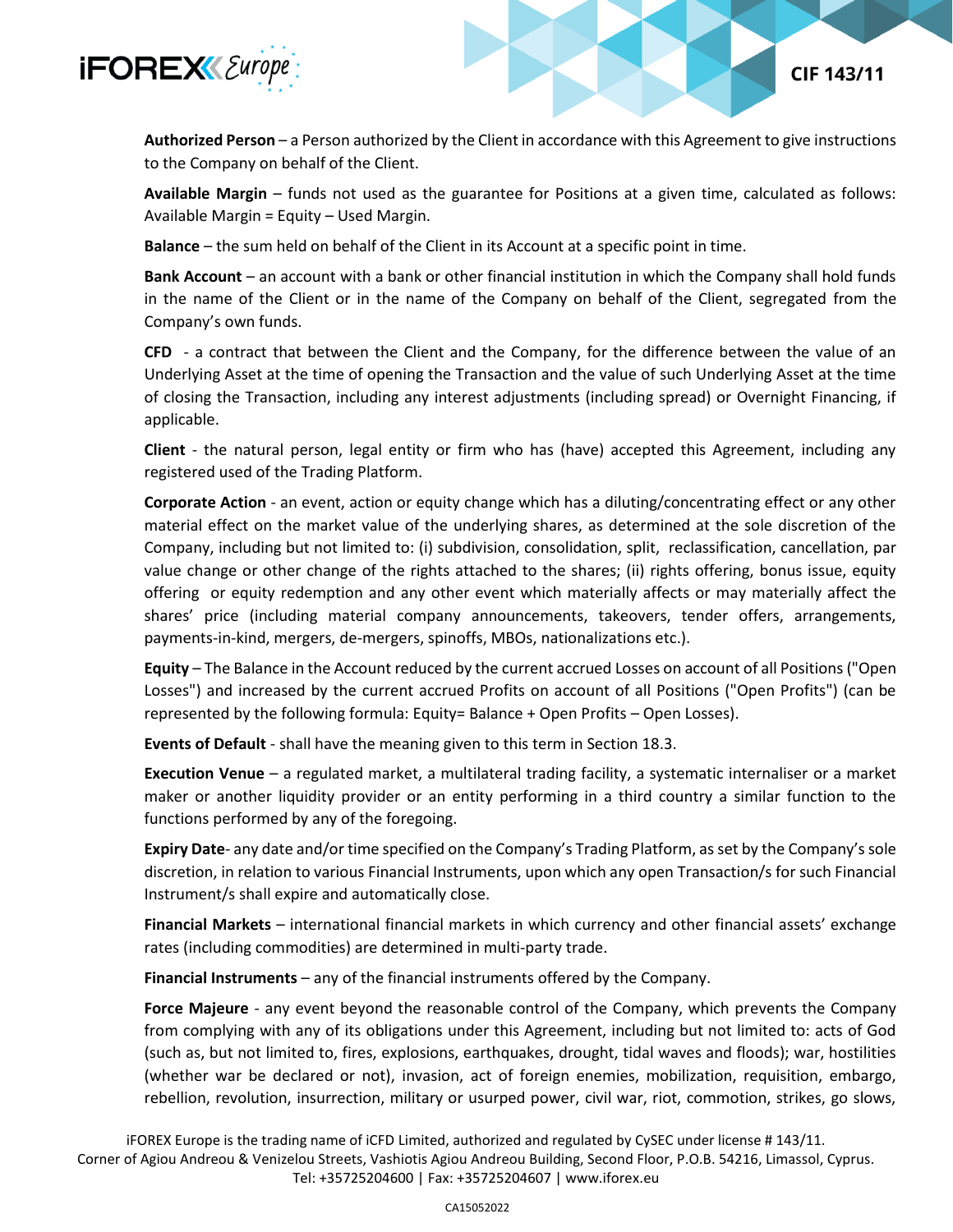

lock outs, disorder and acts or threats of terrorism; acts and regulations of any governmental or supra national bodies or authorities that, in the Company's opinion, prevents the Company from maintaining an orderly market in one or more of the Financial Instruments or CFDs in respect of which the Company deals on the Trading Platform; the occurrence of an excessive movement in the level of any Transaction and/or Financial Market and/or Underlying Asset or the Company's anticipation of the occurrence of such a movement; any breakdown or failure of transmission, communication or computer facilities, interruption of power supply, or electronic or communications equipment failure; or the failure of any relevant supplier, financial institution intermediate broker, agent or principal of the Company, custodian, sub-custodian, dealer, exchange, feed provider, clearing house or regulatory or self-regulatory organization, for any reason, to perform its obligations.

**Laws and Regulations** - the laws governing the establishment and operation, the regulations, arrangements, directives, circulars and customs of the Cyprus Securities and Exchange Commission (CySEC), the Central Bank of Cyprus and any other authorities which govern the operation of Cyprus Investment Firms (as defined in such Laws and Regulations), as they are amended or modified from time to time.

**Limit Order** – an instruction to open or close a Transaction at a price that may be available in the future which is executed in accordance with the Company's Order Execution Policy.

**Loss** - shall have the meaning given to it in Section 11.5.3.2, as applicable of this Agreement.

**Maintenance Margin** - reflects 50% of the Used Margin required to maintain Open Deals in the account. When the Equity of an account falls to a level equal to or below the Maintenance Margin, the Company will auto close the highest consuming Used Margin deal or all Open Deals under a specific instrument. Maintenance Margin = Used Margin x 0.5

**Market Maker** - a professional participant in the financial markets who continuously offers purchase and sale prices for a Financial Instrument in order to buy and sell respectively to Clients interested in any particular Financial Instrument.

**Market Order** - an instruction to open or close a Transaction at the price currently indicated in the platform which is executed in accordance with the Company's Order Execution Policy.

**Margin** – the guarantee funds required to open, hold or close a Position, as determined in the Trading Conditions.

**Order** – Market Order, Limit Order, Call, Put.

**Person** - a natural person or a legal entity.

**Position** – means an outstanding Transaction for the sale or purchase of a Financial Instrument, held in the Account, which has not yet been closed.

**Profit**- shall have the meaning ascribed to it in Section 11.5.3.1, as applicable, of this Agreement.

**Registration Process** – the Client's application to open an Account with the Company which includes, but not limited to, the provision of the Client's personal and financial details and the identification and verification of the Client by the Company which shall conclude in either opening an Account or the rejection of the application.

**Services** - the services detailed in Section 4.1 hereunder.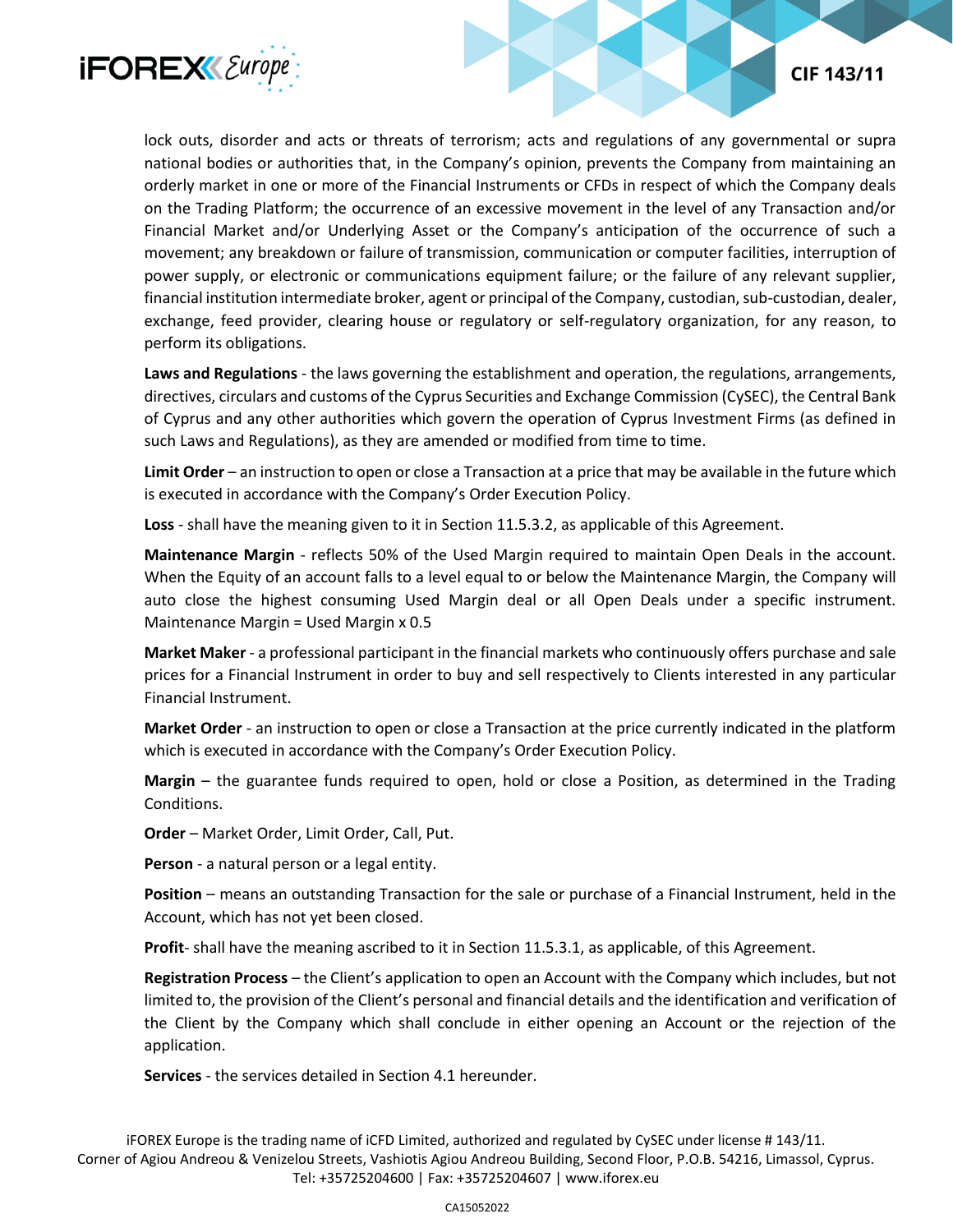

**Spread** – the difference between the purchase price "ASK" (rate) and the sale price "BID" (rate) of the same Underlying Asset, at a given moment.

**CIF 143/11** 

**Trading Account** – means the account which has a unique number, provided by the Company and maintained by a Client for the purposes of trading the Financial Instruments offered by the Company.

**Trading Conditions** – the specific trading conditions published in the Company's Website, including trading hours, minimum and maximum quantities, Corporate Actions, expiration dates, margin requirements, instrument specifications and trading rules.

**Trading Platform** – the Company's proprietary on-line trading system (together with any other programs, tools, services, upgrades, bug fixes and updates if any, and the underlying code thereto).

**Transaction(s)** – either the buy or a sell of a CFD or any other Financial Instrument.

**Underlying Asset** - any share, ETF, commodity, future contract, exchange rate, indices, or other financial instrument, which form the underlying instruments of the CFDs offered through the Trading Platform.

**Used Margin** – the amount of funds that acts as collateral for the Client's Positions.

**Website** - the Company's website located at www.iforex.eu or any website owned and/or operated by the Company.

**Working Day** - any day on which banks are open for business in Cyprus.

- 2.2. Words importing the singular shall import the plural and vice versa. Words importing the masculine shall import the feminine and vice versa.
- 2.3. Paragraph headings are for ease of reference only and are not intended to denote meaning.
- 2.4. If there is any conflict between the provisions of this Agreement and relevant Laws and Regulations the Laws and Regulations shall prevail.

## **3. Acknowledgments Of Risks**

- 3.1. TRADING CARRIES A RISK TO YOUR CAPITAL AND MAY NOT BE SUITABLE FOR ALL INVESTORS.
- 3.2. The Services offered by the Company are suitable only for clients who meet all the following criteria: (i) Persons who have an acceptable level of knowledge and/or experience to understand the characteristics of CFDs and risks associated with leverage and trading on margin; (ii) Persons who are able to sustain the risk of loss of their entire investment amount within a short period of time; (iii) Persons with risk oriented objectives or speculative needs; and (iv) Persons who intend to use the Company's Products for short-term investment, intraday trading, speculative trading. (Company's Target Market). In case that a Person was found, at Company's absolute discretion, as not meeting the criteria of the Company's Target Market, the Company may reject an application of opening an account and/or terminate the present agreement as per paragraph 18.
- 3.3. The Services provided by the Company under the terms and conditions of this Agreement are only suitable for customers who understand the risks and have the experience in taking risks involved utilizing the Financial Instruments offered by the Company.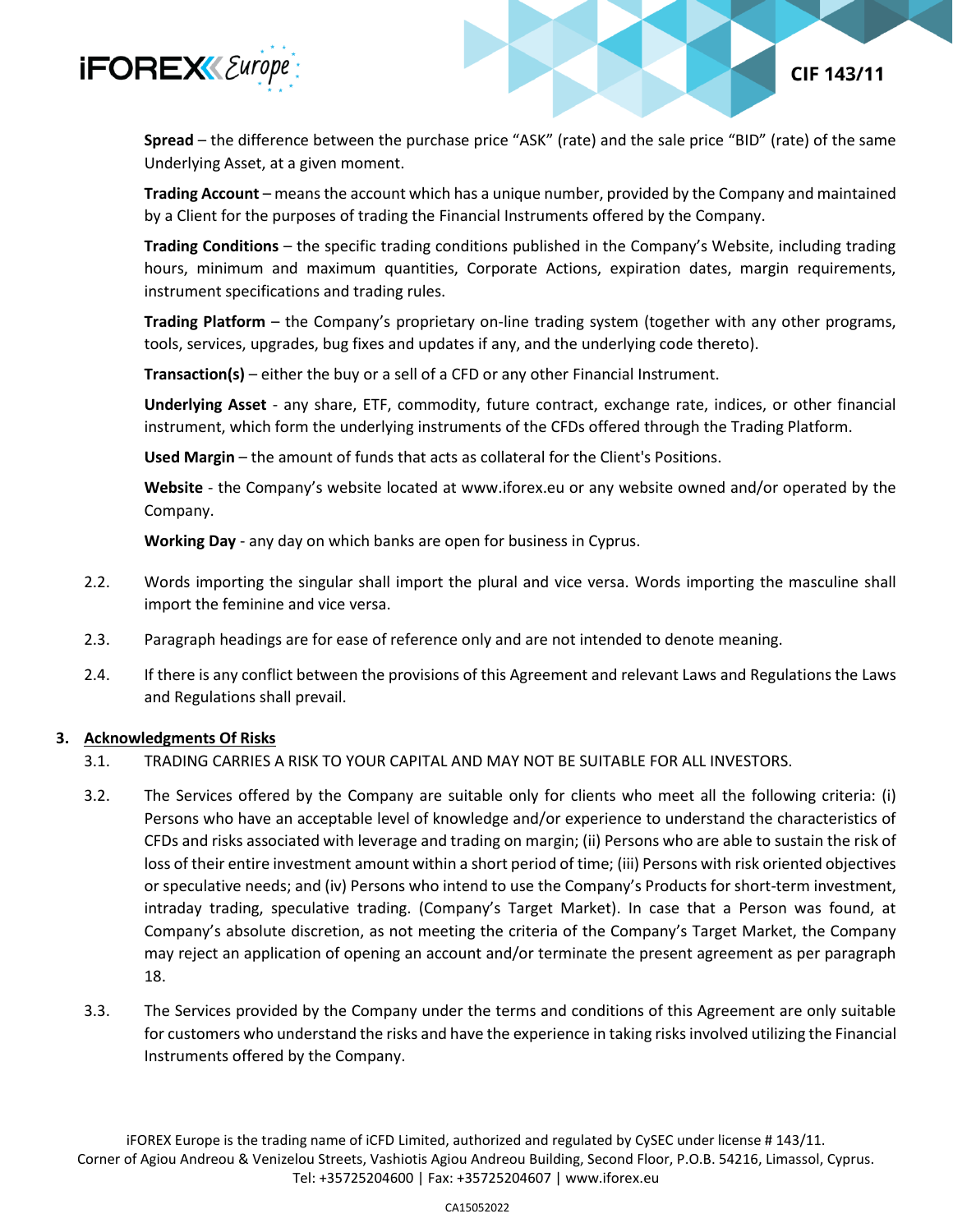

**CIF 143/11** 

- 3.5. The Client unreservedly acknowledges and accepts that it runs a great risk of incurring losses and damages as a result of the purchase or sale of any Financial Instrument via the Company and through the Trading Platform and accepts and declares that it is willing to undertake this risk.
- 3.6. The Client declares that it has read and understands and unreservedly accepts the following:
	- (a) Information of the previous performance of a Financial Instrument does not guarantee its current or future performance. The use of historical data does not constitute a binding or safe forecast as to the corresponding future performance of the Financial Instruments to which the said information refers.
	- (b) When a Financial Instrument is traded in a currency other than the currency of the Client's country of residence, any changes in the exchange rates may have a negative effect on its value, price and performance.
	- (c) A Financial Instrument on foreign markets may entail risks different to the usual risks of the markets in the Client's country of residence. In some cases, these risks may be greater. The prospect of profit or loss from transactions on foreign markets is also affected by exchange rate fluctuations.
- 3.7. The Client acknowledges and accepts that there may be other risks which are not contained in this Section 3 and that it has read and accepted all information under the titles "[RISK DISCLOSURE AND WARNING NOTICE](https://www.iforex.eu/legal/risk-warning.pdf)" at the Website.

## **4. Provision Of The Services**

- 4.1. The Company is authorized to provide the below services, in accordance with the First Appendix of the Cypriot Law for the Provision of Investment Services and Activities 87(I)/2017:
	- 4.1.1. The Investment Services of reception and transmission of orders in relation to one or more financial instruments; execution of orders on behalf of clients; and dealing on own account.
	- 4.1.2. The Ancillary Services of safekeeping and administration of financial instruments for the account of clients, including custodianship and related services such as cash/collateral management; granting credits or loans to an investor to allow him to carry out a transaction in one or more financial instruments, where the company granting the credit or loan is involved in the transaction; Foreign exchange services where these are connected to the provision of investment services; and investment research and financial analysis or other forms of general recommendation relating to transactions in financial instruments.
- 4.2. Subject to: (i) the terms and conditions of this Agreement, (ii) the Client acceptance of this Agreement and all other applicable documents as the Company may require in its sole discretion, and (iii) the Company's acceptance of the Client's application to open an Account, the Company will: (a) Open an Account in the Client's name and allow the Client to enter into Transactions through the Trading Platform; (b) Act as a counter-party for the Client's Transactions; and (c) Provide such other products and services as the Company may, in its sole discretion, determine from time to time.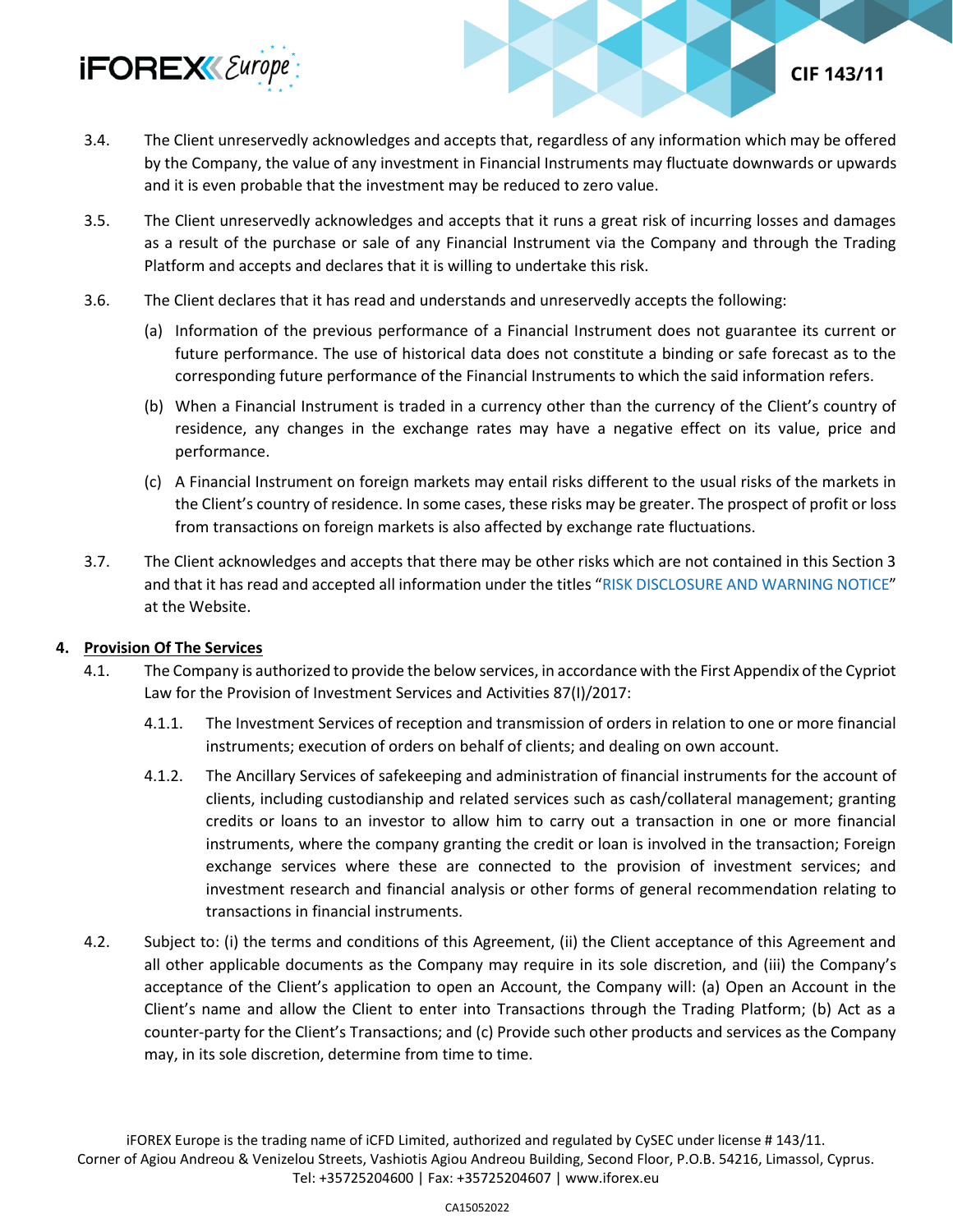

- 4.3. The Client acknowledges that the Services do not include the provision of investment advice. Any investment information as may be announced or provided by the Company or on its behalf does not constitute investment advice services whatsoever, or in any circumstances and shall be regarded as given for informative purposes only. No information announced or provided by the Company shall be deemed as an assurance or guarantee on the expected results of any Transaction.
- 4.4. The Client agrees and acknowledges that it is solely responsible for any investment strategy, Transaction or investment, composition of any account and taxation consequences and the Client shall not rely for this purpose on the Company. It is also understood and accepted that the Company shall not bear any responsibility in any manner or form whatsoever, regardless of the circumstances, for any such investment strategy, transaction, investment or information, composition of any Account or taxation consequences.
- 4.5. In relation to any orders placed with the Company, the Company will act as a Market Maker (principal) and not as an agent. The Company is the sole Execution Venue for the execution of the clients' orders. (i.e., the Clients' Orders are executed via the Company's Trading Platform). The Client is informed that following execution of any Order, the Company may, at the Company's sole discretion, subsequently hedge each Position with another financial firm (including companies within the group of companies of which the Company is a member), offset each Position with another Position, or retain a proprietary Position with the intention to obtain trading profits from such Positions.
- 4.6. The offering of Services may not be legal in some jurisdictions. The Client understands and accepts that the Company is unable to provide the Client with any legal advice or assurances in respect of the Client's use of the Services and the Company makes no representations whatsoever as to the legality of the Services in the Client's jurisdiction. It is the Client's obligation to verify the relevant laws in the Client's jurisdiction before registering with the Website, applying for an Account and using the Services or Trading Platform. The Company does not intend to enable the Client to contravene any applicable laws and regulations. The Client represents, warrants and agrees to ensure that the use of the Trading Platform and the Services will comply with all applicable laws, statutes and regulations. The Company shall not be responsible for any illegal or unauthorized use of the Trading Platform or the Services by the Client. The Client should consult a legal counsel in the applicable jurisdiction if in doubts about the legality of the use of the Trading Platform and the Services under the laws of any jurisdiction that apply to the Client.
- 4.7. The client represents, warrants and agrees that due to legal and/or regulatory restrictions the services of the company shall not be accessible in those jurisdictions where the offering of such services is not allowed, including and without limitation the United States of America, and the client hereby waives any claim in this regard that the client has or may have.

## **5. The Trading Platform**

- 5.1. The Client is hereby granted with a limited, revocable, personal, non-exclusive, nontransferable, non-sublicensable right, throughout the term of this Agreement, to access and use the Trading Platform solely for the purpose of obtaining the Services set out in the Agreement, all in accordance with and subject to the terms of this Agreement.
- 5.2. The Trading Platform may contain software provided by third parties, and such third parties' software is provided "As Is" without any warranty of any kind.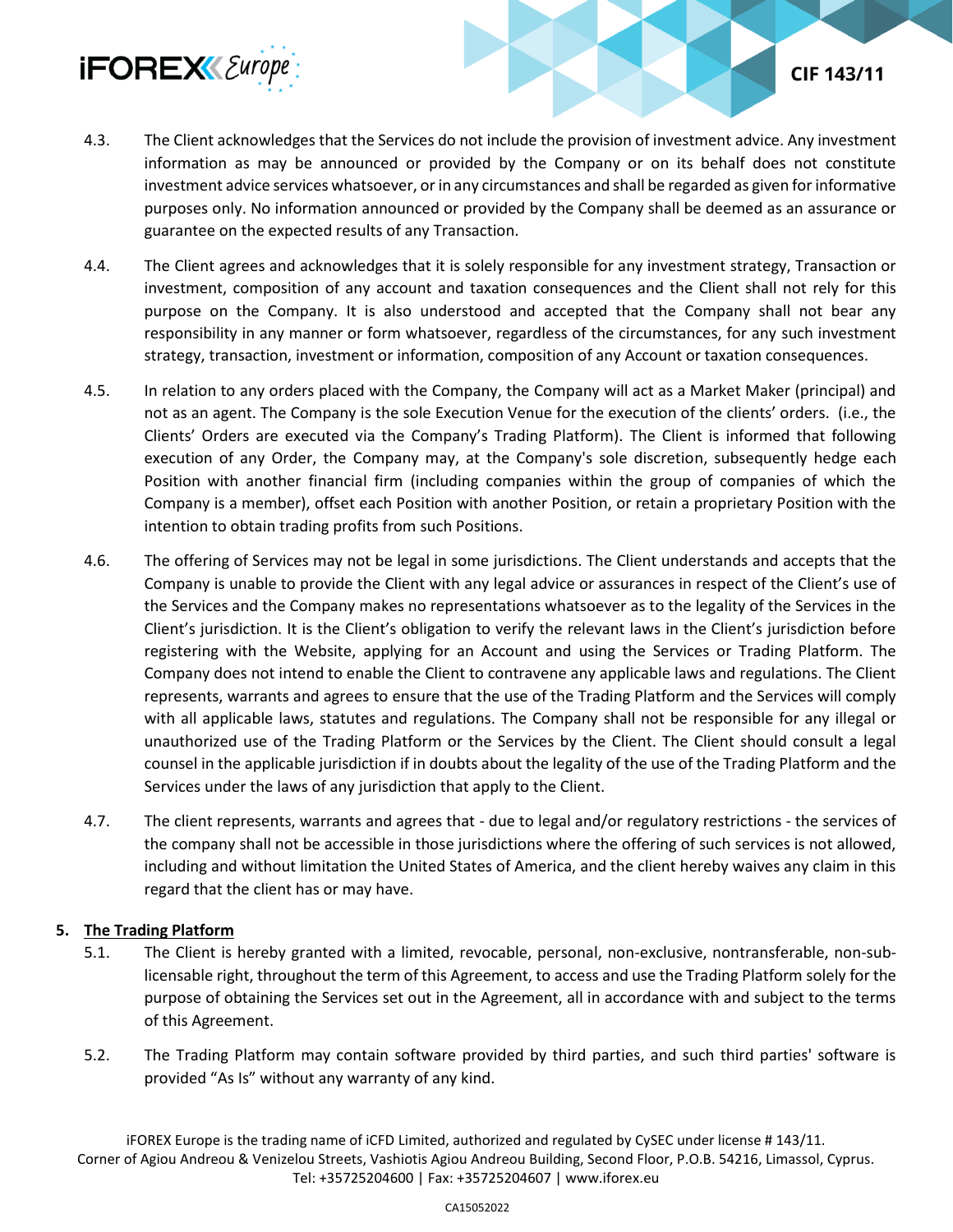

5.3. From time to time, acting reasonably, the Company shall have the right to add to, modify, or remove any of the Trading Platform(s) without liability under this Agreement. The Client agree to accept such modification(s) as part of this Agreement.

The Company makes no express or implied representation:

5.3.1. that the Trading Platform will be available for access all the time, or at any time on a continuous uninterrupted basis (access to the Trading Platform may be affected, for example, by routine maintenance, repairs and upgrades);

**CIF 143/11** 

- 5.3.2. as to the operation, quality or functionality of the Trading Platform;
- 5.3.3. that the Trading Platform will be free of errors or defects; and
- 5.3.4. that the Trading Platform is free from viruses or anything else that has contaminating or destructive properties including where such results in loss of or corruption to the Client's data or other property.
- 5.4. The User agrees not to either intentionally, recklessly, negligently or otherwise:
	- 5.4.1. use the Trading Platform for unlawful purposes or in any manner that breaches the terms of this Agreement;
	- 5.4.2. (nor attempt to) interfere with or disrupt the proper operation of the Trading Platform, hardware, systems or networks, including (but not limited to) knowingly or negligently transmitting files that may contain malicious content capable of interfering in any way with the operation of the Trading Platform;
	- 5.4.3. take any action which does or may cause the provision of the Trading Platform to other users to be interrupted or degraded.
- 5.5. The Client accepts and understands that the Company reserves the right, in its sole discretion and without derogating from any other right it may have, to terminate or limit its access to the Trading Platform, or part of it, if the Company suspects that the Client have allowed such use of the Trading Platform.
- 5.6. When registering the Client shall receive the Access Codes which are confidential and should not be disclosed to any other person.
- 5.7. The Client shall keep in a safe place the Access Codes and shall make all necessary efforts to keep its Access Codes secret and known only to it. Also, the Client will be liable for all Orders, Positions and Transactions given through and under its Access Codes and any such Orders received by the Company will be considered as received from the Client. In cases where a third person is assigned as an Authorized Person, the Client will be responsible for all Orders given by the Authorized Person.
- 5.8. The Client undertakes to notify the Company immediately if it comes to its attention that its Access Codes have been discovered or disclosed or are being used by an unauthorized third party. The Company may investigate such matter, and the Client will cooperate with the Company, as the Company may request, in the course of such investigation.
- 5.9. The Client acknowledges that the Company bears no responsibility if unauthorized third persons have access to information, including electronic addresses, electronic communication and personal data, when the above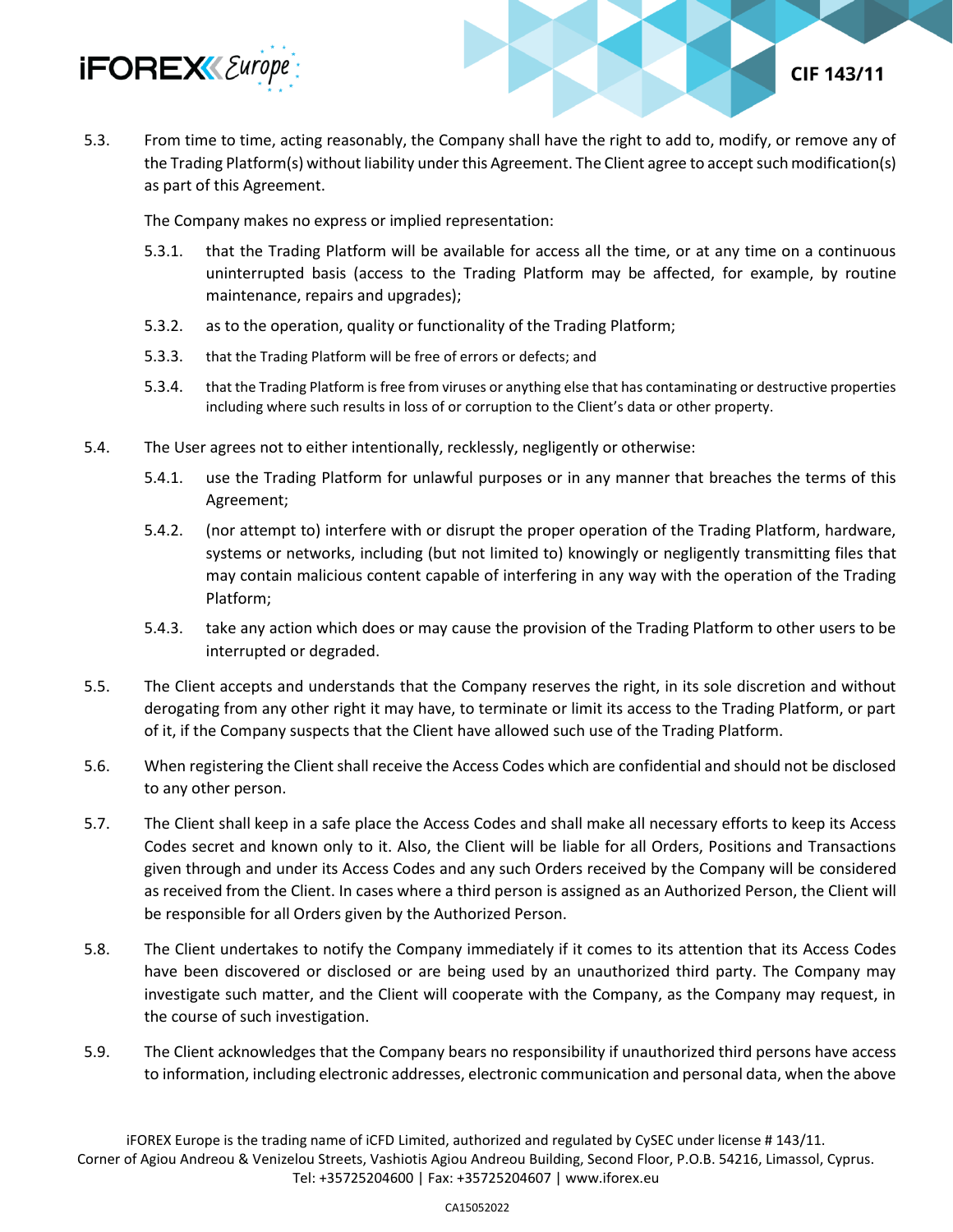

are transmitted between the Client and the Company or any other party, using the Internet or other network, network communications protocol, communication facilities, telephone, or any other electronic means.

CIF 143/11

## **6. Client Classification**

- 6.1. The Company shall in its dealing with the Client apply the rules of professional conduct which govern the Company's relationship with retail clients. If, however, the Client wishes to be governed by the Company's regulations governing Professional Clients or as an Eligible Counterparty (as such terms are defined by Laws and Regulations), then the Client must inform the Company in writing, clearly stating such a request. The final decision for changing the Client's classification will be at the discretion of the Company.
- 6.2. The Client shall be bound by the method of categorization which is explained thoroughly in the [Client](https://www.iforex.eu/legal/client-categorization-policy.pdf)  [Categorization Policy.](https://www.iforex.eu/legal/client-categorization-policy.pdf)

## **7. Account Opening**

## 7.1. **Eligibility**

The following persons may not use the Trading Platform, open an Account, enter into Transactions with the Company or use any of its services:

- 7.1.1. Any persons who is under the age of 18 or the age of legal consent for entering into Transactions with the Company and/or obtaining its services under the laws of its jurisdiction, whichever is higher.
- 7.1.2. Any person included in the List of Specially Designated Nationals and Blocked Persons maintained by OFAC and any Person who reside in jurisdictions in which CFD trading or any other leverage or margin based financial trading is illegal or in any other jurisdiction in which the Company, at its sole discretion, does not offer its services, including without limitation, the United States of America, as well as countries in respect of which OFAC administers and enforces economic and trade sanctions based on U.S. foreign policy and national security goals.
- 7.1.3. Legal Entities.

## 7.2. Registration Process and Deactivation

- 7.2.1. In order to open an account the Client shall be required to successfully conclude the Registration Process as determined by the Company, at its sole discretion and, in accordance with section 10.2.1 hereunder, make a first deposit.
- 7.2.2. During the Registration Process and prior to opening the Account and the transmission and execution of Orders, the Client shall be require to provide the Company with identification details and documents (which shall typically include but not limited to, an identity card or passport, proof of address such as a recent utility bill, and proof of the Client's payment method), as well as details regarding the origin of its funds and its financial status, experience and education. With Clients who open a joint Account (collectively the "Joint Owners"), each joint owner shall be required to separately complete the Registration Process. Such information and documents may further be requested periodically and where the Company, at its reasonable discretion, finds that such information or documentation is required. Should the client fail to provide the requested information, the Company withholds the right to terminate the Agreement as provided, by giving the client at least two (2) days written notice.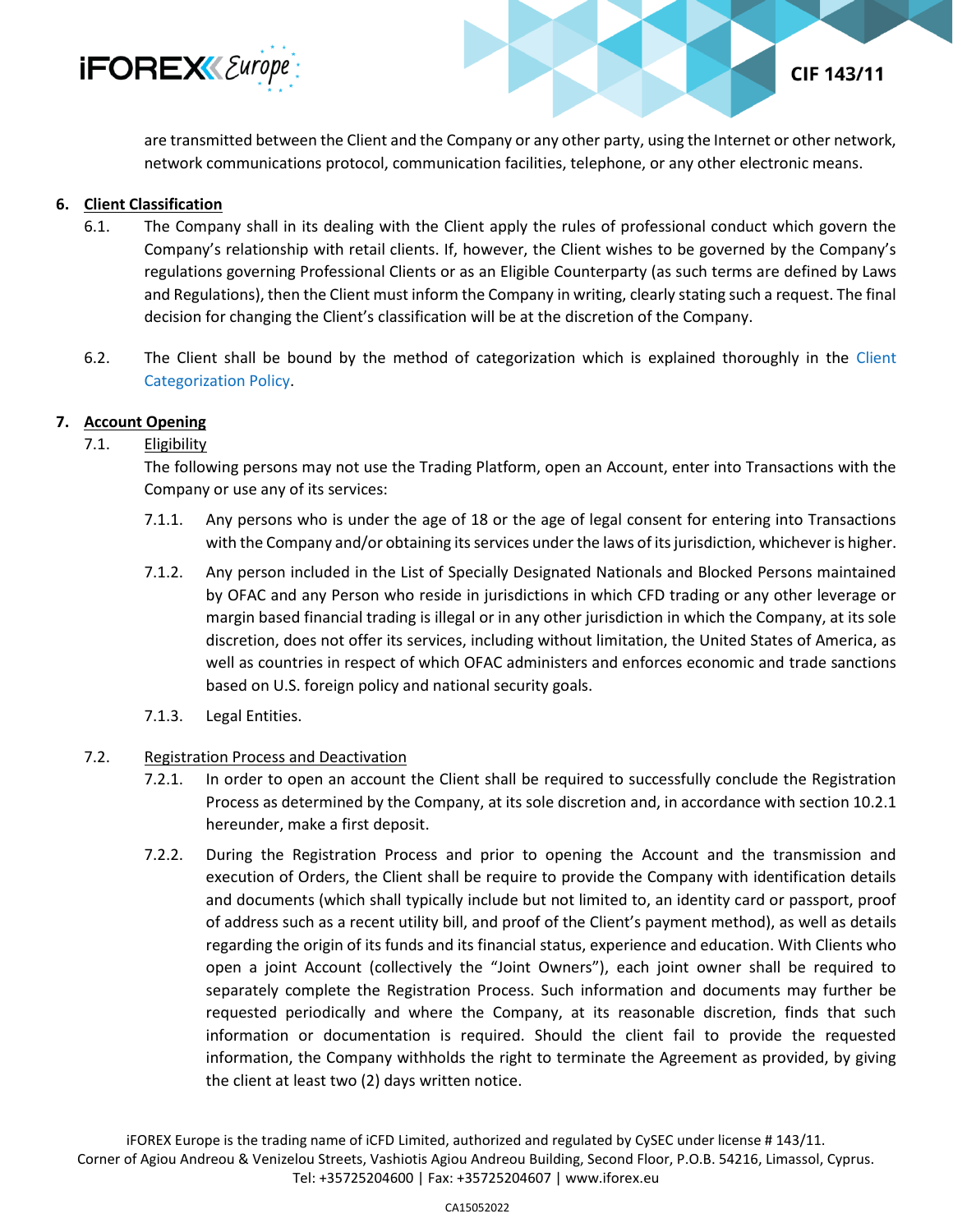

7.2.3. The Client warrants and represents that at all times all the information provided to the Company shall be true, accurate, up to date and complete and that the Client shall update the Company in writing or through the Trading Platform (where available) upon any change to the information provided.

**CIF 143/11** 

- 7.2.4. The Client hereby agrees that the information collected and obtained from the Client may be used by the Company, its agents and service providers other entities in the Company's group and regulatory bodies to conduct identity, fraud, AML, credit and other checks and hereby authorized the above entities to conduct the above checks. The Company may further use the information in order to assess whether the Financial Instruments offered in the Trading Platform are appropriate for the Client. The Company shall use all the information obtained from the Client in accordance with it[s Privacy Policy.](https://www.iforex.eu/legal/privacy-policy.pdf)
- 7.2.5. Part of the information provided by the Client in the Registration Process will be assessed by the Company, as per the Laws and Regulations, in order to determine the appropriateness of the client to utilize the Services. The Client acknowledges that the Company is under no obligation to accept any application for opening an Account and that during or following the Registration Process the Company may, at its sole discretion, reject the application, including, inter alia, due to the Client's lack of appropriateness to understand the risk and trade the Financial Instruments offered by the Company and/or if the Client does not meet the criteria of Company's Target Market as per paragraph 3.2 above. While assessing client's appropriateness, the Company might determine that the maximum leverage offered by the Company as per the applicable regulations of Client's country of residence, is not appropriate for the client and impose certain limits to the level of leverage available to client's trading account. However, at Company's sole discretion - and based on a reassessment of Client's appropriateness - the Company may allow the client to utilize higher leverage level in the future.
- 7.2.6. The Client further agrees that until the satisfactory conclusion of the Registration Process and the opening of an Account or the rejection of the application, the access to the Company's services and the Trading Platform shall be limited. The Client further agrees that if, during the Registration Process or at any time thereafter, the Company suspects that the Client had breached its representations and warranties made herein, provided the Company with inaccurate, incomplete or false information or documents, did not receive the information or documentation required within the time frame determined by the Company or has reasonable grounds to suspect that the Account constitutes or may constitute an Anti-Money-Laundering and Prevention of Terrorism Financing or other regulatory risk, the Company may freeze the Account, either by prohibiting additional deposits, declining Orders, declining or delaying any withdrawal requests, refunding balance to the deposit source, terminating existing Positions and/or any other means it is allowed or required, subject to Applicable Law. The Client agrees that the Company shall not be liable for any loss, damage or expense of any kind which the Client may suffer as a result of such cases.
- 7.2.7. Notwithstanding the above, on a case by case basis if the Client's initial transfer of funds to the Company is being made from a bank account or through means of transfer that are linked to a bank account, that is in the name of the Client, and at the Company's sole discretion, the Company may provide the Client an Account in non-trading/no Service (read only) mode or an Account with limited trading possibilities (such limitations may include a maximum amount which may be invested or a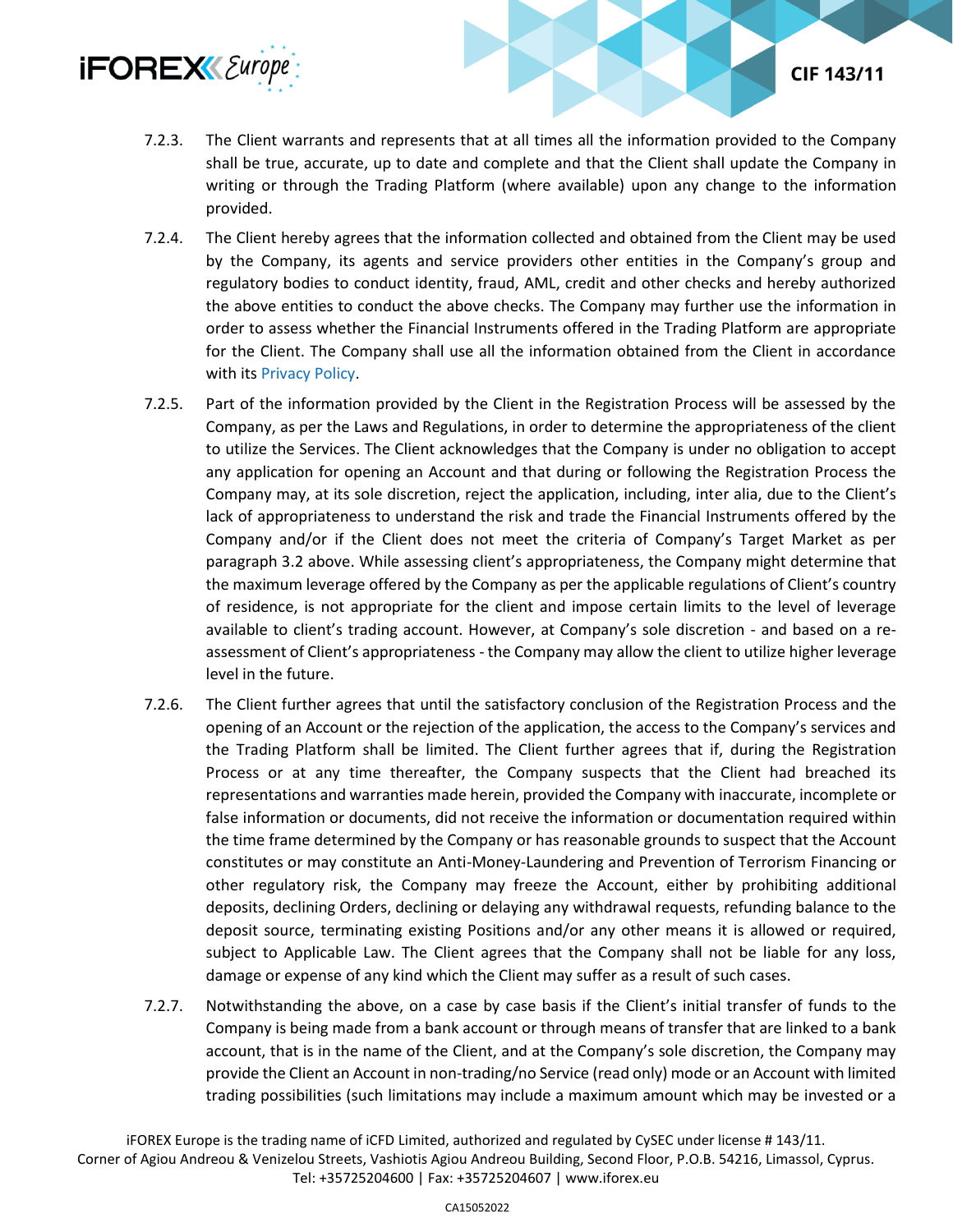

limit on duration of trading) or in other mode that may be provided by the Company from time to time, during and following the Registration Process. The Client acknowledges and agrees that should the Client fail to comply with the Company's Registration Process requirements and not open an Account within 14 days from the date that the client accepted the present Agreement on the Company's website, the Company shall have the right to terminate the Services at the end of the 14th day in accordance with Section 18 of this agreement which will include closing all Positions automatically, and initiate the procedure of refunding any available funds remaining in the account at the closure date.

7.2.8. Accounts in which there has been no trading activity for a period of twelve (12) consecutive months will be considered by the Company as inactive. In such cases, the Company reserves the right to deactivate any such account and initiate the procedure of refunding any available balance remaining in the account as of the closure date. Should the client wish to reactivate their account, it is provided that the Company may do so at its sole discretion, provided the client meets the request to update their identification documents and information as per paragraph 7.2.2 above.

# 7.3. Joint Owners

7.3.1. Joint Owners acknowledge that: (i) All of the Joint Owners shall be jointly and severally liable for the obligations assumed in this Agreement; (ii) Each joint owner shall be required to separately complete the Registration Process; (iii) Any one or more Joint Owners shall have the authority to act on behalf of all Joint Owners, all without notice to the other Joint Owners; (iv) Each Joint Owner hereby appoints each and every other Joint Owner as his/her agent and confers upon each and every Joint Owner the broadest possible power with respect to the Account; (v) The Company is authorized to act on the instructions of any Joint Owner, without further inquiry with regard to all Transactions, including without limitation, any transfer of funds, the placement of Orders and the disposition of any or all assets in the Account. The Company shall have no responsibility for further inquiry into such apparent authority, and shall bear no liability for the consequences of its acts or omissions made in reliance upon any such Instructions; (vi) Each Joint Owner agrees to indemnify and save the Company harmless from and against any and all claims that may arise as a result of the Company following the Instructions given to it by any Joint Owner.

## 7.4. Authorized Persons

- 7.4.1. The Client has the right to appoint an Authorized Person to give Orders to the Company, provided that the Client has notified the Company in writing, of exercising such a right and that the Authorized Person is approved in writing by the Company. Any such approval shall be at the Company's sole discretion. In order to approve the Authorized Person the Company may require the Approved Person to provide identification details and other documents and information. By appointing an Authorized Person the Client waives any claim or demand it may have against the Company, its directors, employees, shareholders and agent with respect to any damage it may incur due to any action or omission of the Authorized Person.
- 7.4.2. The Company, in accordance with general rules regarding power of attorneys, is entitled to receive Orders from an Authorized Person.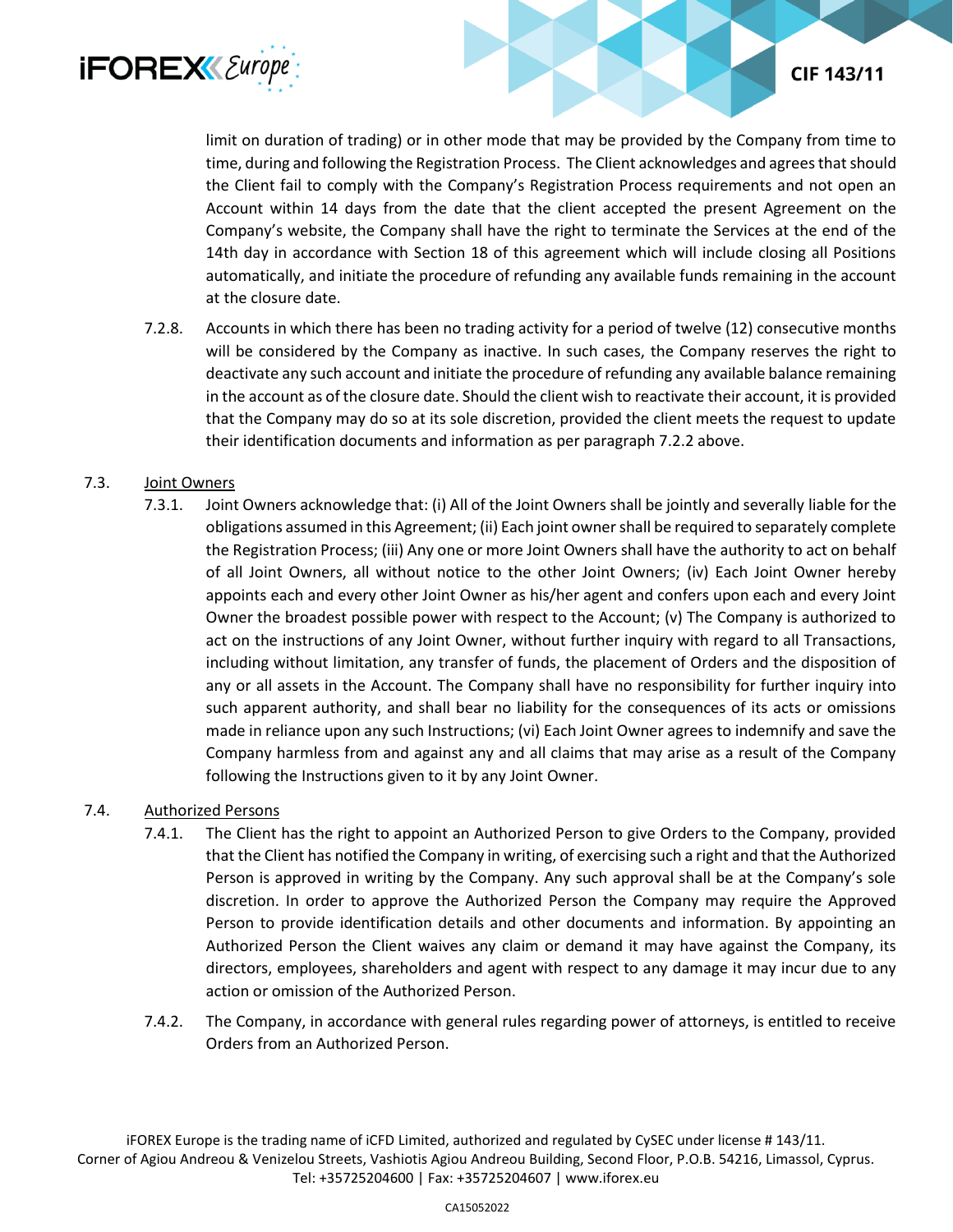

CIF 143/11

- 7.4.4. The Company may refuse to approve the nomination of an Authorized Person, or act upon any instruction from an Authorized Person in: (i) the Event of Default; (ii) the event where the Company suspects that the disposal pursuant to the instruction submitted is made in violation of the Laws and Regulation, any other applicable laws and regulations, usual market practice and including but not limited to legislation on money laundering, insider trading, or applicable bankruptcy or insolvency laws; or (iii) if the disposal will put the Clients or the Company at any economic or legal risk; (iv) if the Company suspects that the Client or the Authorized Person are trading or otherwise using the Company's services in a fraudulent, manipulative or dishonest manner; (v) for any other reason whatsoever at the Company's sole discretion.
- 7.4.5. If the Client wishes to terminate a nomination of an Authorized Person, the written notification for the termination has to be received by the Company with at least 5 days' notice prior the termination date.

## **8. Client's Warranties & Representations**

- 8.1. The Client warrants and represents to the Company that:
	- 8.1.1. The Client has read and fully understood the terms of this Agreement.
	- 8.1.2. The Client is Legally of Age as defined in this Agreement, is of sound mind and capable of taking responsibility for its actions.
	- 8.1.3. The Client is duly authorized to enter into this Agreement, to give Orders, instructions and requests, appoint an Authorized Person and to perform its obligations hereunder.
	- 8.1.4. The Client is the individual who has completed the Registration Process or, if the Client is a legal entity, the person who has completed the registration on the Client's behalf is duly authorized to do so and has the authority to bind that legal entity to this Agreement.
	- 8.1.5. The Client is not an employee, director, associate, agent, affiliate, relative, or otherwise connected to the Company, other entities in the Company's group or any affiliate thereof.
	- 8.1.6. The Client is not an employee of any firm whose securities are an underlying asset of a CFD offered by the Company or of an exchange in which the Underlying Asset is traded.
	- 8.1.7. The Client has read the [Risk Warning](https://www.iforex.eu/legal/risk-warning.pdf) and is fully aware that there is a risk of losing money when trading Financial Instrument and is fully responsible for any such loss. In relation to Client's losses it shall have no claims whatsoever against the Company or any of its partners or their respective directors, officers or employees.
	- 8.1.8. All details provided by the Client to the Company either during the Registration Process, in relation to an Authorized Person or at any time thereafter, including as part of any payment deposit transaction, are true, current, correct and complete and match the name(s) on the credit/debit card(s) or other payment accounts to be used to deposit or receive funds in the Client's Account.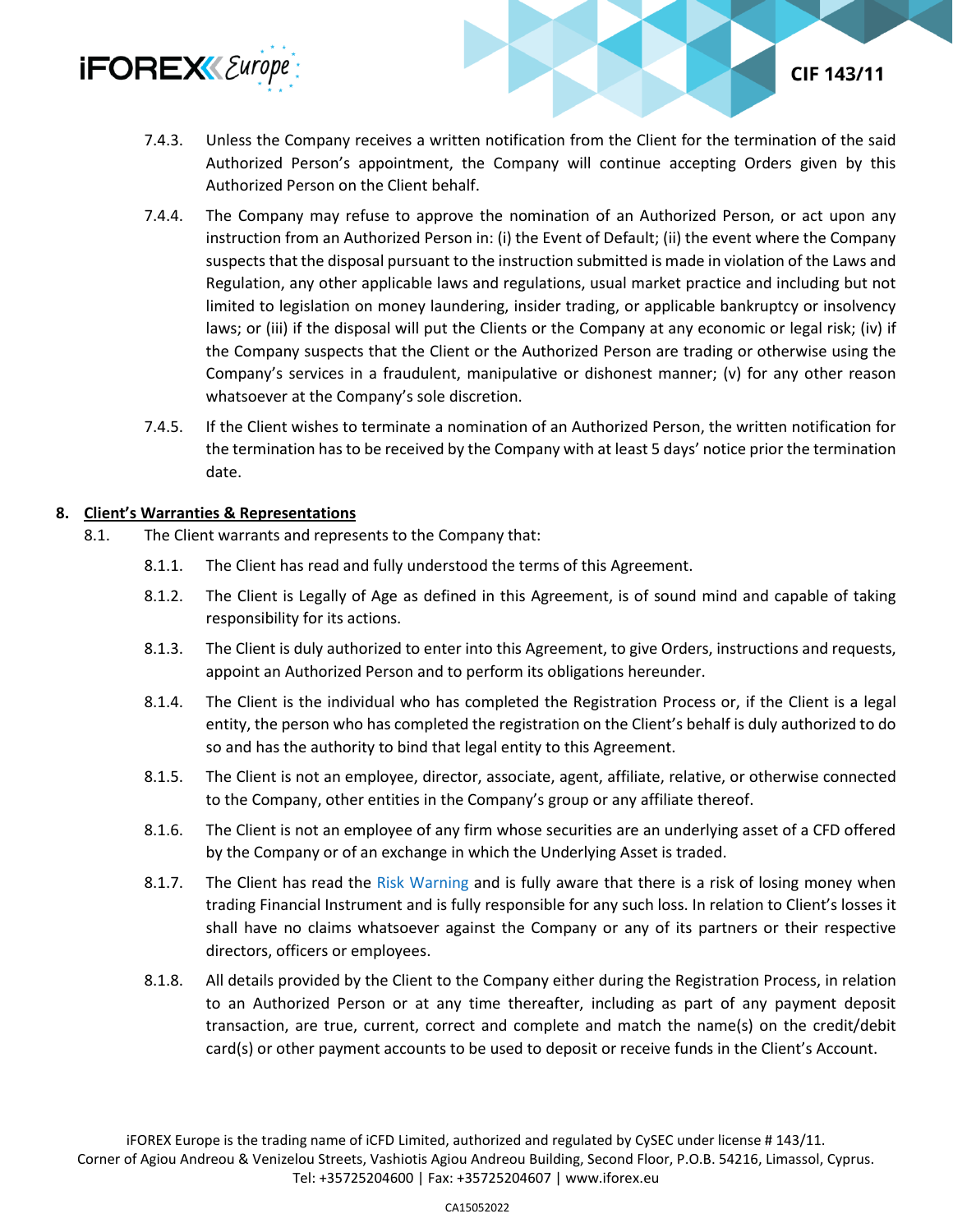

- 8.1.9. All actions performed under this Agreement will not violate any law, regulations or rule applicable to the Client or to the jurisdiction in which the Client is resident, or any agreement by which the Client is bound or by which any of the Client's assets or funds are affected.
- 8.1.10. The Client has chosen the particular type of service and Financial Instrument, taking its total financial circumstances into consideration which it consider reasonable under such circumstances.
- 8.1.11. The Client is not a Politically Exposed Person and will promptly notify the Company if at any stage during the course of this Agreement he or she becomes a "Politically Exposed Person". For the purpose hereof, a "Politically Exposed Person" shall mean: a natural person who has its place of residence in a European Union Member State or in third countries, and who is or has been, or any of its immediate family members or persons known to be close associates of such person are or have been, entrusted with prominent public functions.
- 8.1.12. The Client acts for itself and not as a representative or a trustee of any third person, unless the Client produced, to the satisfaction of the Company and at its sole discretion, a document and/or powers of attorney enabling the Client to act as representative or trustee of any third person.
- 8.1.13. All funds deposited by the Client in the Account belong to the Client, are free of any lien, charge, pledge and any other encumbrance and were not obtained by the Client, either directly or indirectly, from illegal activity. If the company reasonably suspects that the client is in breach of the above warranty, it may, without derogating from its other rights under this agreement and applicable law, to freeze the Account, either by prohibiting additional deposits, declining Order and/or declining or delaying any withdrawal requests, terminating existing Positions and/or any other means it is allowed or required to take under Applicable Law. The Client agrees that the Company shall not be liable for any loss, damage or expense of any kind which the Client may suffer as a result of such cases.
- 8.1.14. The Client acknowledges that all Transactions will be performed only through the Trading Platform provided by the Company and the Financial Instruments are not transferable to any other Trading Platform whatsoever.
- 8.1.15. The Client agrees not to use the Trading Platform and/or give an Order or enter into Transaction within the definition of market abuse (as such term is defined in the Market Abuse Law 116(I)/2005) or in any other abusive way, including lag trading and/or usage of server latency, price manipulation, time manipulation, scalping or any other practices which are illegal and/or are utilized to give the Client an unfair advantage or which the Company considers at its sole discretion as inappropriate and outside the scope of this Agreement and/or as unfair business conduct. Such practices may further include holding long and short Positions in the same or similar instruments at similar times, including through different accounts, accounts held with different entities connected to the Company or together with others, for the purpose of manipulating or taking advantage of the Company or any of the services and benefits it may offer.
- 8.1.16. The Client shall not use any software for the purpose of automatic/algorithm trading in the Account. Furthermore the Client shall not use or allow the use of a device which is performing transactions in any manner obstructing and/or interfering with the regular and ordinary carrying out of such transactions as contemplated by the Company (i.e. using expert advice software, auto clicker and similar software).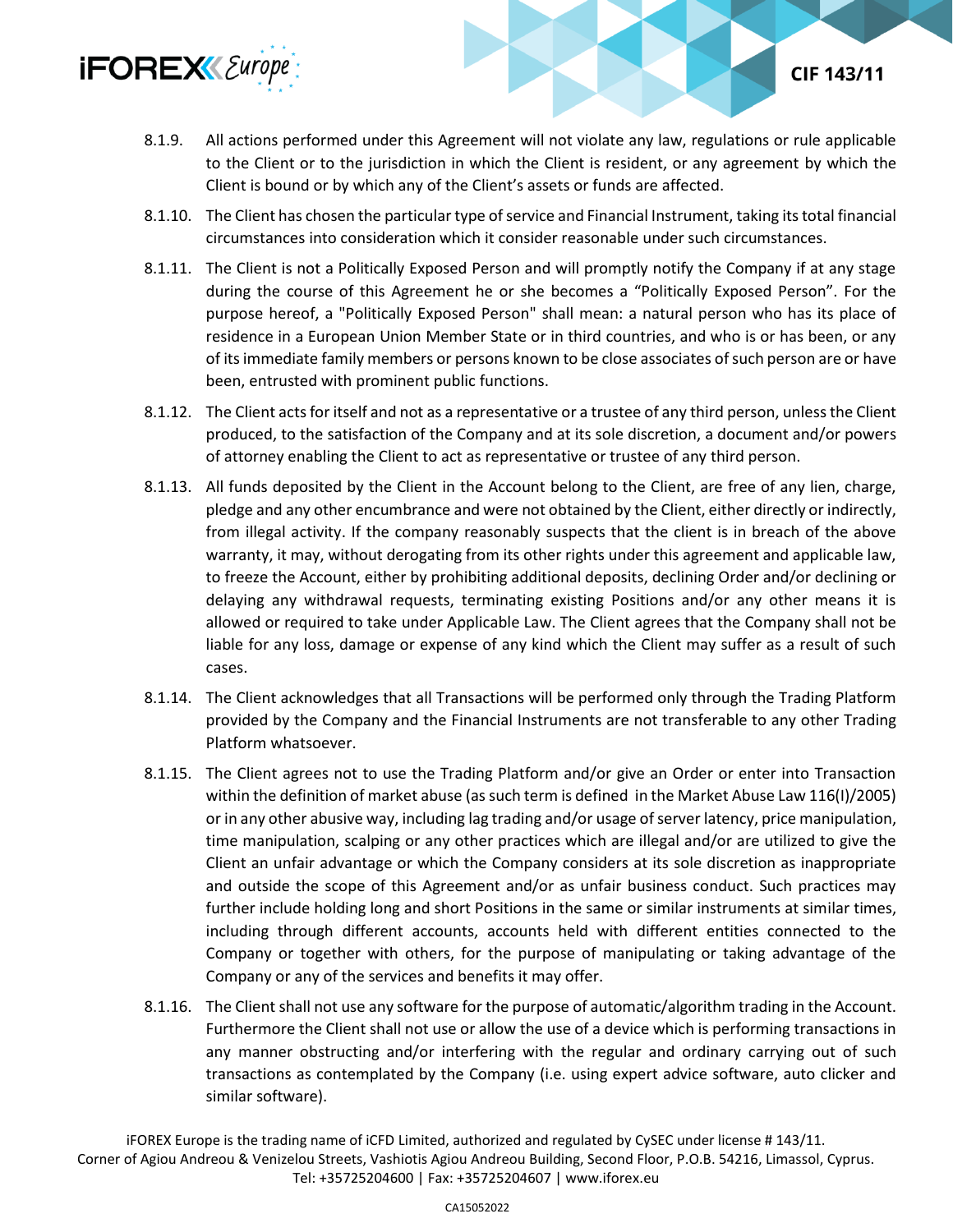

- 8.1.17. The Client shall not allow any third party (including a relative) other than an Authorized Person to use its Account, Access Codes or identity to access or use the Services (including by depositing funds from third parties) or the Trading Platform and the Client shall be fully responsible for any activities undertaken on its Account by a third party using the Client's Access Codes.
- 8.1.18. The Client is solely responsible for any telecommunications networks and Internet access services and other consents and permissions required in connection with its use of the Website, the Trading Platform and the Services. Client shall be responsible for all access and service fees necessary to connect to the Website and the Trading Platform and assumes all charges incurred in accessing such systems. The Client further assumes all risks associated with the use and storage of information on its personal computer or on any other computer or electronic device through which the Client will gain access to the Website, the Trading Platform and the Services.
- 8.1.19. The Client will implement, operate and maintain appropriate protection in relation to the security and control of access to its computer, and against computer viruses or other similar harmful or inappropriate materials, devices, information or data.
- 8.1.20. The Client shall not use any electronic communication feature of a service on the Website for any purpose that is unlawful, tortuous, abusive and intrusive on another's privacy, harassing, libelous, defamatory, embarrassing, obscene, threatening or hateful.
- 8.1.21. The Client shall use the Services only in good faith. In the event that the Company deems that the Client has been using the Services in bad faith the Company shall have the right to close the Client's Account and the Company shall be entitled to retain all monies therein. Client hereby expressly waives any future claims against the Company in such regard.
- 8.1.22. The Client will not commit any acts or display any conduct that damages the reputation of the Company.
- 8.1.23. The Client shall use the Trading Platform in accordance with the license and the restrictions set out in the Trading Platform's EULA.
- 8.1.24. The Client's use of the Website is subject to the Website's Terms of Use which are available in the Website and constitute an integral part of this Agreement.

# **9. Electronic Trading**

- 9.1. When using the Website or Trading Platform, the Client will not, whether by an act or omission, do anything that will or may violate the integrity of the Company's electronic or computer system or cause such system to malfunction. The Client is solely responsible for providing and maintaining the equipment necessary to access and use the Website or Trading Platform.
- 9.2. The Client acknowledges that the internet may be subject to events which may affect the Client's access to the Website or Trading Platform, including but not limited to interruptions or transmission blackouts. The Company is not responsible for any damages or losses resulting from such events or for any other losses, costs, liabilities, or expenses (including without limitation, loss of profit) which may result from the Client's inability to access the Website or Trading Platform or delay or failure in sending Orders.
- 9.3. The Company cannot be responsible for not fulfilling any obligations under this Agreement because of internet connection failures or public electricity network failures or hacker attacks. The Company will not be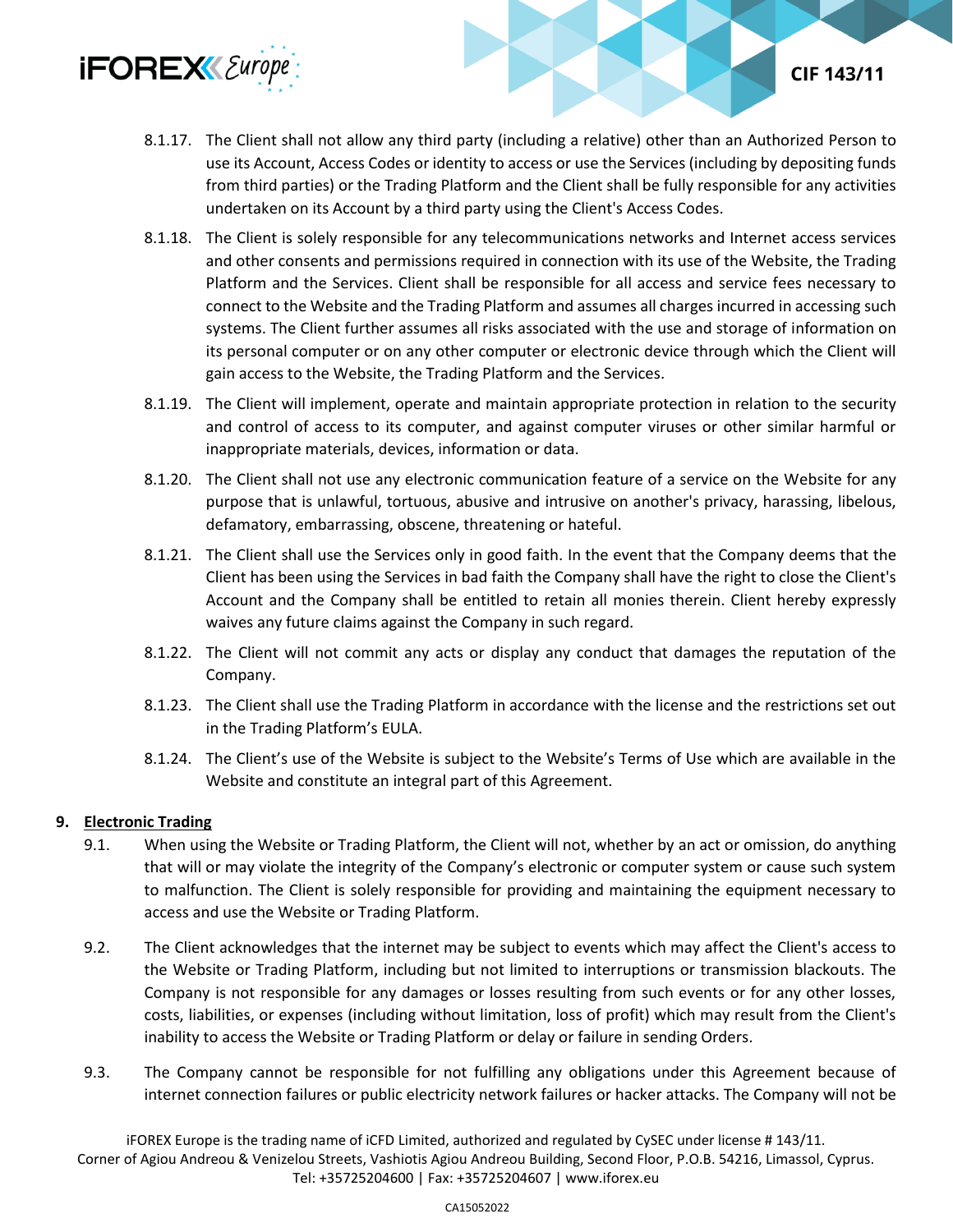

responsible for executing any Orders as a result of the foregoing. In the case of such electricity/communication/Internet failures, if the Client wishes to place an Order, then the Client may (where applicable) telephone our dealing room and give a verbal instruction. The Company reserves the right to decline any verbal instruction in cases where its telephone recording system is not operational or in cases where the Company is not satisfied of the caller's/Client's identity or in cases where the Transaction is complicated or in cases where the quality of the line is poor. The Company further reserves the right to ask the Client to give instructions regarding the Client's transactions by other means that it deems appropriate.

9.4. The Company shall not be held responsible in the case of delays or other errors caused during the transmission of Orders and/or messages via computer or other electronic device used to access the Trading Platform. The Company shall not be held responsible for information received via computer or for any loss which the Client may incur in case this information is inaccurate.

# **10. Client's Account**

# 10.1. General

- 10.1.1. The Client acknowledges and agrees that unless otherwise agreed in writing, any assets in the Client's Account shall be held in an account or accounts maintained by, and in the name of, the Company and at the Bank Account/s of the Company's choice and that the assets in the Client's Account shall be commingled with the assets of other customers of the Company (omnibus accounts). The Client acknowledge that the Company may, in its sole discretion, limit the number of Accounts that the Client may hold, maintain or acquire. The Company may keep merchant accounts in its name with payment services providers used solely for the purpose of settlement of Client's payments. A list of the payment services providers used by the Company is available at the Website.
- 10.1.2. The Company shall not be liable for any losses that the Client may incur due to insolvency or any other analogous proceedings or failure of the financial institute or payment service provider in which Client's funds are held. The financial institution to which the Company will process Client money may hold it in an omnibus account. Hence, in the event of the insolvency or any other analogous proceedings in relation to that financial institution, the Company may only have an unsecured claim against the financial institution on behalf of the Client, and the Client will be exposed to the risk that the money received by the Company from the financial institution is insufficient to satisfy the claims of the Client.
- 10.1.3. The Company shall have a lien on all the amounts which are deposited in the Accounts and on statements of Financial Instruments of the Client, to the extent that there remain amounts due by the Client to the Company. Before the exercise of the said right, which does not require the Client's consent, the Company shall give the Client notice stating its intention to exercise the lien, as well as the deadline upon the expiry of which the Company shall exercise the said right.
- 10.1.4. The Company retains a right of set off and may, at its discretion, from time to time and without the Client's authorization, set-off any amounts held on behalf or to the credit of the Client against the Client's obligation to the Company and/or merge any Accounts of the Client with the Company. Unless otherwise agreed in writing by the Company and the Client, this Agreement shall not give rise to rights of credit facilities.
- 10.1.5. The Client agrees to waive any of his rights to receive any interest earned in the money held in the Bank Account and consents that the Company will benefit from such interest earned to cover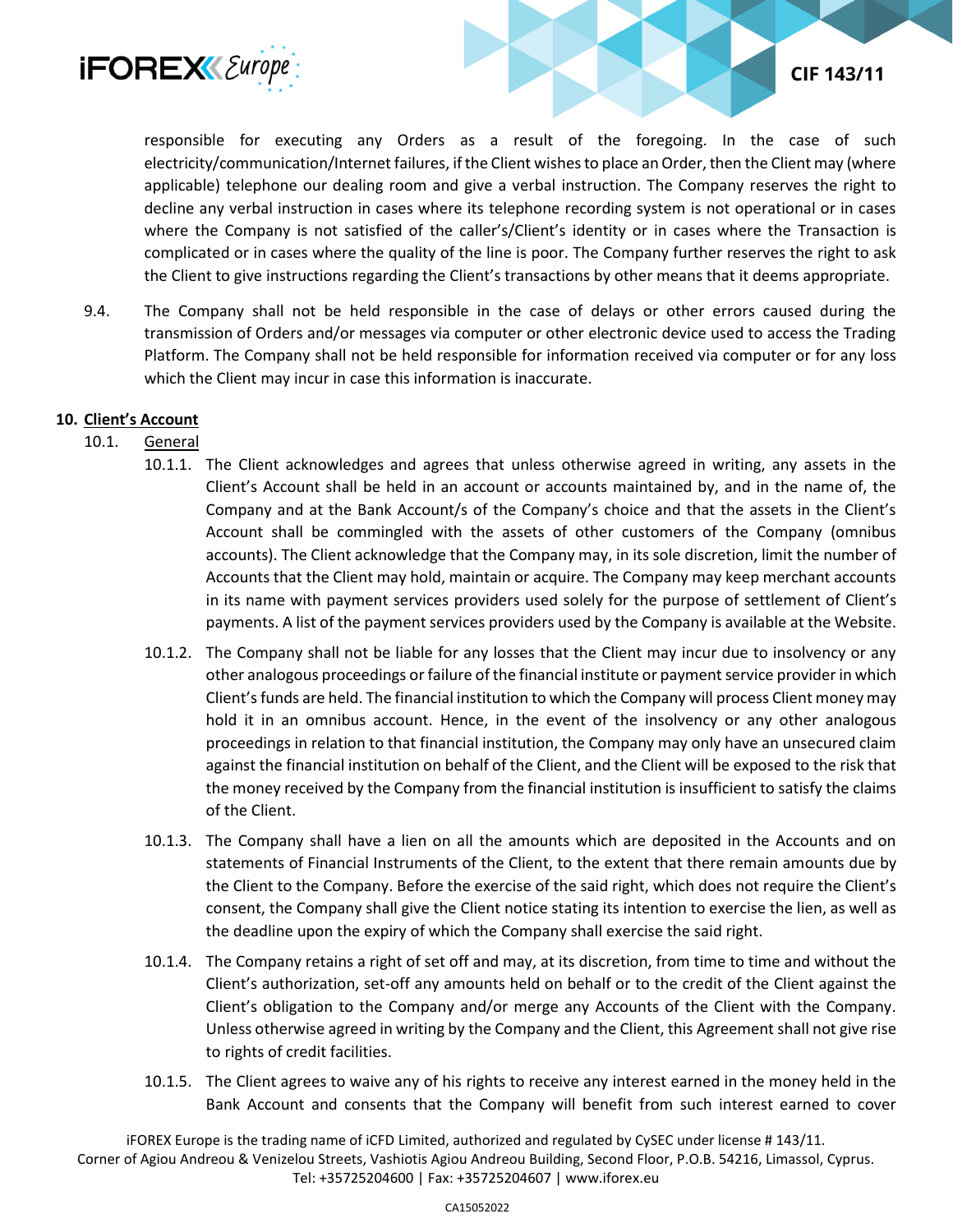

registration, general expenses, charges, fees or interest related to the administration and maintenance of the Bank Account.

**CIF 143/11** 

- 10.1.6. The Client hereby irrevocably authorizes the Company to:
	- (a) Credit the Client's Account for all deposits, realized Profits, dividends (in long Positions) and Overnight Financing;
	- (b) Debit the Client's Account for all withdrawals, realized Losses, dividends (in short positions), Overnight Financing and Fees; and
	- (c) Make any other adjustment in the Client's Account as the Company may deem necessary in its sole discretion, acting reasonably and in accordance with the term of this Agreement.
	- (d) In case of a negative Balance in any of the Accounts of the Client, the Company can transfer such an amount from any other Account of the Client to that Account to cover the negative Balance.

#### 10.2. Deposits

- 10.2.1. The Company shall allow the Client to fund the Account without minimum deposit threshold. However, in order to open an Account, the Client shall have to deposit a minimum amount per the Company's specifications detailed on the Website. Such sums of minimum deposit may vary from time to time.
- 10.2.2. The Company shall accept deposits only through the means indicated in the Trading Platform and shall not accept cash deposits.
- 10.2.3. The Company shall accept only deposit of funds that transferred to the Company, from the Client's bank account or through means of transfer that are linked to a bank account that is in the name of the Client. The Company shall not accept deposit from other third parties which are not the Client. Subject to applicable law and the terms of this Agreement, the Company must be satisfied that the depositing entity is the Client or the Authorized Person before making any amount available to the Account, otherwise the Company reserves the right at its sole discretion to refund or send back the net amount received to the remitter by the same method as received. The Company accepts no responsibility for any funds not deposited directly into Company's Bank Account.
- 10.2.4. In order to use the Services the Client understands and accepts that first it shall require depositing funds in the Account. In order to secure the identity of the Client, the Company must receive sufficient information about the transfer from the sending bank to make a certain identification of which Client and which account the funds shall be registered on. Therefore, the Client understands and accepts that the Company shall credit the Account only when all details of the transfer are clarified, and therefore there is no certainty the Account shall be credited immediately upon the Client's transfers order to the relevant bank.
- 10.2.5. For transfers of currency of an EU or EEA country from an account in a bank in an EU or EEA country the funds are booked and at disposal on the Account without undue delay after the Company has received the funds. When the Client transfers funds in another currency or from another country other than mentioned above, or by using a third party payment solution providers for executing the transfer (i.e. global-collect, pay-pal, skrill etc.), the funds are booked and at disposal on the Account no later than two (2) Working Days after the funds are received by the Company.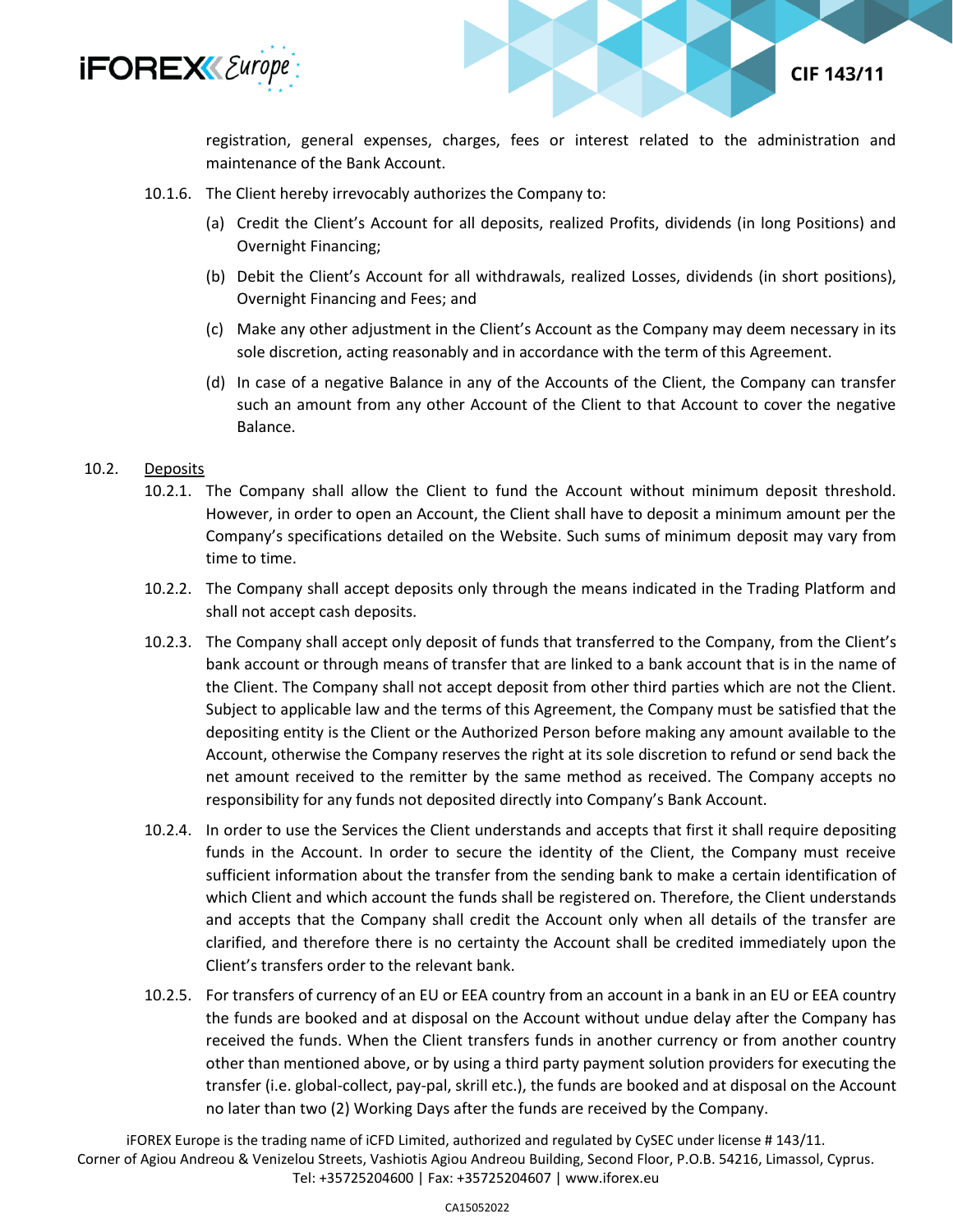

- 10.2.6. The Client acknowledges that the Company cannot be held liable for how many days it takes from the sending bank, or other financial institution, or third party payment solution providers, to send funds to the Company and the time the Company shall receive the funds.
- 10.2.7. In the event of a chargeback received with respect to any of the Client's deposits from a credit card issuer or other payment method for any reason, the Company shall have the right to immediately and without any notice freeze the Account, either by prohibiting additional deposits, declining Orders, declining or delaying any withdrawal requests, immediately terminating any or all existing Positions, charging the Client's Balance for the chargeback amount including all related costs, terminating this Agreement and/or any other means it is allowed or required, subject to Applicable Law. The Client agrees that the Company shall not be liable for any loss, damage or expense of any kind which the Client may suffer as a result of such cases.

## 10.3. Withdrawals

- 10.3.1. The Client authorizes the Company to make any deposits and withdrawals from the Bank Account on its behalf including, without prejudice to the generality of the above, withdrawals for the settlement of all Transactions undertaken under this Agreement and all amounts which are payable by or on behalf of the Client to the Company or any other person.
- 10.3.2. Unless the Company and the Client otherwise agree in writing, any amount payable by the Company to the Client, shall be paid directly to the Client.
- 10.3.3. The Client has the right to withdraw the Available Margin, free from any obligations (not including fees, if applicable) from its Account without closing the said Account.
- 10.3.4. Money transfers (withdrawal from Trading Account) shall be initiated by the Company without delay and in accordance with applicable law. Upon receiving a withdrawal request, the amount requested shall be deducted from the Balance. The Company reserves the right at its sole discretion to decline a withdrawal request if the request is not in accordance with Section 10.3.6, or delay the processing of the request if it suspects that the Client is in breach of the Agreement or applicable law.
- 10.3.5. The Client agrees to pay any incurred bank transfer fees when withdrawing funds from the Account to its designated bank account. The Client is fully responsible for the payments details that it has provided to the Company and the Company accepts no responsibility for the Client's funds if the Client's given details are incorrect. It is also understood that the Company accepts no responsibility for any funds not deposited directly into Company's Bank Account.
- 10.3.6. Withdrawals of funds deposited can only be made using the same method used by the Client to fund the Account and to the same remitter. Withdrawals of profits may only be transferred to a bank account under the Client's name. The Company reserves the right at its sole discretion to decline a withdrawal with specific payment method and to suggest another payment method where the Client needs to complete a new withdrawal request. The Company further reserves the right to request further documentation while processing the Clients' or Authorized Persons' withdrawal request. If the Company is not satisfied with any documentation provided by the Client or the Authorized Person, the Company may reverse the withdrawal transaction and deposit the amount back to the Account.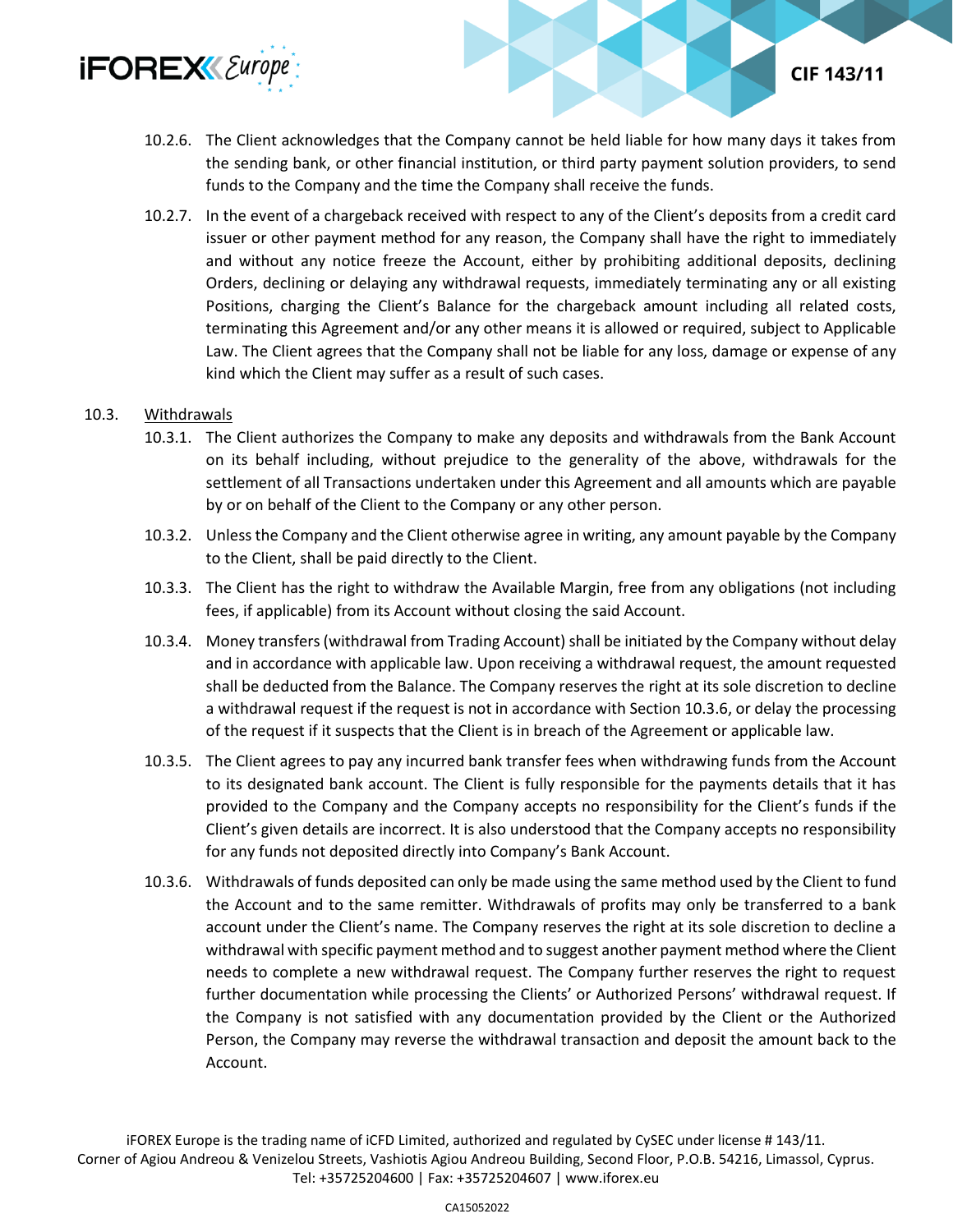

10.3.7. In the event that any amount received in the Bank Account is reversed by the bank with which such Bank Account is held, at any time and for any reason, the Company will immediately reverse the affected deposit from the Account and further reserves the right to reverse any other type of transactions effected after the date of the affected deposit. It is understood by the Client that these actions may result in a negative Balance in all or any of the Accounts.

**CIF 143/11** 

#### **11. Trading**

#### 11.1. Price

- 11.1.1. The prices for any Financial Instrument offered by the Company are calculated by reference to the price of the relevant underlying asset which is obtained from independent market data providers. Such price may differ from the price provided by such market data providers or from the current price quotes of the relevant exchanges due to the Company's minimum spread requirements, interest adjustments, connection speed and other relevant factors.
- 11.1.2. The Client agrees that the Company's prices shall be the only relevant prices for the Client's Orders and Transactions.
- 11.1.3. In order for the Company to quote prices with the swiftness normally associated with the Financial Instruments, the Company may have to rely on prices or information that may later prove to be faulty due to specific market circumstances, for instance, but not limited to, lack of liquidity in or suspension of trading in an Underlying Asset, financial market or exchange or errors in price feeds from market data providers ("Invalid Price"). In such event, and provided that the Company has acted in good faith when providing the Invalid Price, the Company may at its sole discretion cancel an Order, Position or Transaction placed by the Client or adjust the Order, Position or Transaction to reflect the correct price of the underlying asset.
- 11.1.4. The Client acknowledges and agrees that the Company is under no obligation to quote any specific price which is quoted in a specific Financial Market.
- 11.1.5. Any references by the Client to prices of other trading systems, information systems and/or other clients shall be disregarded. The client acknowledges and agrees that (i) values of minimum spreads will be available on the Trading Conditions on the website, and (ii) changes of spreads will be made at any time and without prior notice, and (iii) that there is no limit to how wide Spreads may be, as the Company has the right, at its sole and absolute discretion, to increase or decrease spreads on Financial Instruments depending on - but with no limitation to - market conditions and/or the Client's profile. The Client acknowledges that events such as - but with no limitation to  $\neg$ - changes in the Financial Markets, news announcements, political and economic events or periods of low liquidity may result in wider spreads, and that it is the client's sole responsibility to make themselves aware at all times of the updated spreads.
- 11.2. The Company reserves its rights to add or remove Financial Instruments from its Trading Platform from time to time, as it sees appropriate, at the Company's sole discretion.

#### 11.3. Types Of Orders

- 11.3.1. The following Orders are the only Orders that can be placed in relation to CFD Transactions offered on the Trading Platform:
	- (a) Market Order (trade request).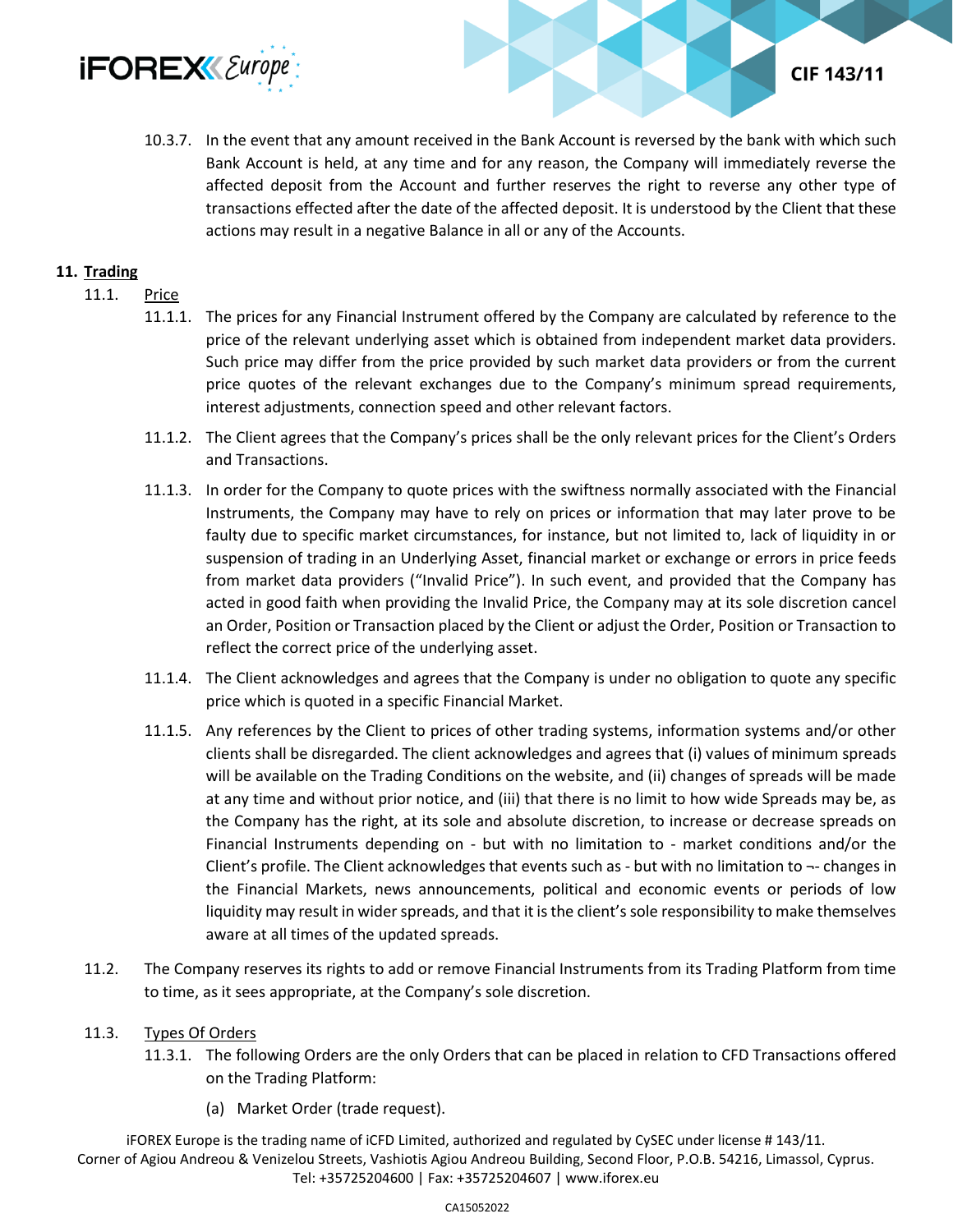



(b) Limit Order (future order).

#### 11.4. Placing Orders

- 11.4.1. Only the Client or the Authorized Person are authorized to give instructions and Orders on the Account and may place Orders either via the Trading Platform or via telephone, in the way specified in the paragraph below.
- 11.4.2. Market Orders can be placed and executed only within the trading hours per each Financial Instrument, as detailed in the Trading Conditions. Limit Orders can be placed, changed or removed outside the trading hours per each Financial Instrument; however, such Limit Orders shall only be executed during the above trading hours. The Company reserves the right, at its sole discretion, at any time to change the operating hours of the Trading Platform on a temporary or permanent basis and the Client agrees that the Company will have no obligation to inform the Client of the reason. Any Order shall be valid and in accordance with the type and time of the given Order, as specified. If the time of validity of the Order is not specified, it shall be valid for a period of one (1) year from placement.
- 11.4.3. In order to be able to place Orders via the Trading Platform, and to be able to trade in general on the Trading Platform with and through the Company, the Client or the Authorized Person shall have to enter the Trading Platform using the Access Codes through a compatible personal computer, tablet, smart phone, or any other similar device of the Client or Authorized person that is connected to the Internet or other network communications protocol. Client is aware that the functionality of the Trading Platform may vary between the Website platform and the mobile platform.
- 11.4.4. Each Transaction can be made for a specified number of units of the Underlying Asset and is subject to minimum and maximum units' requirements.
- 11.4.5. In certain circumstances, the Company may accept to receive Orders, by telephone, provided that the Company is satisfied, in its sole discretion, of the caller's or Client's identity and the Company is further also satisfied with the clarity of instructions. In order that the Company will accept to place an Order by telephone, the Client or Authorized Person shall have to:
	- (a) Detail correctly at least 3 the following details: (i) the Client's username; (ii) the Client's land line or mobile telephone numbers; (iii) the last 4 digits of the Client's credit card; (iv) the Client's last deposit sum; and (iv) the Client's last Order placed; and
	- (b) Detail the essential details of the Order in a clear way. The minimum details required for executing an Order are: (i) The type of Order requested; (ii) the underlying product; (iii) price of the Financial Instrument or CFD; (iv) time of Order; and (v) any other information to be requested per case to case basis from the Company.
- 11.4.6. The Company has the right to refuse at its sole discretion the execution of an Order on behalf of the Client ordered via telephone if the instructions of the Client are not clear or do not include the minimum requirements as detailed in this Section 11.4.5. The Company also reserves the right, in its sole discretion, to confirm in any manner the Orders or instructions sent through the telephone by the Client.
- 11.4.7. The Company reserves the right, in its sole discretion, to confirm in any manner the instruction or Orders or communications provided by telephone. The Client fully accepts the risk of

iFOREX Europe is the trading name of iCFD Limited, authorized and regulated by CySEC under license # 143/11.

Corner of Agiou Andreou & Venizelou Streets, Vashiotis Agiou Andreou Building, Second Floor, P.O.B. 54216, Limassol, Cyprus. Tel: +35725204600 | Fax: +35725204607 | www.iforex.eu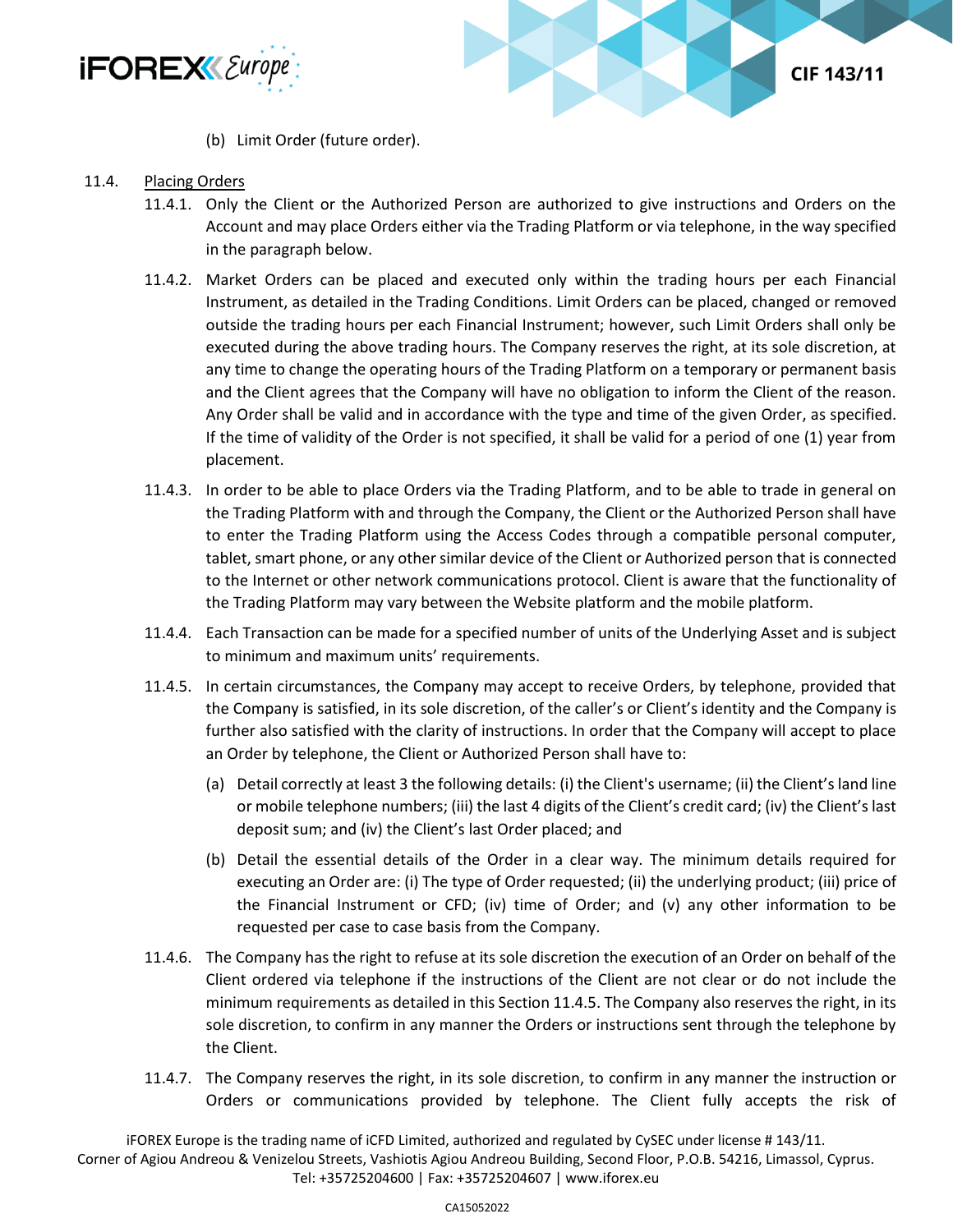

**CIF 143/11** 

misinterpretation or mistakes in the instructions or Orders provided by telephone, regardless of how they have been caused, including without limitation technical failures and the Company shall not be liable for any of the aforementioned risks or mistakes.

# 11.5. Orders Execution

- 11.5.1. Subject to the terms of this Agreement, the Company shall execute, and transmit for execution or execute Orders (provided via the Trading Platform or via telephone) strictly in accordance with the Orders' terms, the Trading Conditions and the Company's Order Execution Policy. By using the Access Code and placing an Order, the Client acknowledges that the Company will be entitled to rely and act on any Order given by the Client without any further enquiry to the Client and any such Orders will be binding upon the Client. The Company shall also have no responsibility to check the accuracy of any Order. Any Order (provided via the Trading Platform or by telephone) constitutes an irrevocable instruction to the Company to proceed with the Order on the Client's behalf.
- 11.5.2. Each Order given by the Client constitutes an offer to open or close a Position at the price indicated in the Trading Platform which is contingent upon the Company's acceptance, at its sole discretion, of such offer, as indicated in the Trading Platform.
- 11.5.3. In CFD transactions, once an Order is placed, it cannot be revoked. The Client is aware that the Company is under no obligation to cancel the Order. A request for cancellation of an Order can be made via the Trading Platform or by calling the Company, where applicable. Requests concerning cancellation of Orders generated when the Margin is exceeded can only be made to the Company. An Order shall not be considered to be cancelled until the Client has received a written confirmation from the Company which may be given at the Company's sole and absolute discretion.
- 11.5.4. Subject to the following terms, all Transactions shall be opened and closed at the prices quoted on Company's Platform. Each price is valid only at the exact date and the exact time in which such price is presented to the Client. The Client acknowledges that due to events such as rapid price fluctuations and Internet latency, the price presented on the Trading Platform may no longer remain in effect at the time the Client's Order is executed on the Company's servers. It is hereby agreed that Orders shall be executed as follows:

Market Orders (trade requests) are executed at the price that is in effect on the Company's Trading Platform (client side) at the exact time of execution, provided that such price is within a predetermined tolerance level from the underlying price indicated in the Company's server and irrespective if the underlying price is above or below the price indicated in the Trading Platform (What You See Is What You Get, or WYSIWYG). In the event that the price indicated in the trading platform (client side) exceeds the above tolerance level, for example, due to movements in the underlying assets between the time a client placed its order and the time it is received and executed, high markets volatility and communication latency, the Order will be executed at the price indicated in the Company's server which shall be different from the price indicated in the Trading Platform (Market Price), on a symmetrical basis. In the event of a substantial difference between the price indicated in the Trading Platform (client side) and the price indicated in the Company's servers, the Order shall be rejected.

Limit Orders (future orders) are executed at the market price indicated at the Company's server which may be different than the price indicated in the Order ("Slippage"). It is provided that in case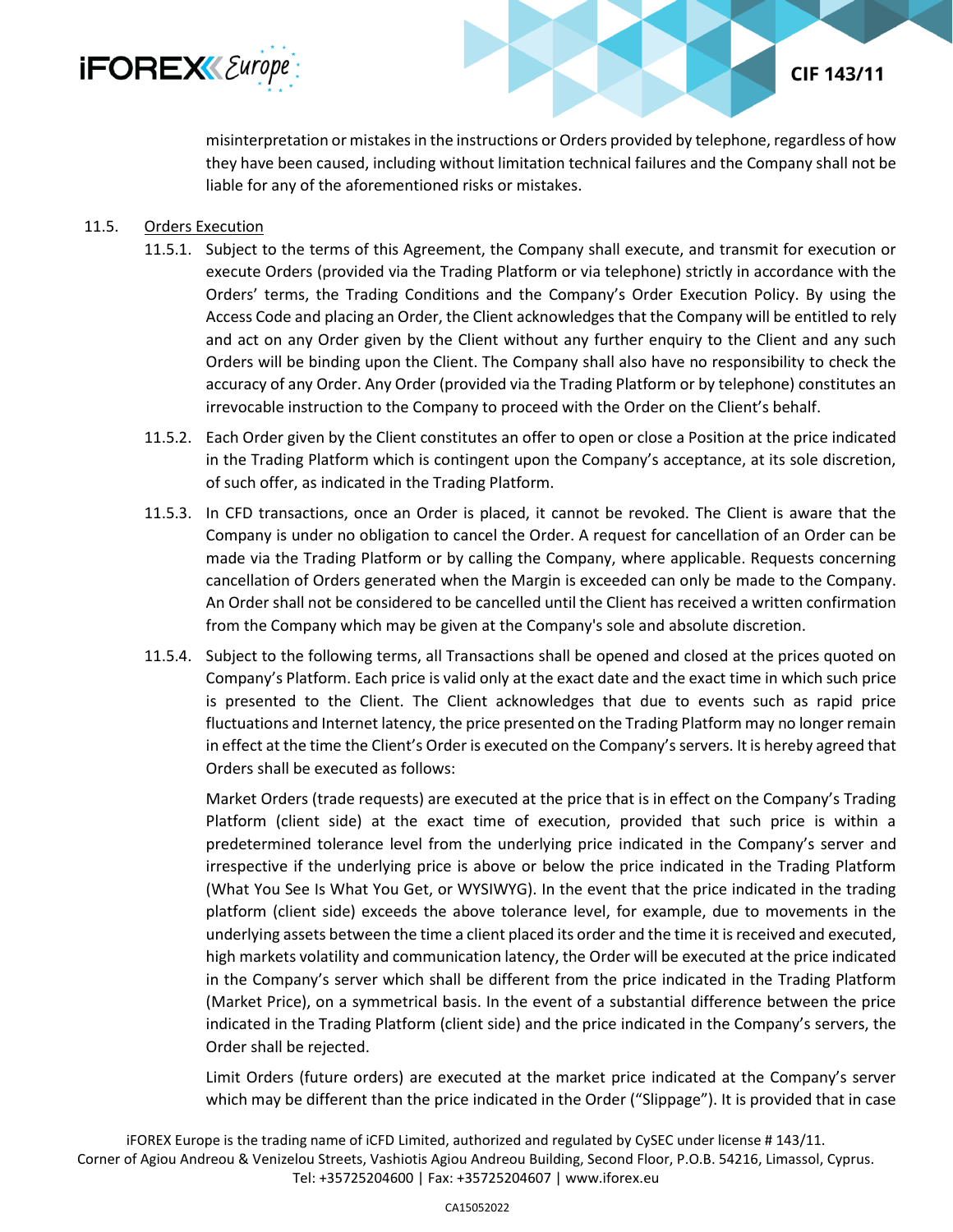

of set Limit Orders, open positions will be closed automatically upon either reaching a Limit Order, or according to the Margin Close-out Protection mechanism as per paragraph 13.6, whichever takes place first.

CIF 143/11

Slippage may occur in the event where the price indicated in the order is not available in the server, for example, due to high volatility and gaps in the market prices. In such event, the order will be executed at the first available price, irrespective of the direction of the slippage, either to the client's favor or not, in a symmetrical and transparent manner (Symmetrical Slippage).

It is important to note that Slippage does not affect the Negative Balance Protection and therefore the Client will never lose more than the amount invested (including any profit, if gained), even if a slippage occurs. In addition, transactions in some currencies (e.g. RUB) or other instruments (e.g. shares, ETFs and indices) which are not traded on a 24 hours basis, may experience a market gap on a daily basis and are therefore more susceptible to slippage.

- 11.5.5. In accordance with clause 11.6.3 hereto, the Company, at its sole discretion, may set an Expiry Date for different Financial Instruments on the Trading Platform. The Client hereby authorizes the Company to automatically close any open Transactions with respect to such Financial Instrument/s at the date and time specified on the Expiry Date and at the price/s quoted on the Trading Platform.
- 11.5.6. Without prejudice to any other provisions herein, the Client acknowledges that the Company shall have the right, at its sole discretion, at any time and for any reason and without giving any notice or explanation to: refuse, reverse, suspend, freeze, limit the size and/or close any Order, Position or Transaction, including without limitation in the following cases:
	- (a) In case of Force-Majeure, hacker attacks and other illegal actions against the Trading Platform or any of the Company's systems, or in the event of a suspension of trade in the Financial Markets or Underlying Asset relevant to the Financial Instruments of the Company.
	- (b) 2 (two) minutes before and after a critical news release (e.g. breaking news events and economic indicators announcements).
	- (c) Whenever the Company deems at its sole discretion that the execution of the Order aims at or may aim at manipulating the market of the Financial Instruments; constitutes an abusive exploitation of privileged confidential information (including insider trading); contributes to the legalization of proceeds from illegal acts or activities (money laundering) or affects or may affect in any manner the reliability or smooth operation of the Trading Platform.
	- (d) The Company considers that there are abnormal market conditions. The Client acknowledges that the trading of certain Financial Instruments on the Trading Platform may become volatile very quickly and without prior warning. Due to the high degree of risk involved in trading volatile Financial Instruments, the Client acknowledges and agrees that the Company reserve the right to close any or all open Transactions with respect to any Financial Instruments that the Company, acting reasonably, determines to be volatile, at the price quoted on the Trading Platform at any such time and without prior notice.
	- (e) Whenever the Order concerns the purchase of any Financial Instrument but there are no available cleared funds deposited with the Company or in the Bank Account to pay the purchase price of the relevant Financial Instrument and all the charges relating to the said Trading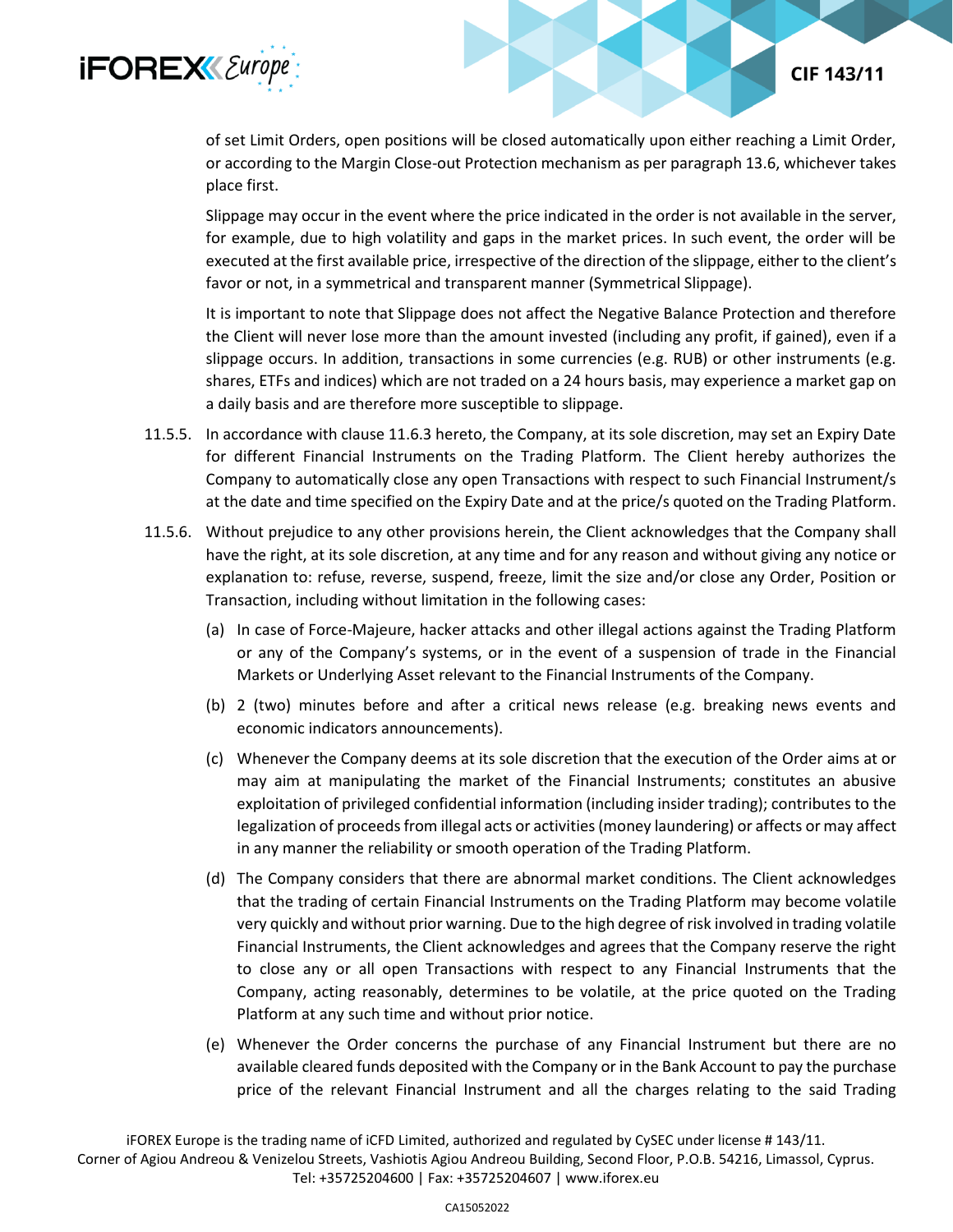

Platform. In calculating the said available funds, all funds required to meet any of the Client's obligations include, but without limitation, obligations which may arise from the possible execution of other previously registered purchase Orders, which will be deducted from the cleared funds deposited with the Company or in the Bank Account.

- (f) Whenever there are no available cleared funds deposited in the Account to pay all the charges and required margin relating to the said Order.
- (g) There is absence of an essential detail of the Order.
- (h) It is impossible to execute an Order or continue to hold any position at the size or price requested including, without limitations, when market prices reach, or may reach at the Company's reasonable assumptions, zero or a negative price.
- (i) The Order has more than one interpretation or is unclear.
- (j) This Agreement was duly terminated by either of the Parties.
- (k) If any doubt arises whatsoever as to the genuineness of the Order.
- (l) If the Company suspects that the Client is in a breach of its warranties and representations detailed in Section 8 above.
- (m) If the Company reasonable suspects that the Client uses unauthorized or unfair or fraudulent trading practices/method and/or adversely exploits or manipulates the Trading Platform's capabilities and/or limitations.
- (n) If the Order precedes the first quote on the Trading Platform on the Market Opening.
- (o) In consequence of request of regulatory or supervisory authorities of Cyprus or any other jurisdiction or a court order.
- (p) The Transaction size is less than the minimum Transaction size, or greater than the maximum Transaction size, as indicated in the Trading Conditions, the Client's gross exposure in the Account or its Accounts or related Accounts in aggregate exceeds USD 15,000,000, or such amount as may be determined by the Company from time to time at its sole discretion; or the Client's gross exposure in a specific Financial Instrument or CFD exceeds the amount as may be determined by the Company from time to time at its sole discretion.
- (q) A quote is not obtained from the Company or the quote obtained by the Company is an Invalid Price.
- (r) If the execution of the Order will increase the Client's exposure above the maximum level of exposure permitted by the Company, as may be determined by the Company from time to time at its sole discretion.
- (s) Internet connection or communications are disrupted.
- (t) In an Event of Default of the Client.
- (u) If the value of the Client's Margin falls below the minimum Margin requirement as defined in Website and/or if the Client has a zero, or negative Balance on any Account.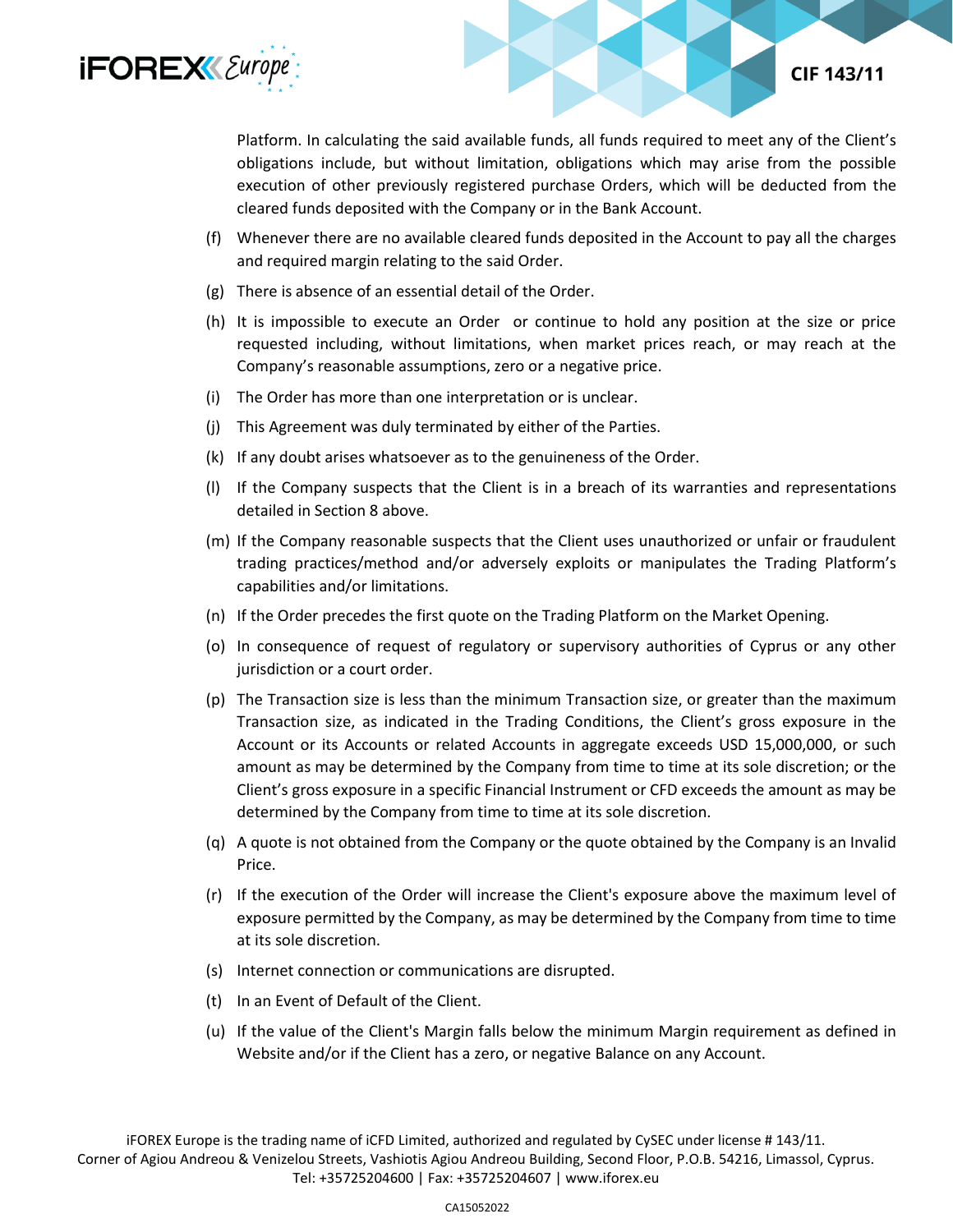

(v) If the Company no longer intends to offer or support any Financial Instruments or due to an Expiry Date set for Financial Instruments, all as determined by the Company from time to time subject to its sole discretion.

**CIF 143/11** 

11.5.7. The Company is not obliged to give reasons or notice as to the reasons for refuse, reverse, suspend, freeze, or close, or cancelling Orders or instructions prior to doing so or after. Moreover, in the event that the Company does decide to suspend or cancel an instruction or Order, such cancellation will not affect any obligation which the Client may have towards the Company or any right which the Company may have against the Client or his assets.

#### 11.6. General Trading Conditions

- 11.6.1. The Company shall receive, execute and transmit all Orders strictly in accordance with the Trading Conditions and in accordance with its Order Execution Policy. The Company will have no responsibility for checking the accuracy or the logic of any Order.
- 11.6.2. The Client is responsible to any loss, damage, claim or expense incurred by the Company for following or attempting to follow any of the Orders and shall indemnify the Company, its officers, directors and employees for any such loss, damage, claim or expense.
- 11.6.3. Upon closing a CFD Transaction, and subject to any applicable adjustments for interest and dividends in accordance with this Agreement:
	- 11.6.3.1 The Company will pay the Client any Profits, which are calculated based on the difference between the price in which the Transaction was opened and the price in which the Transaction was closed, multiplied by the number of units of the Underlying Asset that comprise the Transaction if the Transaction is:
		- (a) a long Transaction and the Transaction's closing price is higher than its opening price; or
		- (b) a short Transaction and the Transaction's closing price is lower than its opening price; and
	- 11.6.3.2 The Client will pay the Company any Losses, which are calculated based on the difference between the price in which the Transaction was opened and the price in which the Transaction was closed, multiplied by the number of units of the Underlying Asset that comprise the Transaction if the Transaction is:
		- (a) a long Transaction and the Transaction's closing price is lower than its opening price; or
		- (b) a short Transaction and the Transaction's closing price is higher than its opening price.
- 11.6.4. Upon the closing of a Position, the Company shall convert the realized profit or loss into the Client's Account base currency at Company's prevailing currency exchange Bid or Ask Prices at the time of such closing.

#### 11.7. Rollovers and Expirations

11.7.1. Rollovers - Future Contracts CFDs.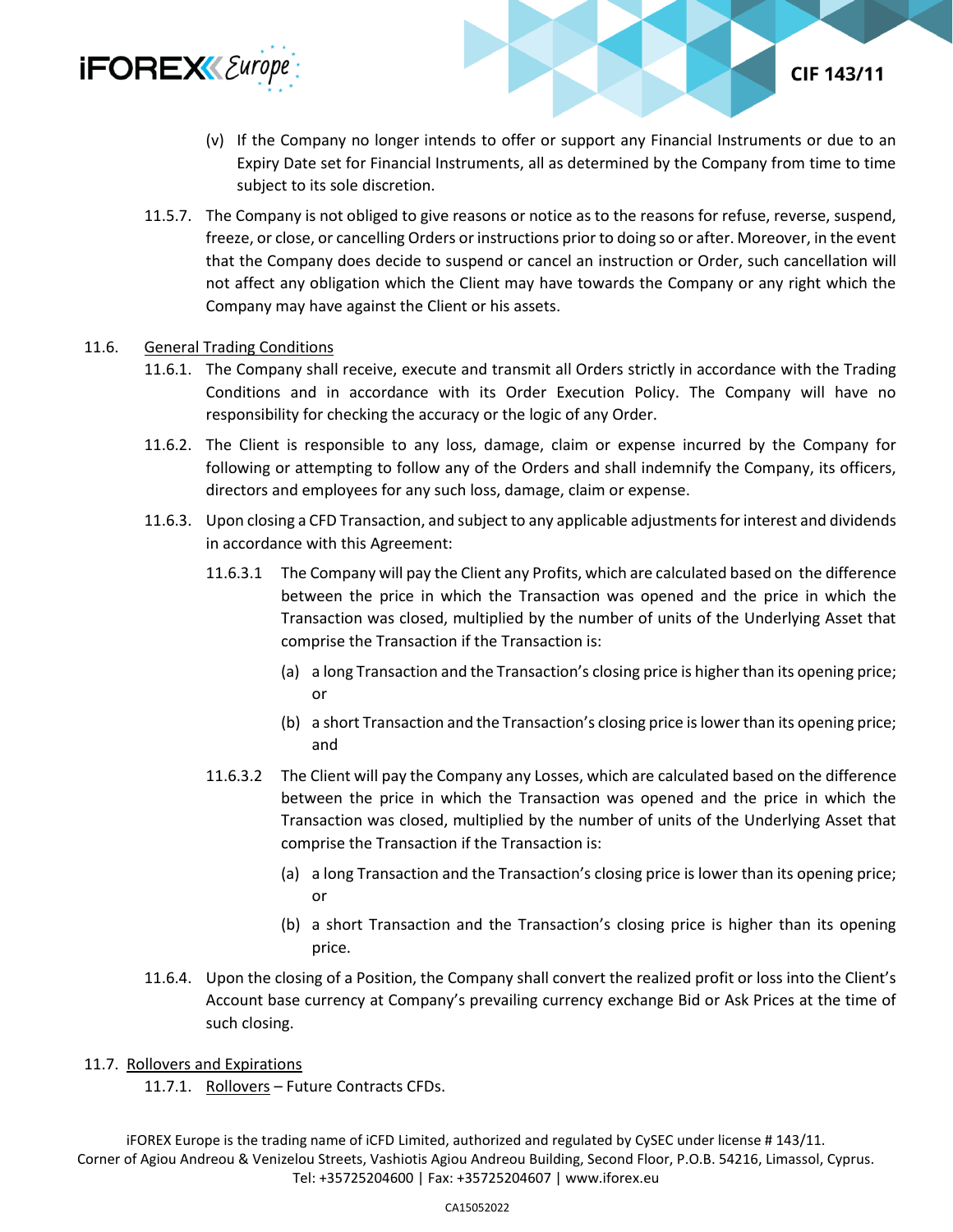



CFDs whose Underlying Assets are future contracts are traded in conjunction with the periods in which the underlying future contract is traded, provided however that subject to Company's sole discretion including, without limitations, considering also the terms of Sections 11.5.5 – 11.5.6 above and section 11.7.2 below, the Company may set a contract's value date, that may differ from such contract's value date on the relevant exchange, and a value date for each future contract CFD which is earlier than the actual expiration date of the underlying future contract. All open future contract CFDs Positions which are not closed before reaching their value date are rolled over by the Company to the next contract's value date, so that the Positions remain open. Upon effectuating such rollover, the Position's open P/L will express the price difference between the expired, as well as include a mark-up spread, and all associated Limit Orders shall be adjusted to the new future contract. During such rollover, the Company may utilize higher Margin Requirements. The value date for each future contract CFD, as well as the Margin Requirements, can be found in the Trading Conditions page on the Website.

The Client acknowledges that it is the Client's responsibility to make itself aware of adjustments, costs and Margin Requirements that apply during Contract Rollovers. Such information is available in the Trading Conditions page on the Website. The Client hereby irrevocably authorizes the Company to debit or credit its balance or Position in accordance with the above terms.

# 11.7.2. Expirations – Financial Instrument – General

The Company may - at its sole and absolute discretion - set an Expiry Date for different Financial Instruments, which will be displayed on the Trading Platform in the details of each specific Financial Instrument. If the Client does not close an open Transaction that has an Expiry Date and time, prior to such Expiry Date and time, the Transaction shall automatically close upon the Expiry Date and time, at the last price quoted on the Trading Platform immediately prior to the applicable Expiry Date and time. The Client acknowledges that it is the client's sole responsibility at all times to make themselves aware of the Expiry Date and time per each specific Financial Instrument.

# 11.7.3. Expiration – Share CFDs

CFDs whose Underlying Assets are Shares ("**Share CFD**") are traded in conjunction with the times in which the underlying share is traded. Without derogating the provisions of this Agreement, Share CFD Transactions may be terminated by the Company upon the occurrence of the events set out in Sections 11.7.1 – 11.7.4 hereunder. In such event, the settlement price shall be the last traded price at or prior to the time of termination.

# 11.8. Market Suspension and Delisting; Insolvency; Corporate Actions; Dividends

# 11.8.1. Suspension

If at any time trading on a relevant Financial Market or trading in a certain Underlying Asset is suspended, the Company shall suspend the trading in the CFD Transactions based on such Underlying Asset and calculate the value of the CFD with reference to the last traded price before the time of suspension, as reasonably determined by the Company. In the event that the aforesaid suspension continues for five Business Days, the Company may decide, at its sole and absolute discretion, a Closing Time and price of the relevant CFD. During the term of a CFD Transaction whose market is suspended, the Company shall have the right to terminate the CFD Transaction at its discretion, and to amend or vary the requirements.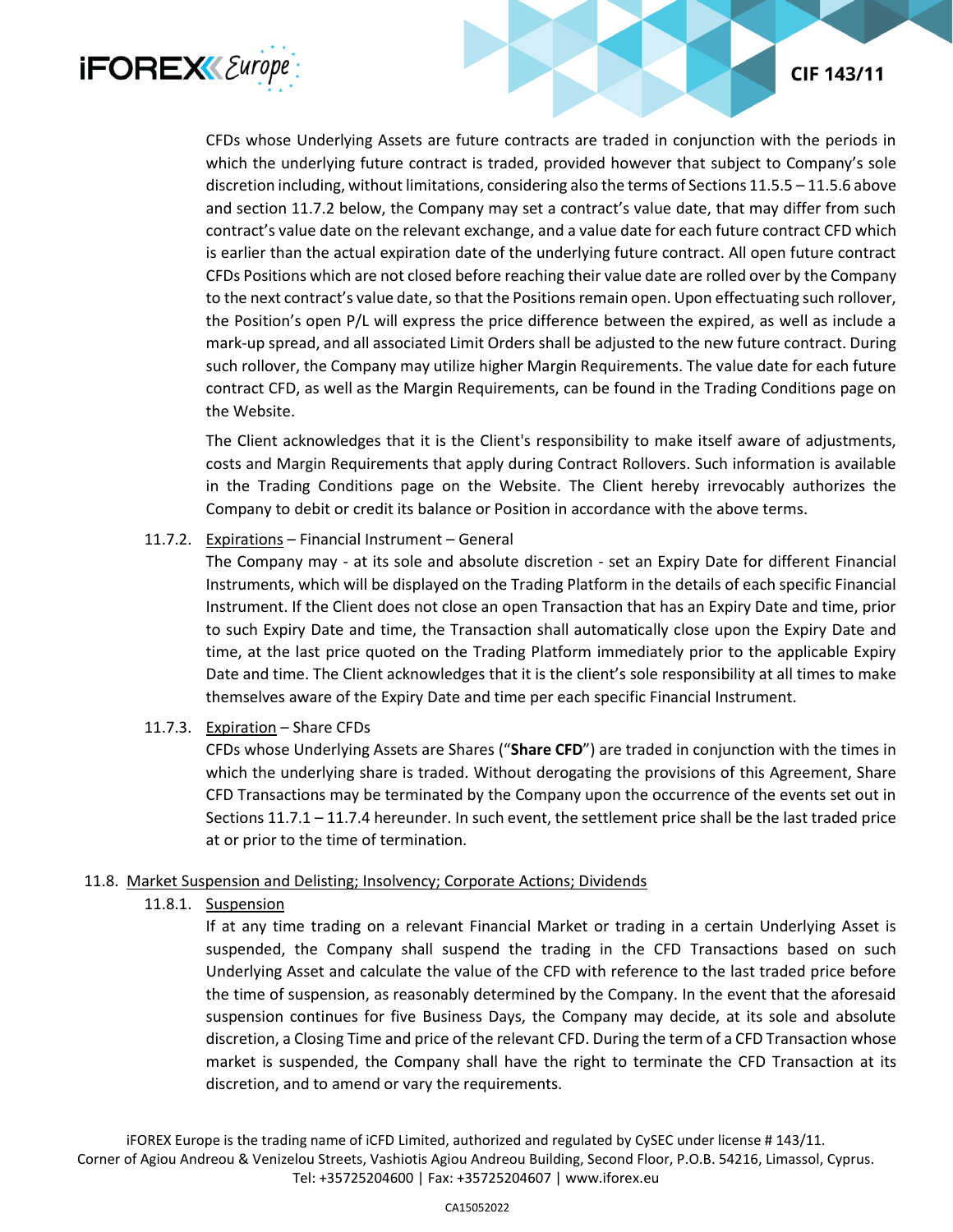

## 11.8.2. Trading Termination

If an Underlying Asset has ceased (or will cease) to be listed, traded or publicly quoted for any reason and is not immediately re-listed, re-traded or re-quoted on the relevant Financial Market or quotation system (including in the event of any insolvency of a company whose shares constitute an Underlying Asset), the Closing Time of the relevant CFD shall be a reasonable time prior to such time in which the Underlying Asset will cease to be listed, traded or publicly quoted and the Company shall close all the relevant Transactions at the Closing Time.

**CIF 143/11** 

## 11.8.3. Insolvency

If a company, whose shares form the CFD's Underlying Asset goes into insolvency or is otherwise dissolved, the Company shall close any open Position in the CFD and cancel all Limit Orders relevant to such Underlying Asset. The closing date shall be the date of insolvency.

## 11.8.4. Corporate Actions

If an Underlying Asset is subject to a Corporate Action, the Company shall set a Closing Time which shall be prior (if possible) to the Corporate Action's time and close all the relevant Transactions at the Closing Time. The Company further reserves the right, at its sole discretion, to determine the appropriate adjustment to be made to the Transactions' price or quantity as it considers appropriate to account for the diluting or concentrating effect of the Corporate Action. The Company's specific trading rules with respect to Corporate Action as well as any known future Corporate Actions are included in the Trading Conditions and presented on the Website.

## 11.8.5. Dividends

In the event of a distribution of cash dividends in relation to a share CFD, a dividend adjustment will be made to the Client's Balance with respect the underlying share's Positions held by the Client at the end of business day which precedes the ex-dividend date. The dividend adjustment shall be calculated by the Company, based on the size of the dividend, the size of the Client's position, taxation (if applicable) and whether it is a buy or a sell Transaction, whereby in long Positions the adjustment shall be credited to the Client's Balance and in short positions the adjustment shall be debited from the Client's Balance. Dividends shall be credited or debited from the Client's Balance outside the underlying share's trading hours and before and the opening of the share's next trading day, and are contingent upon the Client holding its respective Position at the time of the dividend adjustment. During this period, in order to keep the fair value of the Client's Equity until the opening of the next trading day, the Company shall adjust the Client's Position in accordance with the dividend amount debited or credited from the Client's Balance.

11.8.6. It is the Client's obligation and responsibility to ensure that it is fully aware of the Corporate Actions or other events related to any Underlying Asset on which its Transactions are based. The Client acknowledges and agrees that not all Corporate Action can be known in advance.

## 11.8.7. General

The Company reserves at its sole discretion the right not to execute the Order, or to change the opening (or closing as the case may be) price of the Order or Transaction as detailed in the Company's Order Execution Policy or to close any or all Positions or to modify the Margin requirements, or to modify the trading hours of certain Financial Instruments or CFDs, in case of a technical failure in the Trading Platform, the quotes feed, other technical failures, and in the event of Force Majeure or in accordance to the terms of section 11.5.6.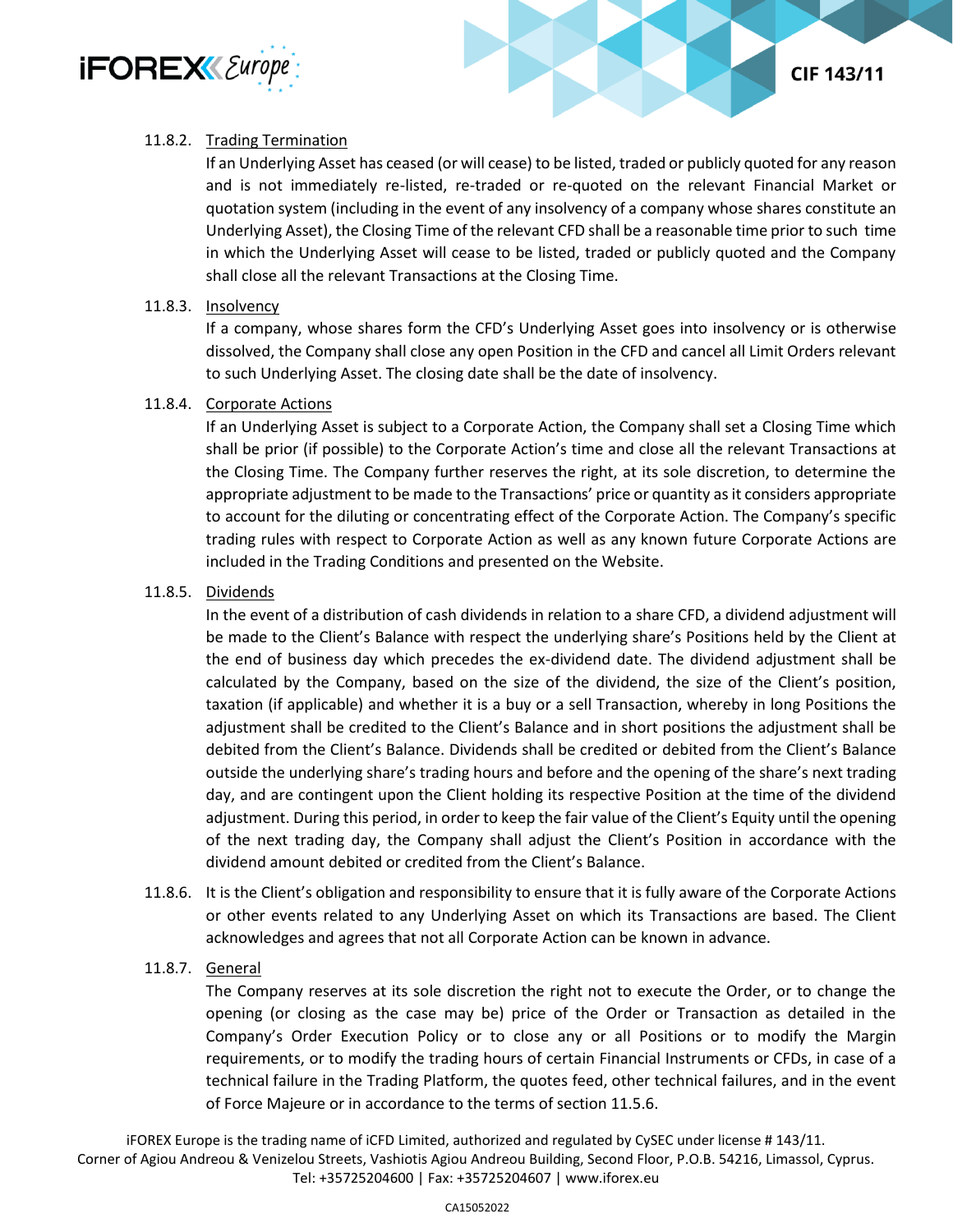

- 11.8.8. The Company may establish cut-off times for instructions or Orders which may be earlier than the times established by the particular Financial Market or clearing house involved in any Transaction and the Client shall have no claims against the Company arising out of the fact that an Order was not placed by the Client ahead of our cut-off time.
- 11.8.9. It is the Client's responsibility to be aware of its Positions at all times. The Company is under no obligation, unless otherwise agreed in this Agreement, to monitor or inform the Client on the status of any Transaction or to close out any Client's Positions. When the Company decides to do so, this will be done on a discretionary basis and will not be considered an undertaking of an obligation to continue.
- 11.8.10. The detailed trading requirements, conditions, and specifications for each Financial Instruments are detailed in the Trading Conditions. The Company shall have the right to change the Trading Conditions at any time. The Client agrees to check the full specifications of the Transaction before placing any Order.

## **12. Settlement Of Transactions**

- 12.1. The Company shall proceed to a settlement of all Transactions upon execution of such Transactions.
- 12.2. An Account Statement will be provided by the Company via the Trading platform to the Client. Any confirmation or proof for any act or Account Statement or certification issued by the Company in relation to any Transaction or other matter shall be final and binding on the Client, unless the Client has any objection in relation to such Account Statement or certification and the said objection is filed in writing and received by the Company within two (2) Working Days from the receipt or the deemed date of receipt of any Account Statement or certification.
- 12.3. In the case where the Client is able to have an online Account Statement on a continuous basis, then the Company is considered as having fulfilled its obligations under this Section and section 21.4, and any objections of the Client shall be valid only if received by the Company in writing within two (2) Working Days from the Transaction under objection.

## **13. Margin Requirements**

- 13.1. The Margin requirements for different types of Financial Instruments are displayed on the Trading Conditions. However, the Company reserves the right at its sole discretion to determine specific Margin requirements for individual Position, as required.
- 13.2. The Company's Margin requirement shall apply throughout the term of this Agreement. It is the Client's responsibility continuously to ensure that sufficient Margin is available on the Account at any time. If, at any time during the term of this Agreement, the Margin available on the Account is insufficient to cover the Margin requirement, the Client is obliged to reduce the volume and/or amount of Position(s) or transfer adequate funds to the Account. Even if the Client takes steps to reduce the volume and/or amount of its Position(s) or to transfer sufficient funds to, and subject to applicable legislation and/or regulation, the Company may close one, several or all of the Client's Position or part of them at its sole discretion without assuming any responsibility towards the Client for such action.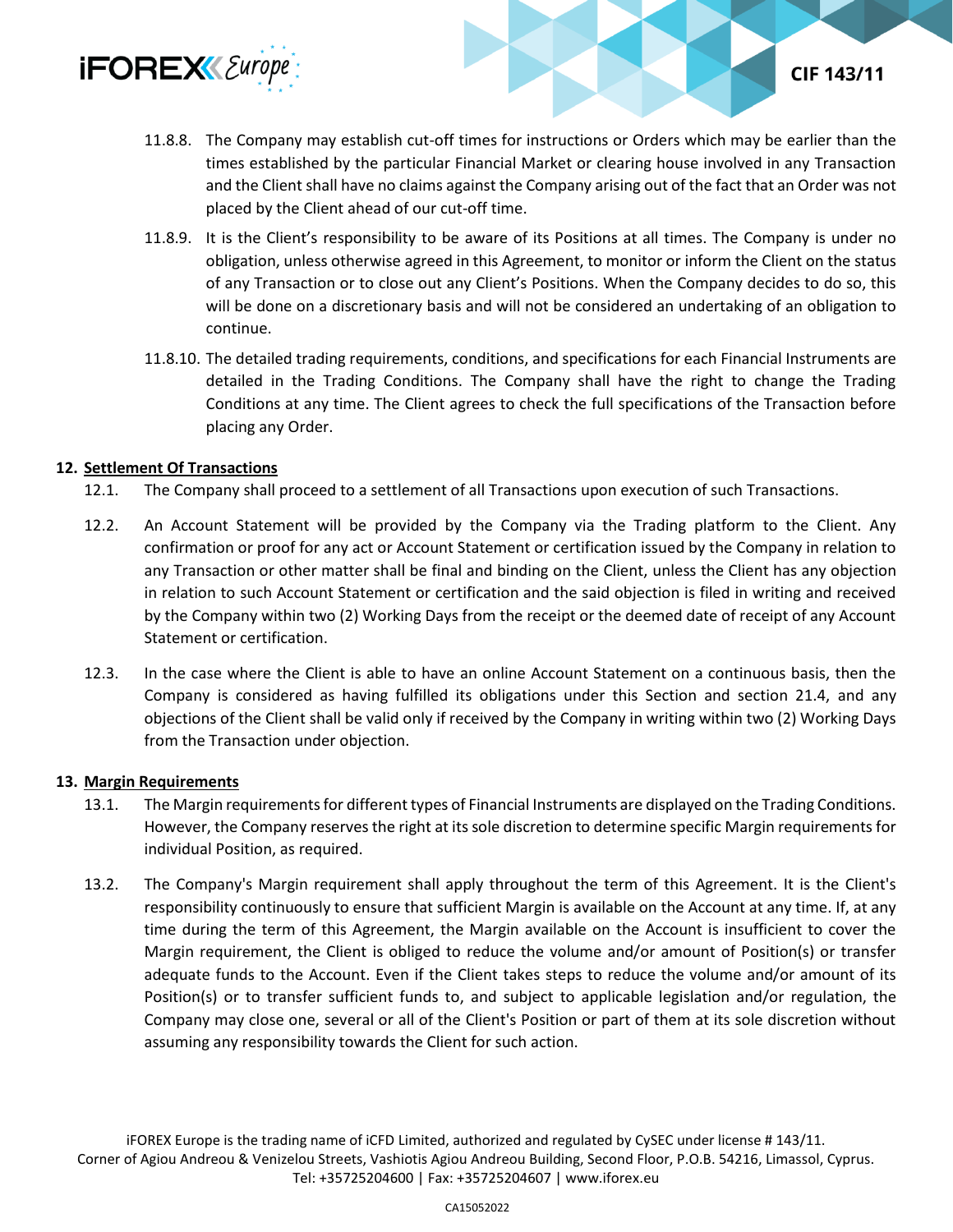

13.3. If the Client has opened more than one Account, the Company is entitled to transfer money from one Account to another, even if such transfer will necessitate the closing of Position(s) or other trades on the Account from which the transfer takes place.

**CIF 143/11** 

- 13.4. The Client is specifically made aware that the Margin requirements are subject to change without notice. Upto-date margin requirements are displayed on the Company's website and Trading Platform. The Client acknowledges that the Company will not monitor the Margin requirements on a continuous basis, and the Company shall not be obliged to inform the Client of the amount of any Margin required under this Agreement.
- 13.5. In addition and without prejudice to any rights to which the Company may be entitled under this Agreement or any Laws and Regulations or any other applicable laws and regulations, the Company shall have a general lien on all Margin or funds held by the Company on the Client's behalf until the satisfaction of all Client's obligations.
- 13.6. Upon the Account's Equity reaching a level equal to or below the Maintenance Margin, as calculated by the Company, the Company will automatically close the highest consuming Used Margin deal or all Open Deals under a specific instrument, at the price then offered by the Company, subject to Slippage and paragraph 11.4.4. For the calculation of the Maintenance Margin the Company will allow clients the full use of the unrealized profits in their open positions, in order to support their losing positions. For further information about auto closure of deals please refer to Company's [Trading Conditions.](https://www.iforex.eu/trading-conditions)
- 13.7. It is the Company's policy that the Client's Equity in the Account will never fall below zero. In the event that a Position is closed at such price causing the Equity to fall below zero, the Company shall waive its right to receive the balance from the Client ("Negative Balance Protection").

## **14. Fees & Costs**

- 14.1. General
	- 14.1.1. The Company is entitled to receive fees, commissions, and other remunerations from the Client for the Services, as well as compensation for the expenses it will incur for the obligations it will undertake during the execution of the Services in accordance with the terms of this Agreement.
	- 14.1.2. The Client warrants, represents and undertakes that it is solely responsible for recording, paying and accounting to any relevant governmental, taxation or other authority for any tax, stamp duty, expenses or other levy that may be payable on any amounts paid to the Client. Notwithstanding the foregoing, and without derogating from the Client's sole and entire responsibility to perform tax payments, stamp expenses or pay other levy, the Client shall pay the Company, immediately when so requested by the latter, and the Company is entitled to debit the Account with any value added tax or any other tax, contribution, levy, stamp duty, expense or charge which may be payable as a result of any Transaction or any act or action of the Company under this Agreement (except for taxes payable by the Company in relation to the Company's income or profits).
	- 14.1.3. In case the Client fails to pay any amount by the date on which the said amount is payable, the Company shall be entitled to debit the Account with the said amount or liquidate in the name of the Client any of the Client's Financial Instruments in view of covering the aforementioned amount.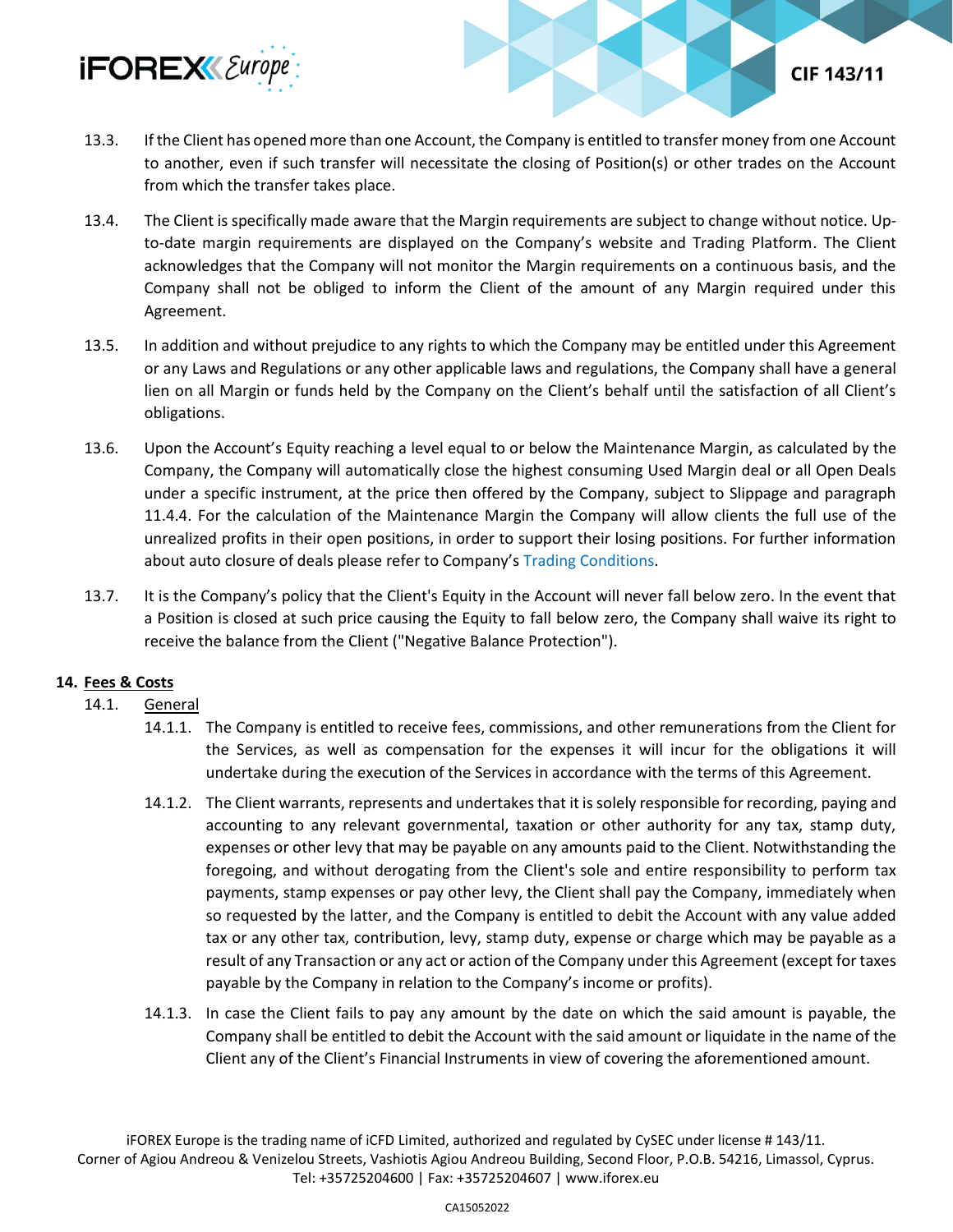

14.1.4. By accepting this Agreement, the Client confirms that it had read and understood and accepted the information stated in this Agreement and/or found on the Website, in which all related commissions, costs, charges and financing fees are explained. The Company reserves the right to amend at its sole discretion all such commissions, costs, charges and financing fees, by informing the client of any material change relating to such commissions, costs, charges and financing fees, via the Website at the [News and Updates](https://www.iforex.eu/legal-documents/news-and-updates) section where such changes will be available continuously for the period of seven days. The Client specifically consents to the provision of such information through the Website as described in this paragraph.

#### 14.2. Costs Related To Transactions

#### 14.2.1. Spread

The cost of opening a transaction is the Spread which is the difference between the Sell (Bid) price and the Buy (Ask) price of the same Underlying Asset, at a given moment. Should a client decide to close an Order immediately after opening it - even before any price movement occurs - the Spread amount will be deducted from the Balance.

#### 14.2.2. Overnight Financing

CFDs are subject to a daily credit or debit of interest adjustments (depending on the Position held by the Client – Long/Short) calculated on the basis of the relevant Inter-Bank interest rate of the currencies/currency in which the underlying asset is traded and may also include a mark-up spread ("**Overnight Financing**").

#### 14.2.3. Rollover

For information about future contracts based CFDs rollover see sections 11.7.1.

14.2.4. Examples and information on how Spreads and other costs can affect the Transactions can be found at Company's [Costs and Charges document.](https://www.iforex.eu/legal/costs-and-charges-document.pdf)

#### 14.3. Dormant Fee

Accounts in which there have been no trading activity for a period of twelve (12) consecutive months will be considered by the Company as inactive. Inactive accounts are charged with a quarterly maintenance fee of US\$15 or the account's entire Equity if the Equity is less than US\$15. The first maintenance fee will be charged at the beginning of the calendar quarter which follows the classification of the account as inactive and any further maintenance fee shall be charged upon each calendar quarter (3 months) thereafter, provided that the account will remain to be classified as inactive. There will be no charge if the account's Equity reaches zero.

#### 14.4. Wire Transfer Fee

Withdrawals made through wire transfer are subject to a transfer fee of up to US\$20.

#### **15. Company Liability**

15.1. The Company shall conclude Transactions in good faith and with due diligence but shall not be held liable for any act, omission or fraud by any person, firm or company from whom the Company receives instructions for the execution of the Client's Orders or from which Transactions are carried out on behalf of the Client, unless to the extent where this would be the result of gross negligence, deliberate omission or fraud on the part of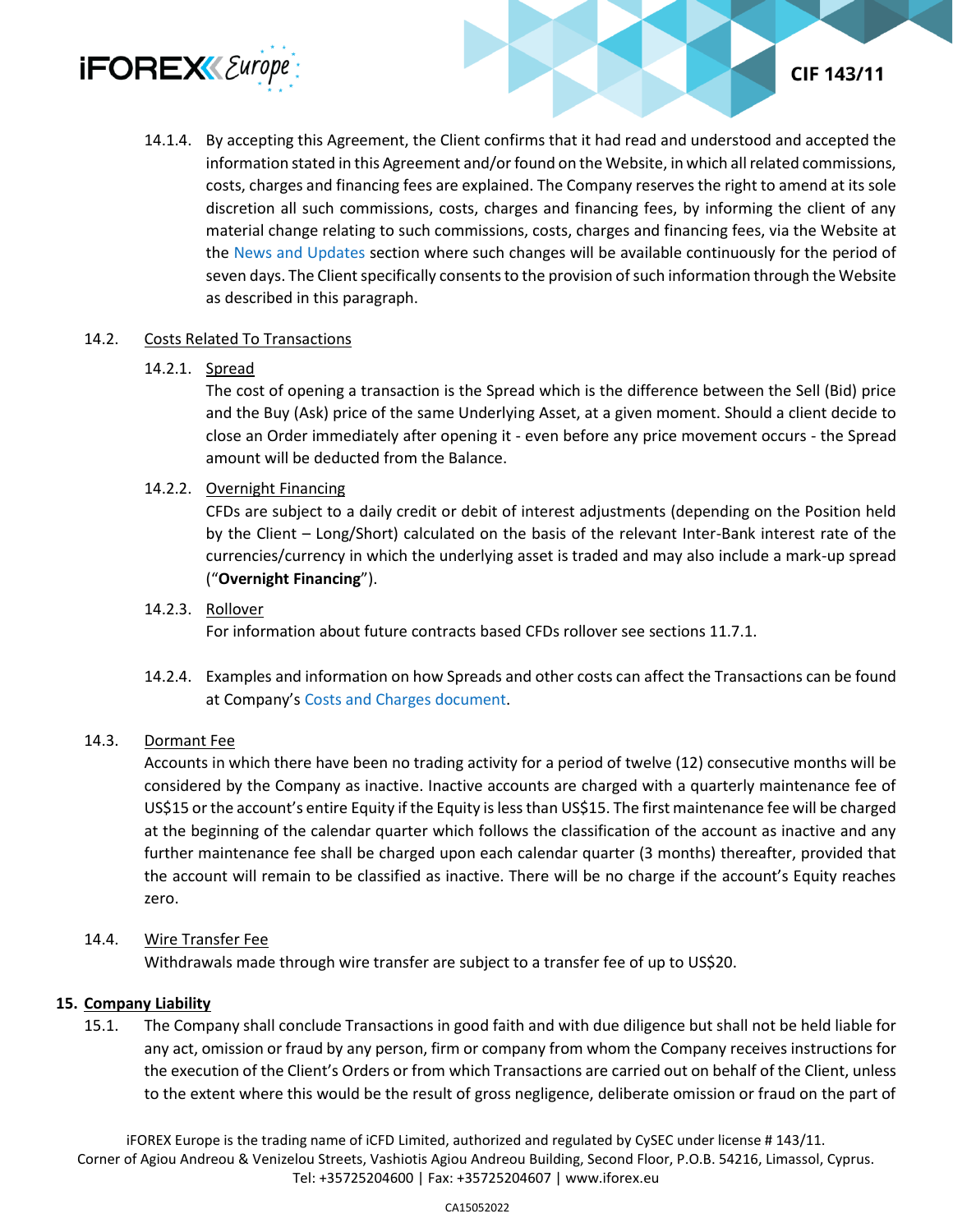

the Company. Without derogating from the above, the Company's aggregate liability towards the Client in respect of claims of the Company's gross negligence, deliberate omission or fraud will be limited to the aggregate amount of the deposits less withdrawals made by the Client in the relevant Account.

**CIF 143/11** 

- 15.2. The Company shall not be held liable for any loss of opportunity as a result of which the value of the Client's Financial Instruments could increase or for any reduction in the value of the Client's Financial Instruments, regardless of how such decrease may arise, unless to the extent that such loss or reduction is directly due to deliberate acts or omissions by the Company or its employees.
- 15.3. The Client agrees to fully indemnify, defend and hold the Company, its partners and their respective companies and their respective officers, directors and employees harmless immediately on demand from and against all claims, demands liabilities, damages, losses, costs and expenses, including legal fees and any other charges whatsoever, howsoever caused, that may arise as a result of: (i) the execution of this Agreement; (ii) the provision of the Services; (iii) any breach of this Agreement by the Client; (iv) violation by the Client of any law or regulation or the rights of any third party; (v) use by the Client or an Authorized Person of the Services or Trading Platform or use by any other person accessing the Services or Trading Platform using Client's or Authorized Person's Access Codes; or (vi) Orders or instructions provided by the Client or an Authorized Person or any other person claiming to act in Client's name.
- 15.4. In addition to any other remedy available, if the Client breaches any of these terms and conditions of this Agreement or the Company has reasonable grounds for suspecting that the Client had breached the terms and conditions of this Agreement, in addition to any other remedies available to the Company, the Company may retain any positive Balance then existing in the Client's Account on account of any damages or other amounts owed by the Client to the Company pending investigation or the conclusion of any legal proceedings. Failure to comply with this Agreement may also result in disqualification, Account closure or legal action being taken against the Client.
- 15.5. The Company shall not be held liable for any loss which is the result of deceit in relation to the facts or mistaken judgment or any act done or which the Company has omitted to do, whenever and however it arose.
- 15.6. The Company shall not be held liable for any damage caused to the Client as a result of any acts, omissions, negligence or fraud by the institution where the Client's bank account is maintained.
- 15.7. The Company shall not be held liable for the loss of Financial Instruments and funds of the Client, including the cases where the Client's assets are kept by a third party such as a bank or other institution used as a payment provider, or for an act, which was carried out based on inaccurate information at its disposal prior to being informed by the Client, of any change in the said information.
- 15.8. Although the Company takes all reasonable steps and makes such general enquiries from readily available sources to ensure to the best of their ability that the Banks it transacts its business through or in which deposits of Client monies are made, the Company cannot guarantee and therefore accepts no liability for the financial standing of any bank or other regulated financial institution in which such deposits are made and accepts no responsibility in the event of liquidation, receivership or otherwise failure of such bank or institution which leads to a loss of all or any part of the funds deposited with them.
- 15.9. The client acknowledges and warrants that the Company shall not be held responsible or liable for any damages, directly or indirectly, caused to the client due to a decline of a deposit by any bank and/or credit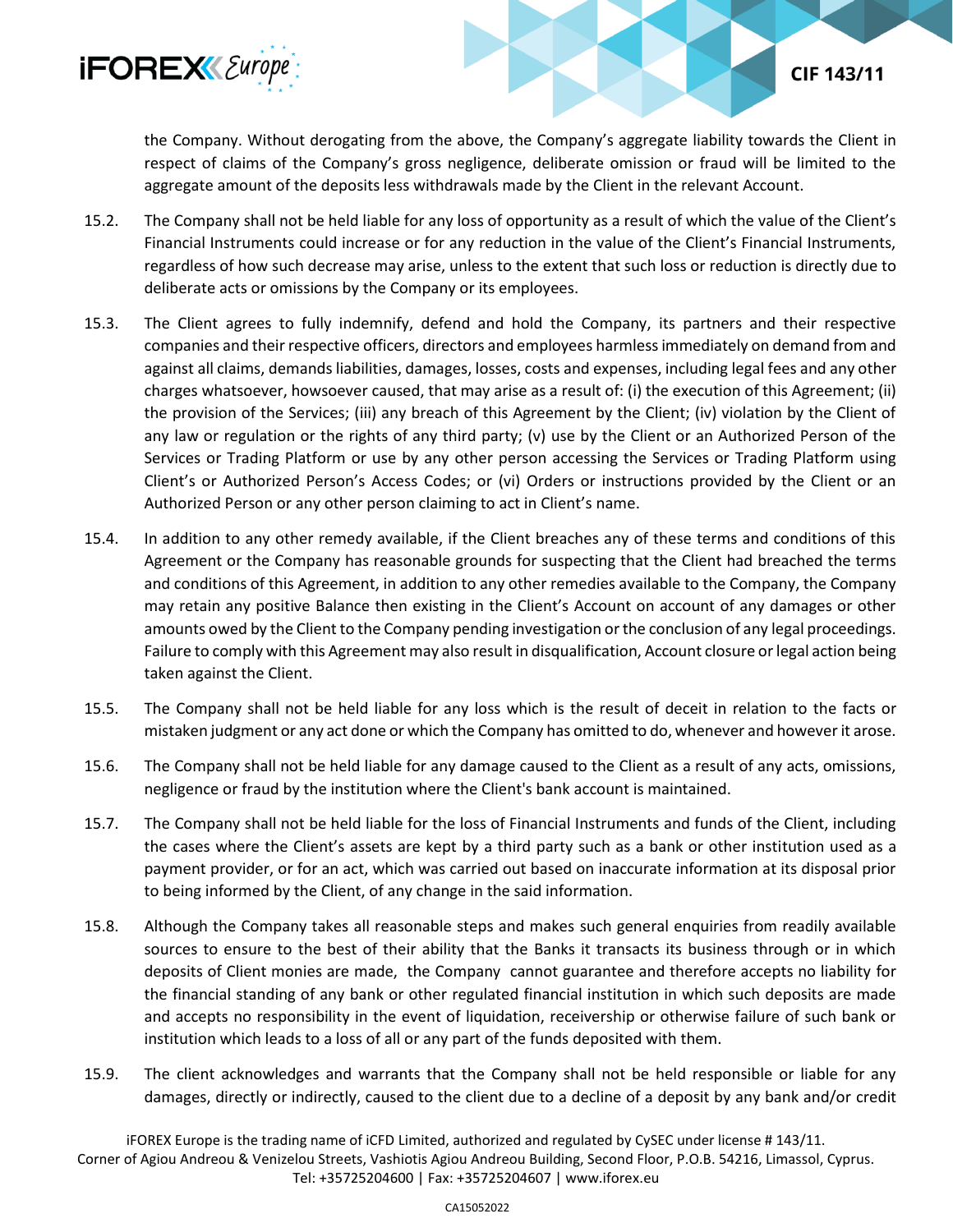

card clearer and/or payment service provider and/or due to a failure to send and/or to receive credit card transaction or other online payment over any communication means.

**CIF 143/11** 

- 15.10. The Company being a member of the Investor Compensation Fund (the "Fund") provides the Client with the extra security of receiving compensation from the Fund where a covered Client lodges a reasonable claim towards the Company, which arises from a covered service offered by the Company to the Client under the circumstances described in this paragraph. The purpose of the Fund is to secure the reasonable claims of covered Clients against the Company through the payment of compensation, in cases where (i) the Company was determined by CySEC to be unable to meet its duties as such arise from its Clients' claims in connection to the provision of investment or ancillary services and such inability is directly related to the Company's financial position which is unlikely to change in the foreseeable future, or (ii) where the clients ability to lodge claims against the Company was suspended by a court ruling issued on reasonable grounds directly related to the financial circumstances of the Company. The payable compensation shall be defined as the lower of 90% of the cumulative covered claims of the Client and twenty thousand Euro (€20.000).The said coverage applies to the total amount of reasonable claims made by a Client towards the Company, irrespective of the number of accounts, currency and place of provision of the service. More details and information regarding covered clients and covered services under the Fund, as well as the procedure for the payment of compensation can be found in the [Investor Compensation Fund,](https://www.iforex.eu/legal/investor-compensation-fund.pdf) available on the Website.
- 15.11. The Company shall not be held responsible or liable in the case of delays or other errors caused during the transmission of Orders or messages via the Internet or other communications network, as well as for damage which may be caused by the non-validity of securities, or a mistake in the Balance. The Company shall not be held responsible or liable for information received via the Internet or other communications network or for any loss which the Client may incur as a result of inaccurate information.
- 15.12. The Company shall not be liable to the Client or any third party in contract, tort, negligence, or otherwise, for any loss or damage whatsoever arising from or in any way connected with the Client's, or any third party's, use of the Trading Platform or the Services, whether direct or indirect, including, without limitation, damage for loss of business, loss of profits (including loss of or failure to receive anticipated profits), business interruption, loss of business information, or any other pecuniary or consequential loss (even where the Company has been notified by the Client of the possibility of such loss or damage).
- 15.13. The Company shall not be liable in contract, tort, negligence, or otherwise, for any loss or damage whatsoever arising from or in any way connected with the Client's use, of any link contained on the Website. The Company is not responsible for the content contained on any Internet site linked to from the Websites or via the Trading Platform.
- 15.14. The Client confirms that the Company shall not be liable to the Client or any third party for any modification to, suspension of or discontinuance of the Services.
- 15.15. Nothing in this Agreement will operate so as to exclude any liability of the Company for fraud, death or personal injury that is caused by the Company's negligence.

## **16. Prohibited Use Of The Website, Services And Trading Platform**

16.1. Illegal Funds and Unlawful Activities: the Client declares that in addition to the warranty provided by the Client) regarding funds not being directly or indirectly proceeds of any illegal act or omission, the Client will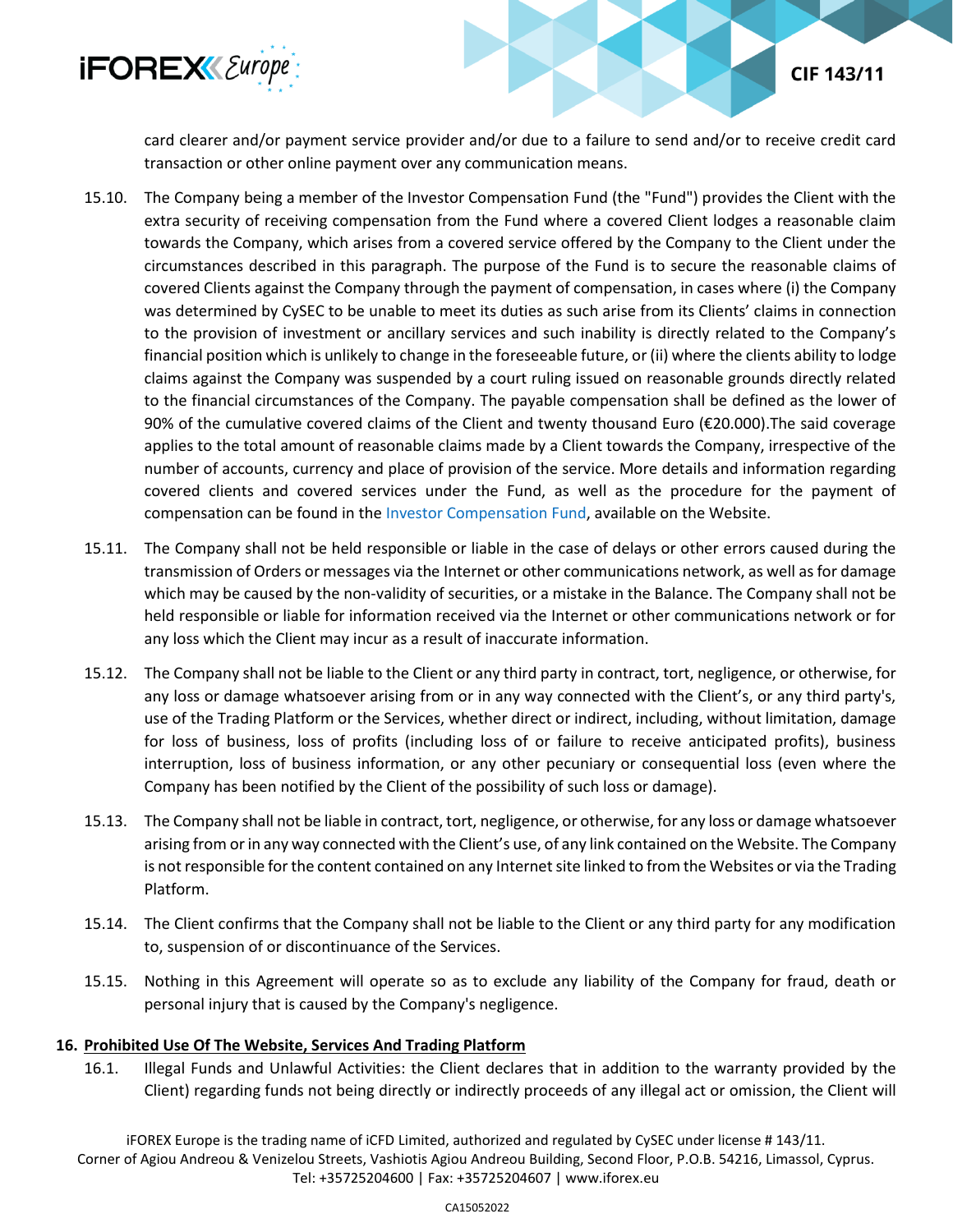



not use the Services or Trading Platform in any way as a money transfer system. The Client will not use the Services for any unlawful or fraudulent activity or prohibited transaction (including money laundering) under the laws of any jurisdiction that applies to the Client (in particular, the laws of Cyprus). If the Company has a suspicion that the Client may be engaging in or have engaged in fraudulent, abusive, unlawful or improper activity, including, without limitation, money laundering activities or engaging in a transaction out of market rates, or conduct otherwise in violation of this Agreement, the Client's access to the Services and Trading Platform may be terminated immediately or the Client's Account shall be blocked. If the Client's Account is terminated or blocked in such circumstances, the Company is under no obligation to refund to the Client any funds that may be in the Client's Account. In addition to terminating the Client's access to the Services and Trading Platform and blocking the Client's Account, the Company reserves the right at its sole discretion to prevent the Client from accessing any of the Company's other websites or servers, or accessing any other services offered by the Company. The Company shall be entitled to inform relevant authorities, other online service providers and banks, credit card companies, electronic payment providers or other financial institutions (together "Interested Third Parties") of the Client's identity and of any suspected unlawful, fraudulent or improper activity and the Client will cooperate fully with the Company to investigate any such activity.

- 16.2. In the event that the Company deems that you, including any third-party related to you or on your behalf, have engaged or attempted to engage in fraudulent, unlawful, dishonest or improper activity or in any manner which violates the Client Agreement or the rights of any third party, while using the Trading Platform, including without limitation, engaging in any activity that (i) is illegal, abusive, false, deceptive, misleading, untruthful, or otherwise inappropriate, as the Company may determine in its sole discretion; (ii) infringes, misappropriates, uses or discloses without authorization, or otherwise violates any intellectual property rights or proprietary rights; (iii) violates any right of any person or entity, or any law or contractual obligation, including without limitation rights pursuant to data protection, anti-SPAM and privacy laws and regulations; (iv) involves commercial activity not expressly permitted by the Company; (v) introduces any harmful or malicious software or computer codes, files or programs that are designed or intended to damage, disrupt, interfere with, or limit, the proper functionality of any software or hardware of the Trading Platform, or that enables any person or entity to obtain unauthorized access to any system, data, password or other information of Company, its users, or any other individual or entity; (vi) impersonates any individual or entity, including, without limitation, employees or representatives of the Company; (vii) using artificial intelligence (AI) including, without limitation, "robots" in connection with your use of the Trading platform; (viii) reverse engineer, decompile, or disassemble the Trading Platform: (ix) modify, revise, enhance, or alter the Trading Platform; (x) work around any technical limitations in the Trading Platform, or use any tool to enable features or functionalities that are disabled in the Trading Platform; (xi) use the Trading Platform to develop a product or service that competes with the Trading Platform, the Company shall be entitled to take all such actions mentioned in section 15 hereunder.
- 16.3. Circumvention: The Company has developed and employ sophisticated proprietary technology intended to seek out and identify users making fraudulent or unlawful use of the Services or Trading Platform. The Client shall not break into, access or attempt to break into or access or otherwise circumvent the Company's security measures. If, the Company believes, in its sole discretion, that the Client is in breach of this Section, the Company may terminate the Client's access to the Services immediately or have the Client's Account blocked, and the Company may inform Interested Third Parties of the Client's breach of this Section.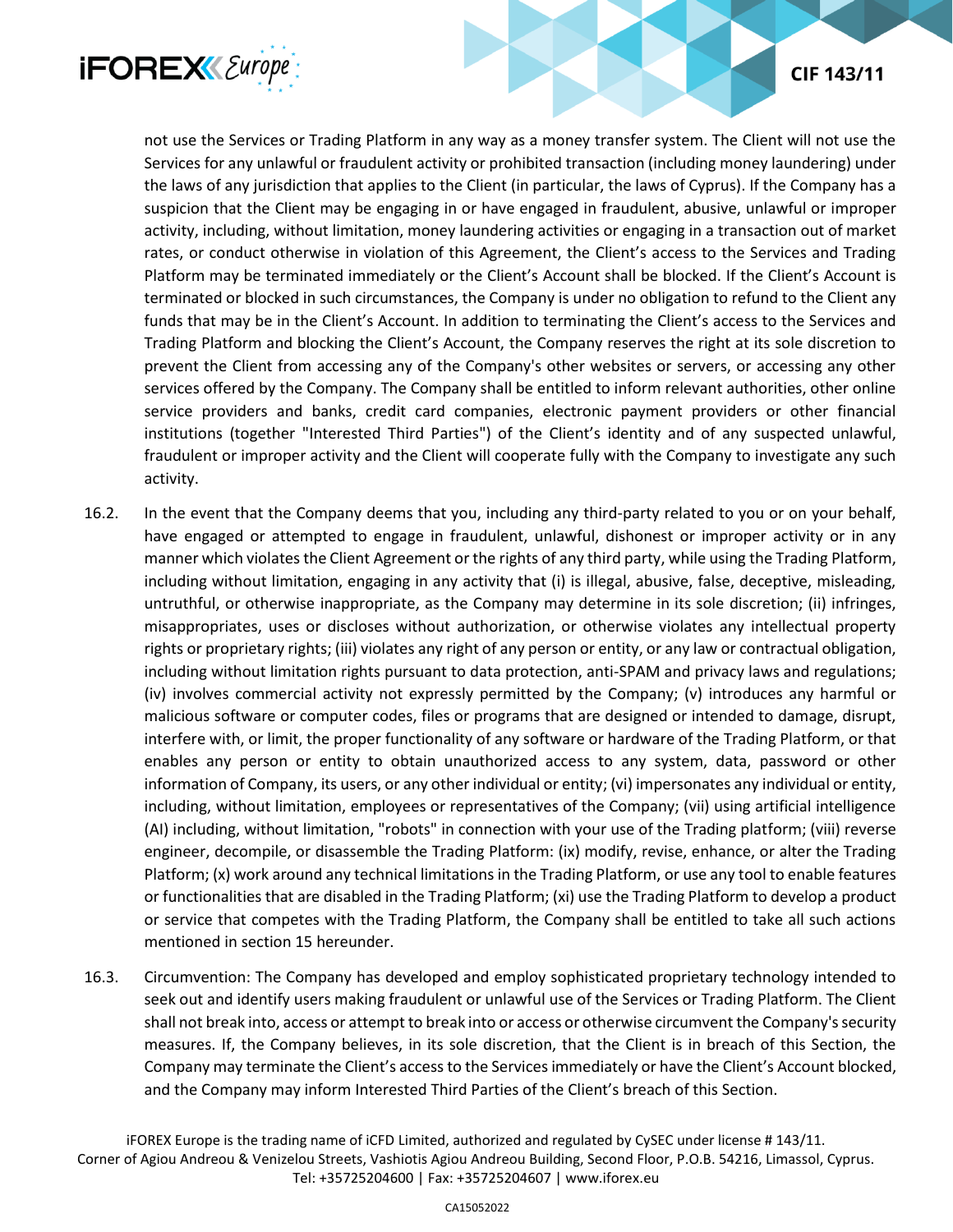



## **17. Duration Of This Agreement And Amendment Thereof**

- 17.1. This Agreement shall take effect upon the Client accepting it on the Company's Website and shall be valid for an indefinite time period until its termination in accordance with the terms of this Agreement.
- 17.2. This Agreement may be amended, modified, updated or changed unilaterally by the Company (i) if such amendment is necessary following an amendment of the Laws and Regulations or if CySEC, the Central Bank of Cyprus or any other regulatory authority issues decisions or binding directives which affect this Agreement; or (ii) for any reason which the Company may decide in our sole discretion. In any such case, the Company shall notify the Client of the said amendment either in writing or per electronic mail or through the Website, or through the Trading Platform and the Client's consent shall not be required for any such amendment.
- 17.3. The sole right granted for the Client in case of unilateral amendment of this Agreement, shall be the Client's right to terminate this Agreement within 15 days from the notification by sending a registered letter and on the condition that all pending transactions on behalf of the Client shall be completed. Upon expiry of the above deadline without the Client having raised any objection, it shall be considered that the Client consents or accepts the content of the amendment.

#### **18. Termination**

- 18.1. The Client has the right to terminate this Agreement by giving the Company at least seven (7) days written notice, specifying the date of termination in such, on the condition that in the case of such termination, all Client's Positions shall be closed by the date of termination. The first day of the notice for this Section 17.1 shall be deemed to be the date such notice has been received by the Company. The charges applicable to such termination can be found [herein.](https://www.iforex.eu/legal/costs-and-charges-document.pdf)
- 18.2. The Company may terminate the Agreement by giving the Client at least seven (7) days written notice, specifying the date of termination therein.
- 18.3. The Company may terminate this Agreement immediately in the following cases: (i) if the Client's use of the Services or the Trading Platform has been improper or breaches the spirit of this Agreement; (ii) if the Client's Account is associated in any way with any account which has been terminated. If an Account is associated with, or related to, any existing blocked accounts, Company may terminate an Account irrespective of the nature of this relationship and the Access Codes provided in relation to said Accounts; (iii) death of the Client; (iv) if any application is made or any order is issued or a meeting is convened or a resolution is approved or any measures of bankruptcy or winding up of the Client are taken; (v) such termination is required by any competent regulatory authority or body; (vi) The Company believes that the Client has violated or violates any provision of this Agreement; (vii) in the Company's sole discretion this Agreement cannot be implemented; (viii) the Client violates any law or regulation to which it is subject, including but not limited to, laws and regulations relating to exchange control and registration requirements; (ix) the Client involves the Company directly or indirectly in any type of fraud (all of the above, "Events of Default").
- 18.4. The termination of this Agreement shall not in any case affect the rights which have arisen, existing commitments or any contractual provision which was intended to remain in force after the termination and in the case of termination, the Client shall pay any (i) pending fee of the Company and any other amount payable to the Company; and (ii) any charge and additional expenses incurred or to be incurred by the Company as a result of the termination of this Agreement; and (iii) charges incurred for transferring the Client's investments to another investment firm; and (iv) any damages which arose during the arrangement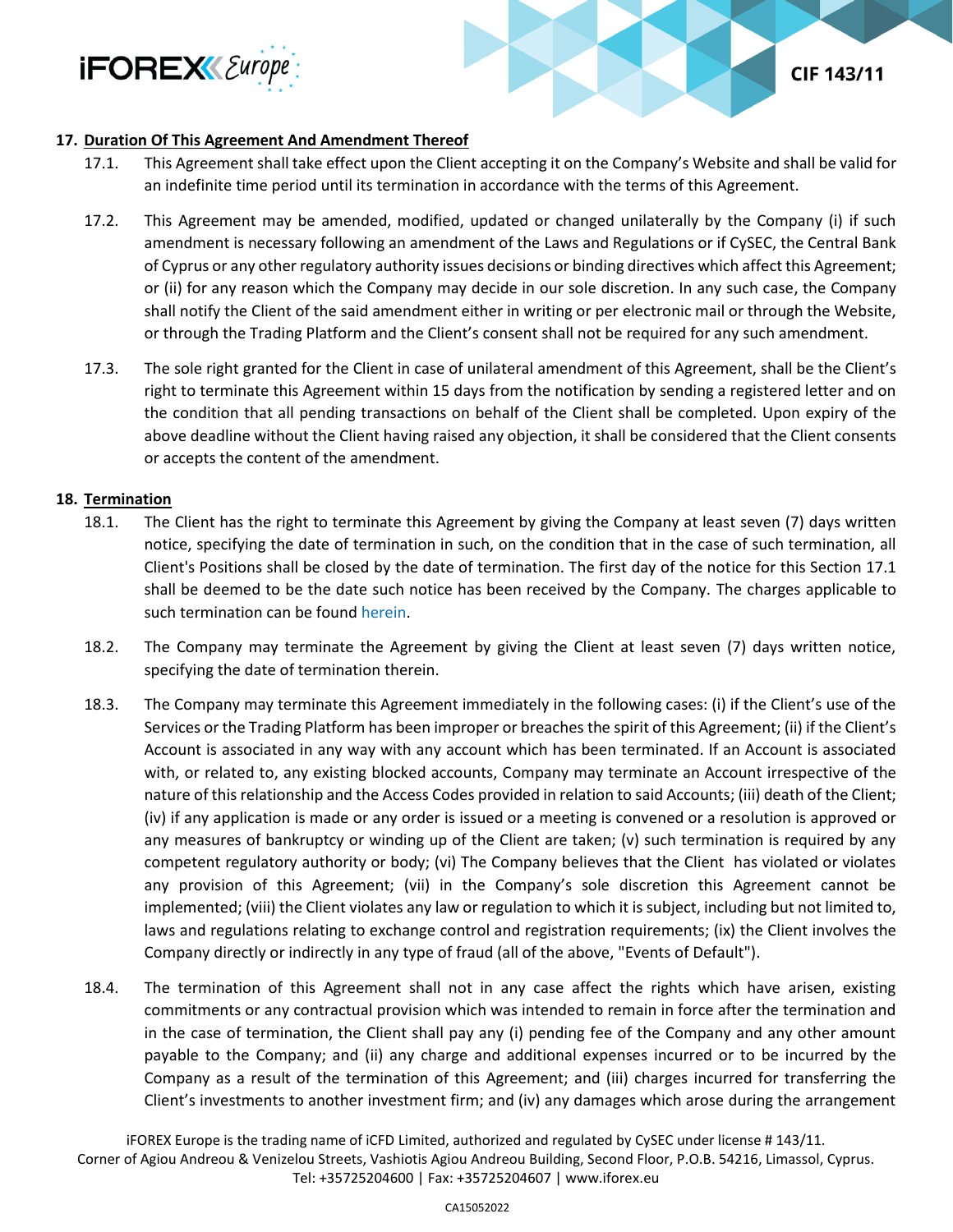

# **CIF 143/11**

or settlement of pending obligations, and (v) funds as necessary to close Positions which have already been opened; and (vi) any losses and expenses realized in closing out any Transactions or settling or concluding outstanding obligations incurred by the Company on the Client's behalf; and (vii) any damages which arose during the arrangement or settlement of pending obligations; and (viii) transfer fees for Client funds, and the Client shall have no claims against the Company in such regard.

- 18.5. The Company reserves the right at its sole discretion to reverse all previous Transactions which places the Company's interests or all or any its clients' interests at risk before terminating this Agreement.
- 18.6. Upon termination of this Agreement, the Company shall immediately hand over to the Client the Client's assets in its possession, provided that the Company shall be entitled to keep such Client's assets as necessary to close Positions which have already been opened or pay any pending obligations of the Client, including, without limitation, the payment of any amount which the Client owes to the Company under this Agreement, and shall have the right to initiate the following actions: (i) combine any Accounts, consolidate the Balances in such Accounts and to setoff those Balances; (ii) close any or all Positions; (iii) close the Account; (iv) cease to grant the Client access to the Trading Platform; (v) convert any currency; (vi) suspend or freeze or close any Position or reject Orders; (vii) refuse to open new accounts for the Client.
- 18.7. The right to terminate this Agreement contained in this Section 18 shall not prejudice any other right or remedy of either party in respect of the breach concerned (if any) or any other breach.
- 18.8. Upon the termination of this Agreement for any reason, except as otherwise provided in this Agreement and subject to any rights or obligations which have accrued prior to termination, neither party shall have any further obligation to the other under this Agreement.
- 18.9. In accordance with Article 6(2)(a) of the Directive 2002/65/EC and due to the nature of the products offered by the Company and whose price depends on fluctuations in the financial market outside the Company's control, the right to withdraw from this agreement without penalty and without giving any reason, does not apply.

## **19. Relationship Between The Company And The Client**

- 19.1. The Company reserves the right to use, employ or appoint third qualified and duly trained persons for the purpose of mediating in the execution of Orders and the conclusion of Transactions for the Client.
- 19.2. The Company declares that it takes all necessary measures, where possible, in order to anticipate or solve any conflicts of interest between, on the one hand itself and its associated persons and clients and on the other hand, its Clients. However, the Company draws the Client's attention to the following possibilities of a conflict of interest:
	- (a) The Company or any associated company or any company which is a member of the group of companies to which the Company belongs to, might:
		- i. Enter itself into an agreement with the Client in order to execute his Order;
		- ii. Be an issuer of the underlying assets or future contract on which the Financial Instruments in which the Client wishes to conclude a transaction is based;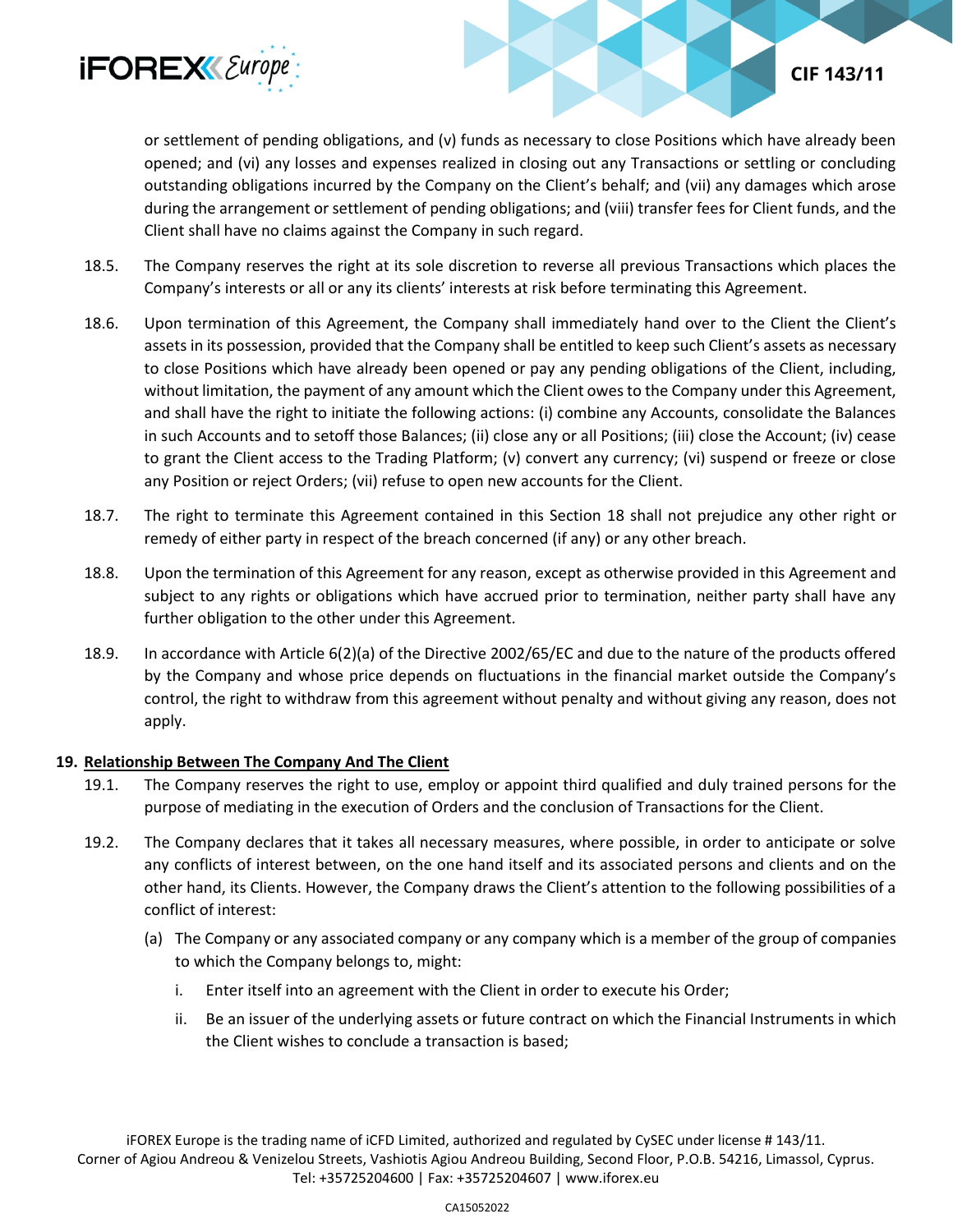

iii. Act on its behalf or for another client as purchaser or seller or may have an interest in the underlying assets or future contract on which the Financial Instruments of the issuer in which the Client wishes to conclude a transaction is based; or

**CIF 143/11** 

- iv. Act as an agent, or have any trading or other relationship with any issuer of the underlying assets or future contract on which the Financial Instrument is based;
- (b) The Company may execute different orders (even contrary to one another) on behalf of different clients.
- (c) The Company may mitigate the risk associated with the Client's transactions with, and obtain coverage for such risk from, any company which is a member of the group of companies to which the Company belongs.

#### **20. Dealing With Client's Information**

- 20.1. In dealing with the Client's information, the Company shall act in accordance with the terms of its Privacy Policy which constitutes an integral part of this Agreement and is available in the Website.
- 20.2. The Company shall have no obligation to disclose to the Client any information or take into consideration any information either when making any decision or when it proceeds to any act on behalf of the Client, unless otherwise expressly cited in this Agreement and where this is imposed by the relevant Laws and Regulations in force.
- 20.3. The Company has the right at its sole discretion, without informing the Client beforehand, to disclose such details of the Client's transactions or such other information as it may deem necessary in order to comply with any requirements of any person entitled to require such a disclosure by law or with any Company obligation to proceed to the said disclosure to any person.
- 20.4. The Company will handle all of Client's personal data according to the relevant Laws and Regulations for the protection of personal data.

## **21. Notices**

21.1. Unless the contrary is specifically provided, any notice, instructions, authorizations, requests or other communications to be given to the Company by the Client under this Agreement shall be in writing and shall be sent to the Company's address (as detailed below) or to any other address which the Company may from time to time specify to the Client for this purpose and shall take effect only when actually received by the Company, provided they do not violate and are not contrary to any term of this Agreement.

Notices to us shall be sent to the following postal address or email or facsimile numbers (or by telephone):

- Physical Address: P.O.B 54216, 3722, Limassol, Cyprus
- Telephone Number: +357 25204600
- Reception of orders Desk: +357 25204600
- Fax Number: +357 25304611
- E-mail: [info@iforex.eu](mailto:info@iforex.eu)
- 21.2. Without prejudice to the provisions of this Section 21, all communication or information or notices shall always be provided by the Company to the Client solely via means other than on paper which may include electronic communication means including but not limited to the e-mail address provided by the Client during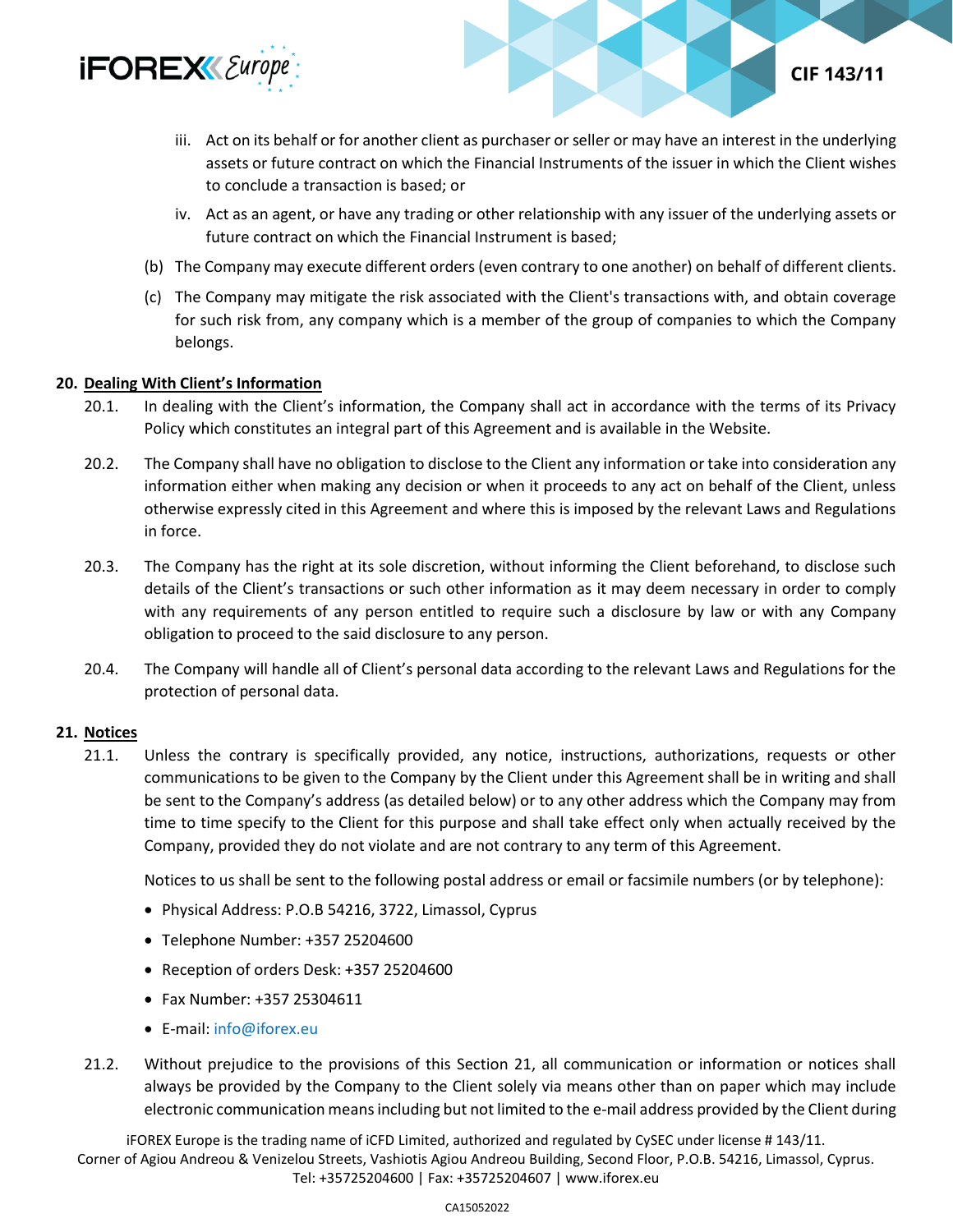

the registration process or via the Website or via the Trading Platform. The information specified in Appendix A attached to this Agreement shall be provided to the Client via communication means other than paper.

**CIF 143/11** 

- 21.3. Should the Client wish to receive any of the information specified in the Appendix A of this Agreement on paper, the Client must specifically request this from the Company in writing. The Company shall commence providing the information specified in the Appendix A of this Agreement on paper within seven (7) Working Days from actual receipt of the Client's request.
- 21.4. Without prejudice to the above, any information regarding Trading Account Statements of Client funds and/or Balance and/or Financial Instruments held by the Client and/or trade confirmations, and any related information including to the execution and status of Orders and account activity in general, are made available via the Trading Platform instead of having such information delivered to the client by mail or email. The client shall be always able to access to its account information through the Trading Platform and download such statements in a durable medium. Updated account information will be available no later than 24 hours after any activity takes place on the Trading Account. The client agrees and understands that such reports are deemed to be reports provided by the Company to the Client in a durable medium.
- 21.5. It is the Client responsibility to inform the Company of any change to Client's email address (or any other relevant personal information), the non-receipt of a confirmation, or whether any confirmations are incorrect before settlement.
- 21.6. The **Company** reserve the right, at its own discretion, to confirm in any manner the instruction or Orders or communications sent through the Trading Platform. The Client accept the risk of misinterpretation or mistakes in the instructions or Orders sent by the Client or an Authorized Person, regardless of how they have been caused, including technical or mechanical damage.

## **22. General Provisions**

- 22.1. The Client acknowledges that no representations were made to him by or on behalf of the Company which have in any way incited or persuaded him to enter into this Agreement.
- 22.2. If the Client is more than one person, the Client's obligations under this Agreement shall be joint and several and any reference in this Agreement to the Client shall be construed, where appropriate, as reference to one or more of these persons. Any warning or other notice given to one of the persons which form the Client shall be deemed to have been given to all the persons who form the Client. Any Order given by one of the persons who form the Client shall be deemed to have been given by all the persons who form the Client.
- 22.3. In case any provision of this Agreement is or becomes, at any time, illegal, void or non-enforceable in any respect, in accordance with a law or regulation of any jurisdiction, the legality, validity or enforceability of the remaining provisions of this Agreement shall not be affected.
- 22.4. All transactions on behalf of the Client shall be subject to the Laws and Regulations of the Cyprus Securities and Exchange Commission (CySEC), the Central Bank of Cyprus and any other authorities which govern the operation of the Investment Firms (as defined in such Laws and Regulations), as they are amended or modified from time to time. The Company shall be entitled to take or omit to take any measures which it considers desirable in view of compliance with the Laws and Regulations in force at the time. Any such measures as may be taken and all the Laws and Regulations in force shall be binding for the Client.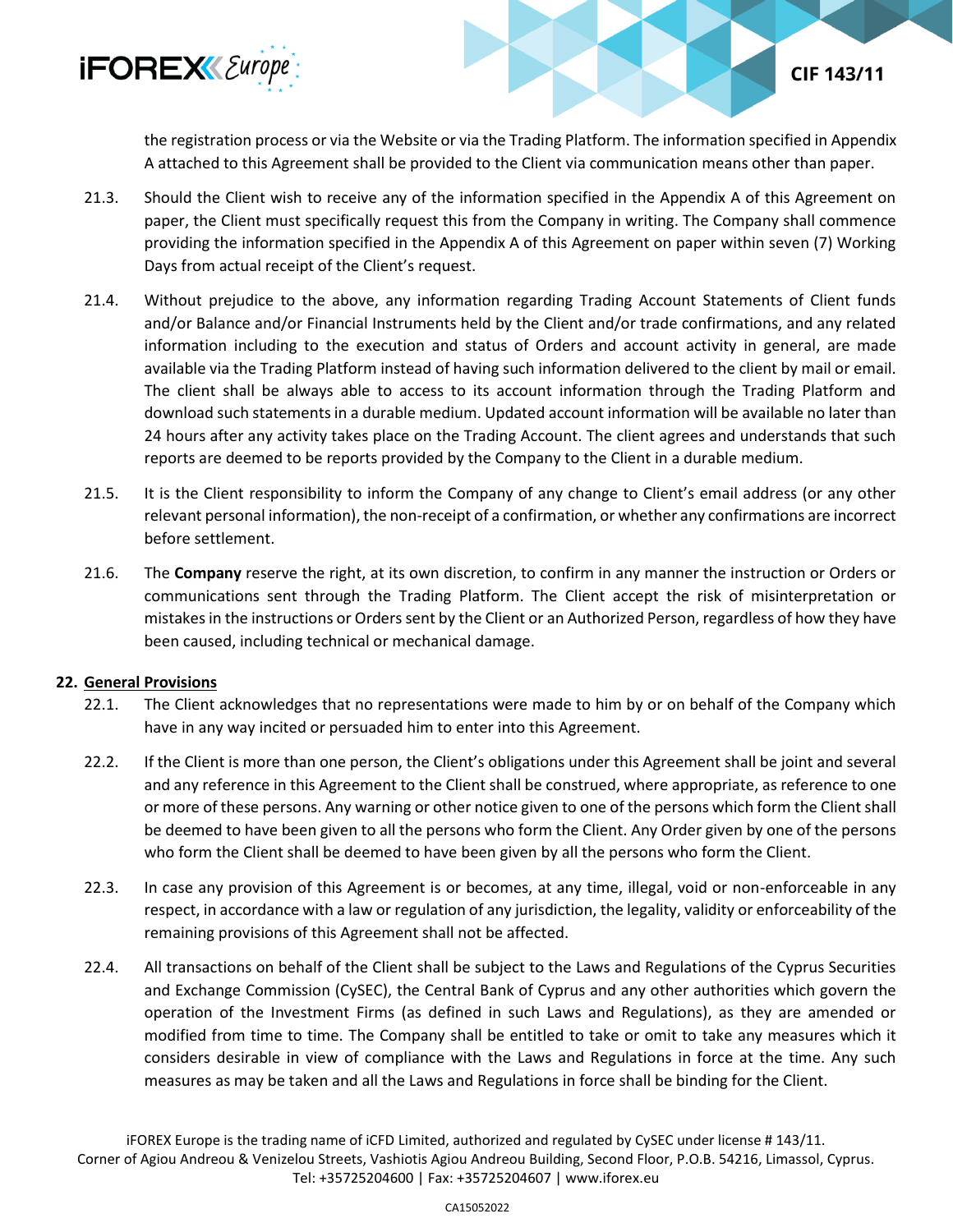

22.5. The Client shall take all necessary measures (including, without prejudice to the generality of the above, the execution of all necessary documents) so that the Company may duly fulfil its obligations under this Agreement.

**CIF 143/11** 

- 22.6. The Client undertakes to provide any documentation requested by the Company which may be required for the execution of the transactions under the Agreement.
- 22.7. The Company's failure to seek redress for violations, or to insist upon strict performance, of any condition or provision of this Agreement, or its failure to exercise any or part of any of right or remedy to which the Company is entitled under this Agreement, shall not constitute an implied waiver thereof.
- 22.8. Unless otherwise expressly stated, nothing in this Agreement shall create or confer any rights or any other benefits to third parties.
- 22.9. Nothing in this Agreement shall be construed as creating any agency, partnership, trust arrangement, fiduciary relationship or any other form of joint enterprise between the Client and the Company.
- 22.10. This Agreement contains the entire agreement between the Company and the Client relating to the Client's use of the Trading Platform and the Services and supersedes any and all prior agreement between the Company and the Client in relation to the same. The Client confirms that, in agreeing to accept this Agreement, the Client has not relied on any representation save insofar as the same has expressly been made a representation by the Company in this Agreement.
- 22.11. Nothing in this Agreement shall be construed so as to grant Client any security interest whatsoever over the assets of the Company, including for the avoidance of doubt on any amounts standing to the credit of an Account. The Client will not grant a security interest in the Account or its assets to any third party without Company's prior written consent.
- 22.12. Any phrase introduced by the terms "including", "include", "in particular" or any similar expression shall be construed as illustrative and shall not limit the sense of the words preceding those terms.
- 22.13. The Client accepts and understands that the official language of the Company is the English language. The Client acknowledges that the provision of information and/or of any other material (including with no limitations marketing materials) and the availability to view the Website, any translated version of the present Agreement and/or any other communication, in any language other than Englishis made for convenience purposes only. The application to open an account in any language other than English, shall constitute a consent by the client to receive information in such language, unless such consent is withdrawn by the client in writing. The Client hereby warrants that no other language shall have binding and/or legal effect towards the Company and in the event of a dispute the English version shall prevail.

## **23. Recording Of Communications**

23.1. For service quality assurance and regulatory reasons the Company records telephone calls made from and to its offices. The Client hereby agree that telephone calls made, either by the Client contacting the Company, or when being contacted by the Company, may be recorded. The Company retains such records, and any other records of telephone and electronic communication, for any period of time required by the applicable legislation. The Company may provide copies of such records to regulatory authorities upon their request, in order to comply with its regulatory obligations, without Client's consent. Upon Client's written request, the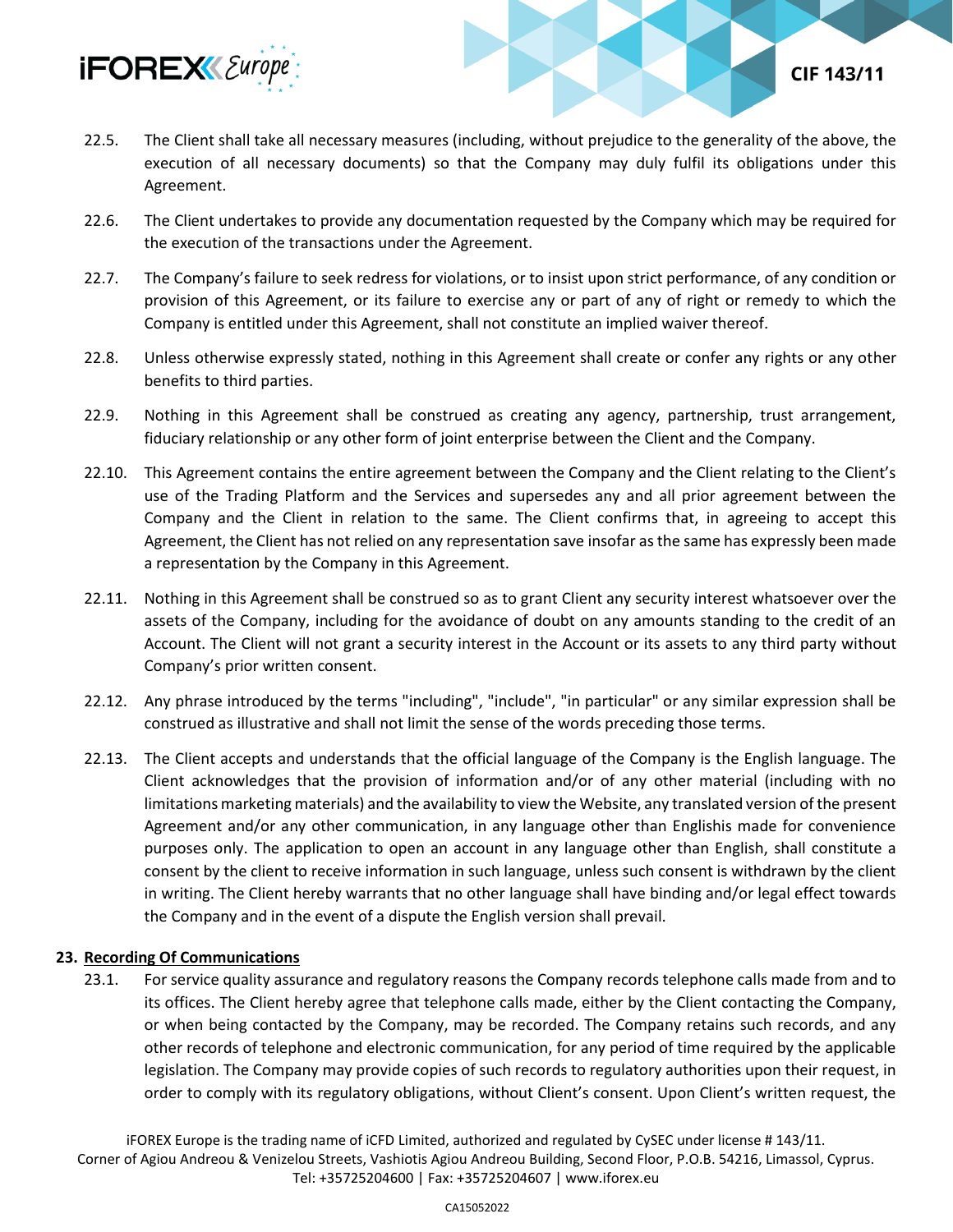

**CIF 143/11** 

Company shall provide any records of telephone and/or electronic communication that relate to the reception, transmission and execution of any of the Client's orders.

#### **24. Disputes**

- 24.1. The Client understands and agrees that (without prejudice to its other rights and remedies) the Company records shall be the final authority in determining the terms of the Client's use of the Services and Client shall have no right to dispute the Company's records.
- 24.2. No claims or disputes will be considered more than seven (7) Working Days after the date of the original Transaction and all claims or disputes should be raised with the customer service department a[t cs@iforex.eu.](mailto:cs@iforex.eu)

#### **25. Applicable Law, Jurisdiction**

25.1. This Agreement and all transactional relations between the Client and the Company are governed by the Laws of Cyprus and the competent court for the settlement of any dispute which may arise between them shall be the District Court of the district in which the Company's headquarters are located.

#### **26. Assignment**

- 26.1. This Agreement is personal to the Client who does not have the right to assign or transfer or sublicense any of its rights or obligations hereunder.
- 26.2. The Company may, at any time and in its sole discretion, assign or transfer to any legal or natural person any of its rights or obligations as they arise or are provided for in this Agreement.
- 26.3. A person who is not a party to this agreement shall not have any rights to enforce any term of this Agreement.

#### **27. Affiliates**

- 27.1. THE COMPANY AND AFFILIATE ARE WHOLLY SEPARATE AND INDEPENDENT FROM ONE ANOTHER. THE CLIENT AGREEMENT WITH THE COMPANY AND THE AFFILIATE DOES NOT ESTABLISH A JOINT VENTURE OR PARTNERSHIP AND THE AFFILIATE IS NOT AN AGENT OR AN EMPLOYEE OF THE COMPANY.
- 27.2. The Client may have been referred to the Company by an Affiliate. If so, the Company shall not be responsible for any agreement made between the Client and the Client's Affiliate. The Client acknowledges that any such Affiliate will be acting solely as an independent intermediary and that no such Affiliate will be authorized to make any representations concerning the Company or the Company's services nor shall it be authorized to take any obligations in the name of the Company. It is also made clear that Affiliates are not authorized to bind the Company in any way, to offer credit in Company's name, to offer guarantees against losses, to offer investment services or legal, investment or tax advice in Company's name or collect clients' funds.
- 27.3. Whilst the Company has in place robust controls for the effective oversight of Affiliate that may provide information to Company's prospect Clients, aiming to ensure at all times that such information does not impair Company's obligation to act in the best interests of the Client, the Company does not endorse or vouch for the services provided by the Affiliate.
- 27.4. The Company provides risk disclosure information to all new Clients when they open an account. Client should read that information carefully and should not rely on any on information to the contrary from any other source, including Affiliates. If Affiliate or any other third party provides Client with information or advice regarding any of the services provided by the Company (including, without limitations, by courses, programs,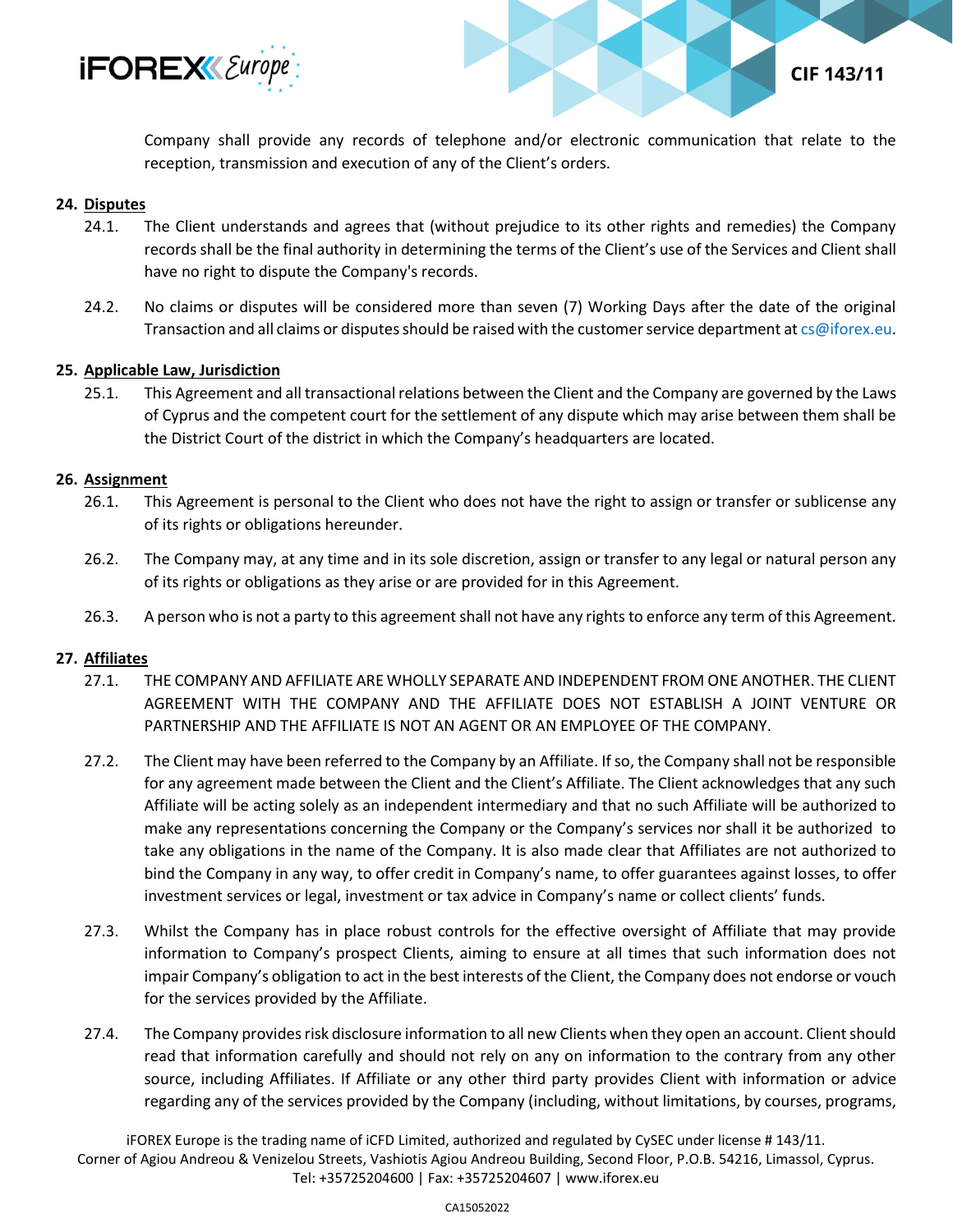

research or written or oral recommendations), the Company shall not be held responsible for any loss to Client resulting from Clients use of such information or advice.

**CIF 143/11** 

27.5. By accepting the Client Agreement the Client acknowledges and agrees that if the Client was introduced by an Affiliate, introductory one off fees might be paid to such Affiliate, taking into consideration the amount and the quality of the total clients introduced to the Company by the Affiliate. Further information of such Affiliates and inducement fees can be found in Company's [Inducement Disclosure.](https://www.iforex.eu/legal/inducements-disclosure.pdf) It is provided that Affiliate and any other third party payments or fees will only be made where the Company is satisfied that such payments do not impair Company's obligation to act in the best interests of the Client.